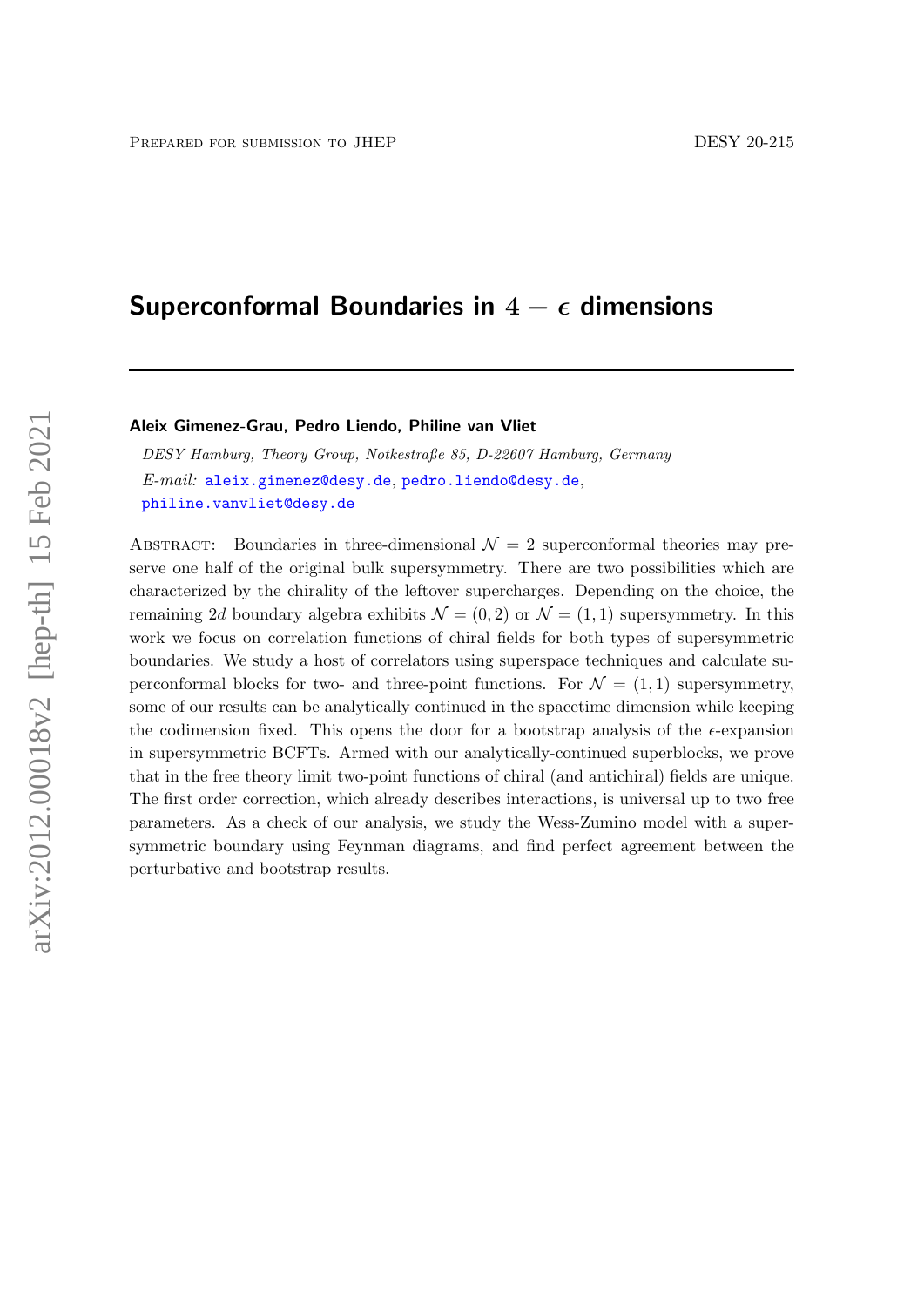# Contents

| 1              | Introduction                                       | $\bf{2}$       |
|----------------|----------------------------------------------------|----------------|
| $\bf{2}$       | Preliminaries                                      | $\bf{3}$       |
|                | 2.1<br>Superconformal boundaries in $3d$           | 3              |
|                | Chiral primaries in superconformal theories<br>2.2 | $\overline{5}$ |
|                | Crossing symmetry in BCFT<br>2.3                   | $\overline{5}$ |
| $\bf{3}$       | Boundaries in three dimensions                     | $\overline{7}$ |
|                | 3.1<br>Superspace analysis                         | $\overline{7}$ |
|                | The $\mathcal{N} = (0, 2)$ boundary<br>$3.2\,$     | 8              |
|                | The $\mathcal{N} = (1, 1)$ boundary<br>3.3         | 15             |
| $\overline{4}$ | Boundaries across dimensions                       | 19             |
|                | Superconformal blocks<br>4.1                       | 19             |
|                | 4.2<br>An aside: codimension-two defects           | 24             |
|                | Free theory<br>4.3                                 | 25             |
|                | 4.4<br>The $\epsilon$ -expansion bootstrap         | 26             |
|                |                                                    |                |
| 5              | Wess-Zumino model with a boundary                  | 31             |
|                | Action and boundary conditions<br>5.1              | 31             |
|                | 5.2<br>Using susceptibility                        | 33             |
|                | 5.3<br>Susceptibility at one-loop                  | 34             |
| 6              | Conclusions                                        | 37             |
|                | A Details on three-dimensional boundaries          | 38             |
|                | A.1 Conventions                                    | 38             |
|                | A.2 Superconformal algebra                         | 38             |
|                | A.3 Differential operators                         | 39             |
|                | B Non-supersymmetric conformal blocks              | 40             |
|                | B.1 Two-point function                             | 40             |
|                | Three-point bosonic blocks<br>B.2                  | 41             |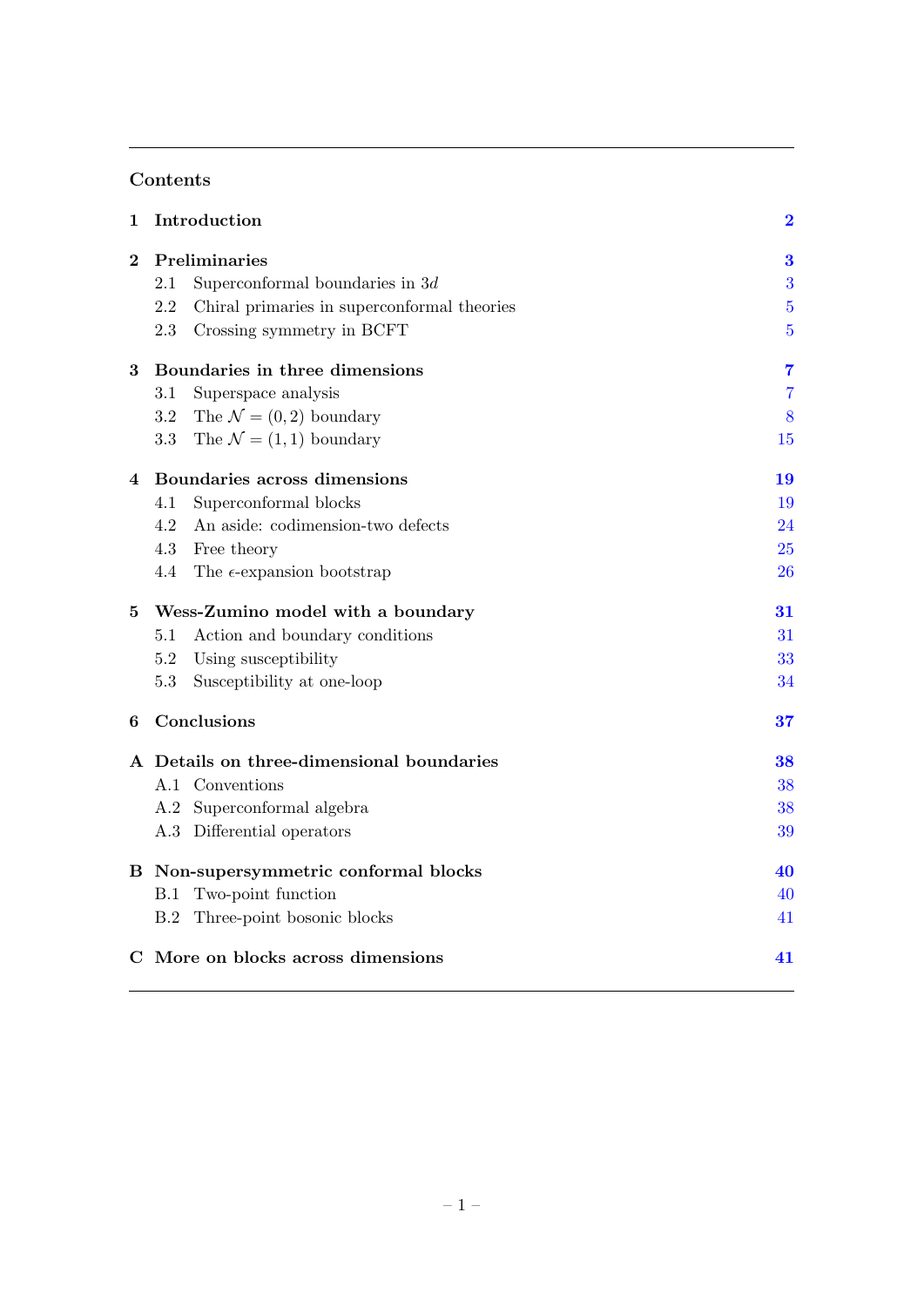## <span id="page-2-0"></span>1 Introduction

Conformal field theories with boundaries have a wide variety of applications that range from condensed matter to string theory. In recent years the conformal bootstrap has emerged as a powerful tool to study CFTs and has also been applied to boundary conformal theories (BCFTs). The numerical bootstrap for BCFTs was originally implemented in [\[1,](#page-42-0) [2\]](#page-42-1), while analytical approaches, which include the  $\epsilon$ -expansion bootstrap [\[1,](#page-42-0) [3\]](#page-42-2), and the construction of exact linear functionals [\[4,](#page-42-3) [5\]](#page-42-4), have also been explored. A closely related line of research is to study the dynamics of free bulk theories with non-trival dynamics localized in the boundary  $[6-11]$ .

In this work we study supersymmetric boundaries for three-dimensional models with  $\mathcal{N}=2$  supersymmetry, a setup that has received particular attention in the context of infrared dualities  $[12–15]$  $[12–15]$ , and localization  $[16, 17]$  $[16, 17]$ . There are two ways in which supersymmetry can be preserved when a boundary is introduced: one choice preserves supercharges of the same chirality which define a 2d  $\mathcal{N} = (0, 2)$  subalgebra, while the other choice is non-chiral and describes a 2d  $\mathcal{N} = (1, 1)$  subalgebra. We will study the kinematical constraints on correlators for both choices, with a particular emphasis on two-point functions. As is well known, in the presence of a boundary two-point correlators are not fixed by symmetry, but depend on a conformal invariant. They contain non-trivial dynamics akin to four-point functions in homogeneous CFTs, which is captured by the existence of two inequivalent conformal block expansions. One possibility is to fuse the two local operators together and calculate the resulting one-point functions in the presence of the boundary. Another option is to expand a local operator as an infinite sum of boundary excitations, and calculate the resulting two-point functions on the boundary. Consistency between the two decompositions is the starting point of the bootstrap program for BCFT.

Our main focus will be chiral fields, which are short operators of the bulk superconformal algebra killed by half of the supercharges, and whose conformal dimension is fixed by the R-symmetry. As usual in the bootstrap, it is essential to calculate the relevant superconformal blocks. Bosonic blocks for BCFT two-point functions have been known for a long time [\[18\]](#page-43-5), however less work has been done on supersymmetric models, the sole exception being boundaries in  $\mathcal{N} = 4$  SYM [\[19\]](#page-43-6). Attempts to formalize the study of superconformal blocks include analytic superspace [\[20\]](#page-43-7) and the connection to Calogero-Sutherland models [\[21,](#page-43-8) [22\]](#page-43-9). Here we start our analysis using standard superspace techniques, and calculate superblocks using the Casimir approach  $[23]$ . The superspace analysis will be uniform for the  $\mathcal{N} = (0, 2)$  and  $\mathcal{N} = (1, 1)$  subalgebras, but it turns out that the  $\mathcal{N} = (1, 1)$  blocks have the interesting property that they can be analytically continued across dimensions. In more detail, there is a unique half-BPS boundary in  $4d \mathcal{N} = 1$  which is non-chiral, and that can be interpolated to the  $\mathcal{N} = (1, 1)$  boundary in 3d. This is the BCFT counterpart of the results obtained in  $[24]$ , where the bulk superconformal blocks were continued in d. Even though conformal symmetry is subtle in non-integer dimensions,<sup>[1](#page-2-1)</sup> conformal blocks are usually analytic in all their quantum numbers.[2](#page-2-2)

<span id="page-2-1"></span><sup>&</sup>lt;sup>1</sup>See [\[25\]](#page-43-12) for discussions on non-integer d and [\[26\]](#page-43-13) for non-integer N (in the context of  $O(N)$  models).

<span id="page-2-2"></span><sup>&</sup>lt;sup>2</sup>In the case of the defects both dimension and codimension appear as parameters in the blocks [\[27,](#page-43-14) [28\]](#page-43-15).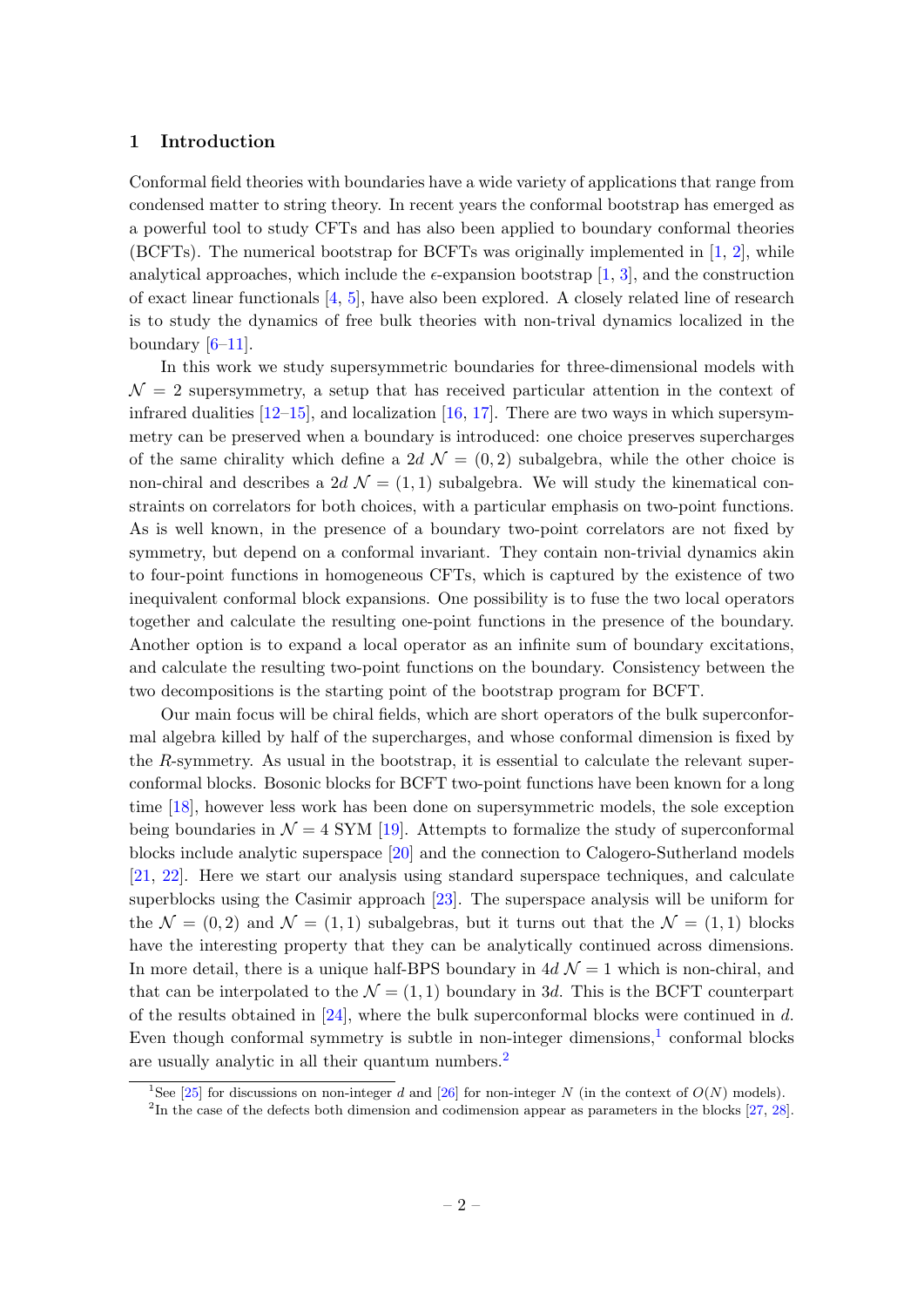Armed with the analytic continuation we tackle the  $\epsilon$ -expansion for models that satisfy our constraints. Using minimal assumptions, we prove that two-point functions of free chiral and antichiral fields are completely fixed. At leading order in  $\epsilon$ , which already corresponds to an interacting fixed point, we prove that the two-point functions are universal up to two free parameters: the anomalous dimension of the lowest-lying bulk field, and the anomalous dimension of the lowest-lying boundary field. The solution is non-trivial and contains an infinite number of conformal blocks, and therefore can be used to extract an infinite amount of CFT data.

As a check of our general order  $\epsilon$  result, we concentrate on the Wess-Zumino model with cubic superpotential, which is a prime example of a critical system that preserves four supercharges. Using the results of [\[29\]](#page-43-16), we construct an explicit Lagrangian model with boundary degrees of freedom that exhibits all the symmetries of our setup. We use this model to perform a Feynman diagram calculation at one-loop order, and confirm that the perturbative result is in perfect agreement with our bootstrap prediction.

The outline of the paper is as follows. In section [2](#page-3-0) we summarize the differences between the  $\mathcal{N} = (0, 2)$  and  $\mathcal{N} = (1, 1)$  boundaries and introduce the crossing equations for BCFT. In section [3](#page-7-0) we carry out a detailed study of correlation functions and superconformal blocks of these  $3d$  models. In section [4](#page-19-0) we rederive the superconformal blocks with a new method that is applicable to any  $3 \leq d \leq 4$ , and use them to bootstrap two-point functions of chiral operators in the  $\epsilon$  expansion. Finally, in section [5](#page-31-0) we compute the same twopoint functions for the Wess-Zumino model using Feynman diagrams. We conclude with some possible future directions in section [6](#page-37-0) and we relegate some technical details to the appendices.

### <span id="page-3-0"></span>2 Preliminaries

In this preliminary section we introduce the symmetry algebra in the bulk, and the two possible half-BPS subalgebras preserved by a supersymmetric boundary. We also introduce chiral fields and review the standard bootstrap equations for two-point functions in BCFT.

#### <span id="page-3-1"></span>2.1 Superconformal boundaries in 3d

There are two inequivalent half-BPS boundaries that one can consider in  $3d \mathcal{N} = 2$  superconformal theories, which are commonly denoted as  $\mathcal{N} = (0, 2)$  and  $\mathcal{N} = (1, 1)$  boundaries (see  $[12-17, 30]$  $[12-17, 30]$  $[12-17, 30]$  $[12-17, 30]$  for related work). The cleanest way to understand their differences is at the level of the commutation relations of their algebras.

Let us start by reminding the reader about the main features of  $3d \mathcal{N}=2$  superconformal symmetry. Besides the conformal generators  $\mathcal{D}, \mathcal{P}_{\mu}, \mathcal{K}_{\mu}, \mathcal{M}_{\mu\nu}$ , the superconformal algebra has four Poincaré supercharges  $\mathcal{Q}_\alpha, \bar{\mathcal{Q}}_\alpha$ , and four superconformal partners  $\mathcal{S}_\alpha, \bar{\mathcal{S}}_\alpha$ . There is an extra  $U(1)$  symmetry generated by R under which  $\mathcal{Q}_a$ ,  $\mathcal{S}_a$  have charge  $-1$ , and  $\overline{Q}_a$ ,  $\overline{S}_a$  have charge  $+1$ . The precise commutation relations with a summary of our conventions are presented in appendix [A.](#page-38-0) The representation theory of  $3d \mathcal{N} = 2$  is well known and can be found for example in [\[31\]](#page-44-0).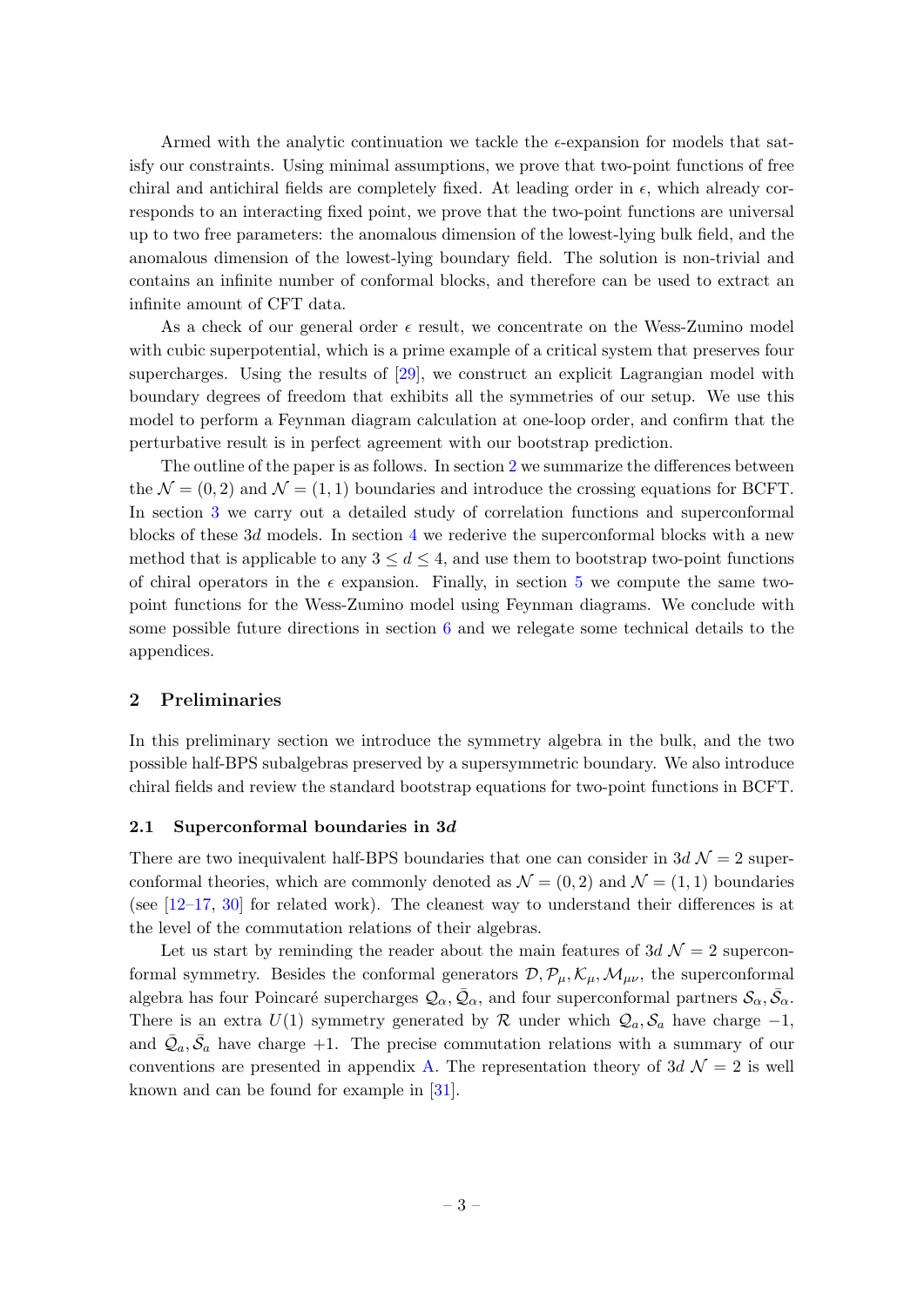When we restrict ourselves to three dimensions, we take the superconformal boundary to be located at  $x_2 \equiv x_1 = 0$ . It is clear that the bosonic subalgebra is generated by  $\mathcal{P}_a$ ,  $\mathcal{K}_a$ ,  $\mathcal{M}_{ab}$ , and  $\mathcal{D}$ , where  $a = 0, 1$  runs over directions parallel to the boundary. We are now ready to introduce the two inequivalent boundary-preserving superalgebras, which differ only by the choice of fermionic generators.

The  $\mathcal{N} = (0, 2)$  boundary: The first possibility is to choose the following fermionic generators:  $\mathcal{Q}_2$ ,  $\bar{\mathcal{Q}}_2$ ,  $\bar{\mathcal{S}}^2$ . The precise commutation relations can be obtained by restricting the full superconformal algebra presented in appendix [A.2.](#page-38-2) The following ones are of particular importance:

<span id="page-4-0"></span>
$$
\{Q_2, \bar{Q}_2\} = -2(\mathcal{P}_0 + \mathcal{P}_1),\{\mathcal{Q}_2, \bar{S}^2\} = -2i\mathcal{D} + 2\mathcal{R} + 2i\mathcal{M}_{01},\{\bar{Q}_2, S^2\} = -2i\mathcal{D} - 2\mathcal{R} + 2i\mathcal{M}_{01}.
$$
\n(2.1)

From the first equation, we notice that  $\mathcal{P}_2$  does not appear on the right-hand side. This was to be expected, since translations in the  $x_2 = x_1$  direction are not preserved. Regarding the second and third equations, it is crucial to notice the appearence of  $\mathcal{R}$ . Physically, it means that the  $\mathcal{N} = (0, 2)$  boundary preserves R-symmetry, a property that strongly constrains which correlation functions are non-vanishing. For example, we will often be concerned with bulk operators  $\mathcal{O}_r$  with charge r. From the above discussion, it follows that one-point functions  $\langle \mathcal{O}_r \rangle = 0$  unless  $r = 0$ , and similarly two-point functions  $\langle \mathcal{O}_{r_1} \mathcal{O}_{r_2} \rangle = 0$ unless  $r_1 + r_2 = 0$ .

The  $\mathcal{N} = (1, 1)$  boundary: The second possibility is to choose the following fermionic generators:

$$
\tilde{Q}_1 \equiv \frac{1}{\sqrt{2}} (Q_1 + \bar{Q}_1), \quad \tilde{Q}_2 \equiv \frac{i}{\sqrt{2}} (Q_2 - \bar{Q}_2), \n\tilde{S}^1 \equiv \frac{1}{\sqrt{2}} (S^1 + \bar{S}^1), \quad \tilde{S}^2 \equiv \frac{i}{\sqrt{2}} (S^2 - \bar{S}^2).
$$
\n(2.2)

Once again, the full set of commutation relations can be obtained from the formulas in appendix [A.2.](#page-38-2) The non-vanishing anticommutators are

$$
\{\tilde{\mathcal{Q}}_{\alpha}, \tilde{\mathcal{Q}}_{\beta}\} = 2(\gamma^{a})_{\alpha\beta} \mathcal{P}_{a}, \{\tilde{\mathcal{Q}}_{1}, \tilde{\mathcal{S}}^{1}\} = -2i(\mathcal{D} + \mathcal{M}_{01}), \{\tilde{\mathcal{Q}}_{2}, \tilde{\mathcal{S}}^{2}\} = -2i(\mathcal{D} - \mathcal{M}_{01}).
$$
\n(2.3)

As before,  $\mathcal{P}_2$  is not part of the algebra since  $a = 0, 1$ . Interestingly, the second anticommutator does not contain R, since R-symmetry is broken by the  $\mathcal{N} = (1, 1)$  boundary. In this case, charged bulk operators can have one- and two-point functions that would be forbidden by charge conservation, namely  $\langle \mathcal{O}_r \rangle \neq 0 \neq \langle \mathcal{O}_{r_1} \mathcal{O}_{r_2} \rangle$  for any values of the charges.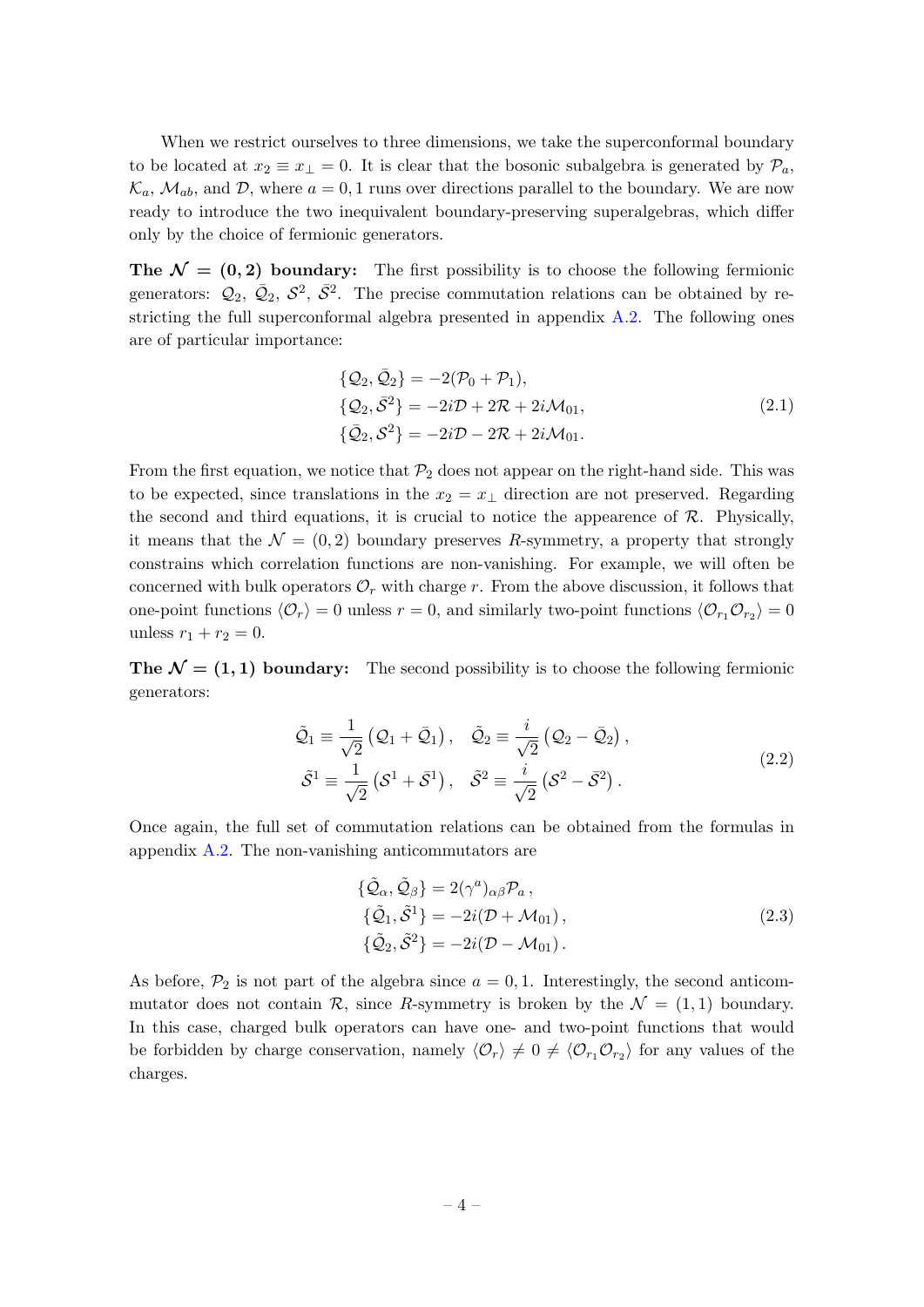## <span id="page-5-0"></span>2.2 Chiral primaries in superconformal theories

As announced before, we will mostly focus on chiral primary operators  $\phi$  and their complex conjugates. Often, we will call these operators "chirals" and "antichirals" for simplicity. These are short multiplets of the superconformal algebra killed by half of the supercharges:

$$
[\bar{\mathcal{Q}}_{\alpha}, \phi(0)] = 0, \qquad [\mathcal{Q}_{\alpha}, \bar{\phi}(0)] = 0, \qquad (2.4)
$$

and whose conformal dimension and R-charge are related to each other. For general spacetime dimension one obtains

$$
\Delta_{\phi} = \frac{d-1}{2}r_{\phi}, \qquad \Delta_{\bar{\phi}} = -\frac{d-1}{2}r_{\bar{\phi}}.
$$
\n(2.5)

There is a consistent way to define chiral multiplets in any, in principle continuous, number of dimensions, a fact that will play a significant role in section [4.](#page-19-0)

Chiral operators are ubiquitous in the study of SCFTs and they are present in most known models. A textbook example of a 4d Lagrangian with  $\mathcal{N}=1$  supersymmetry is to consider chiral fields in superspace with some non-linear interaction. We will consider a simple example of this in section [5,](#page-31-0) where we study the Wess-Zumino model, i.e. a single chiral multiplet with a cubic superpotential. This model flows to an interacting fixed point, which can be described perturbatively in the  $\epsilon$ -expansion using weakly-coupled chiral fields. It turns out that the  $\epsilon$ -expansion can be generalized to include boundaries, a fact that we will explore using the bootstrap results obtained in this work.

An important property of chiral operators is that they often satisfy non-trivial chiralring relations. These relations are dynamic and imply that certain chiral operators might disappear from an OPE, for example  $\phi_3 \notin \phi_1 \times \phi_2$ , even if this is not forbidden by superconformal symmetry. The Wess-Zumino model in 3d is a simple SCFT with chiralring relations. The chiral ring of this model is generated by  $\phi$  together with the relation  $\phi^2 \notin \phi \times \phi$ . In the numerical bootstrap analysis of [\[24,](#page-43-11) [32\]](#page-44-1), the chiral-ring relation provided strong evidence that a kink in the numerical plots described the Wess-Zumino model. In section [5.3.4](#page-36-0) we will notice that our perturbative results are also consistent with the same chiral-ring relation. More complicated examples of chiral-ring relations can be found in [\[33\]](#page-44-2) where the authors studied numerically a 3d conformal manifold parametrized by the complex gauge coupling  $\tau$ . Chiral-ring relations of bulk operators could also be used to extract information of a theory living on the boundary, similar in spirit to the work of  $[11, 34]$  $[11, 34]$ .

In this work we will not explore all these questions yet, but they motivated us to study this setup. Here we will work out basic kinematical constraints and use the bootstrap to study the dynamics of a single chiral field. Possible future directions and applications of our results will be discussed in the conclusions. Before we jump to the main analysis, let us first review the bootstrap approach for BCFT, which will be one of our main tools.

#### <span id="page-5-1"></span>2.3 Crossing symmetry in BCFT

In this section we will review crossing symmetry for generic, non-supersymmetric boundary CFTs. There are two relevant symmetry algebras to study BCFT. The first one contains

<span id="page-5-2"></span><sup>3</sup>We thank Edo Lauria for discussions on this idea.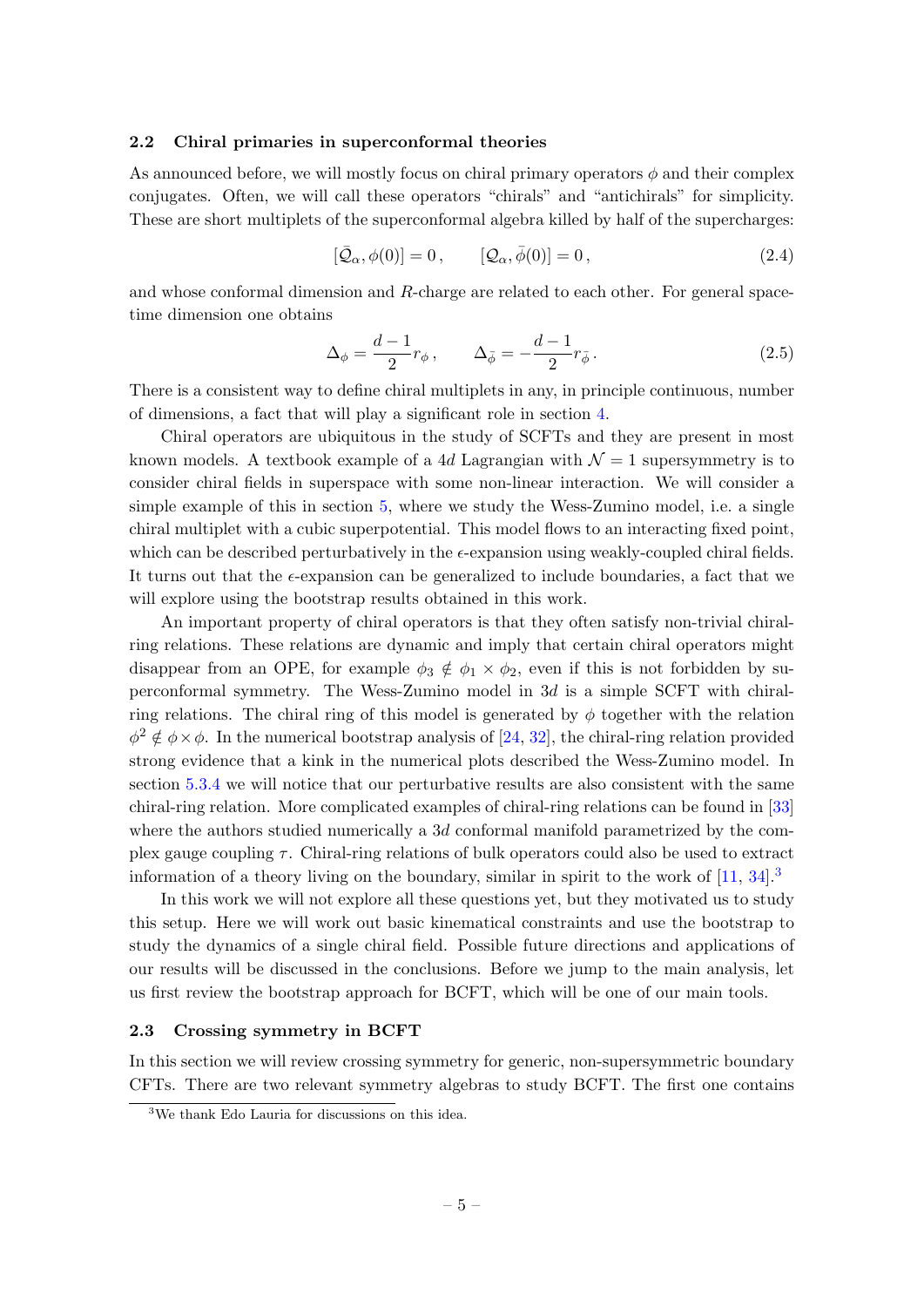the d-dimensional conformal group, and it describes physics far away from the boundary. In particular, bulk local operators  $\mathcal{O}(x)$  transform in irreducible representations of this algebra, and are labeled by a conformal dimension  $\Delta$  and spin  $\ell$ . There can also be physical excitations localized on the boundary, which are represented by local operators  $\hat{\mathcal{O}}(x_a, x^{\perp} = 0)$ . These boundary operators transform as irreducible representations of the symmetry algebra that preserves the boundary, namely they have conformal dimension  $\Delta$ and  $d-1$  dimensional spin j.

Correlation functions can be constructed with arbitrary combinations of bulk and boundary operators. As usual, conformal symmetry puts strong constraints on the form of these correlation functions. For example, the one-point function and the bulk-to-boundary correlator of a bulk scalar are fixed up to a constant [\[18\]](#page-43-5)

$$
\langle \mathcal{O}(x) \rangle = \frac{a_{\mathcal{O}}}{(2x^{\perp})^{\Delta}}, \qquad \langle \mathcal{O}(x_1) \hat{\mathcal{O}}(x_2^a) \rangle = \frac{b_{\mathcal{O}\hat{\mathcal{O}}}}{(2x_1^{\perp})^{\Delta - \hat{\Delta}} \left( (x_{12}^a)^2 + (x_1^{\perp})^2 \right)^{\hat{\Delta}}}.
$$
 (2.6)

For more general correlation functions the situation is more involved, because they can depend on conformal invariants. For example, a two-point function of bulk scalars depends on an arbitrary function of the invariant  $\xi$ :

<span id="page-6-1"></span>
$$
\langle \mathcal{O}_1(x_1)\mathcal{O}_2(x_2)\rangle = \frac{\mathcal{F}(\xi)}{(2x_1^{\perp})^{\Delta_1}(2x_2^{\perp})^{\Delta_2}}, \qquad \xi = \frac{(x_1 - x_2)^2}{4x_1^{\perp}x_2^{\perp}}.
$$
 (2.7)

Knowledge of  $\mathcal{F}(\xi)$  is equivalent to knowing the full two-point correlator. The function  $\mathcal{F}(\xi)$  is far from arbitrary; it is heavily constrained by crossing symmetry and it is the main subject of study in the bootstrap program for BCFT.

The main ingredient to derive the crossing equation is the operator product expansion (OPE). It is well known that one can rewrite a product of two bulk local operators as an infinite sum of individual bulk local operators using the standard OPE. In the presence of a boundary there is a second possible expansion, the boundary operator expansion (BOE), in which one bulk local operator is replaced by a sum of operators that are localized in the boundary. In terms of equations, these two OPEs are

$$
\mathcal{O}_1(x)\mathcal{O}_2(0) = \frac{1}{x^{2\Delta}} + \sum_{\mathcal{O}} \lambda_{\mathcal{O}_1\mathcal{O}_2\mathcal{O}} C[x,\partial_x] \mathcal{O}(0),
$$
  

$$
\mathcal{O}(x) = \frac{a\mathcal{O}}{(2x_\perp)^{\Delta}} + \sum_{\hat{\mathcal{O}}} b_{\mathcal{O}\hat{\mathcal{O}}} D[x_\perp, \partial_a] \hat{\mathcal{O}}(x^a).
$$
 (2.8)

The sums run only over conformal primaries, and the contributions of the descendants are captured by the differential operators  $C$  and  $D$  which are completely fixed by conformal symmetry.

The power of the OPE is that it allows us to evaluate higher-point functions using lower-point correlators, provided we know the spectrum of the theory and all the OPE coefficients a, b and  $\lambda$ . In the example of a bulk two-point function, there are two different decompositions possible:

<span id="page-6-0"></span>
$$
\mathcal{F}(\xi) = \sum_{\mathcal{O}} a_{\mathcal{O}} \lambda_{\mathcal{O}_1 \mathcal{O}_2 \mathcal{O}} f_{\Delta}(\xi) = \sum_{\hat{\mathcal{O}}} b_{\mathcal{O}_1 \hat{\mathcal{O}}} b_{\mathcal{O}_2 \hat{\mathcal{O}}} \hat{f}_{\hat{\Delta}}(\xi).
$$
(2.9)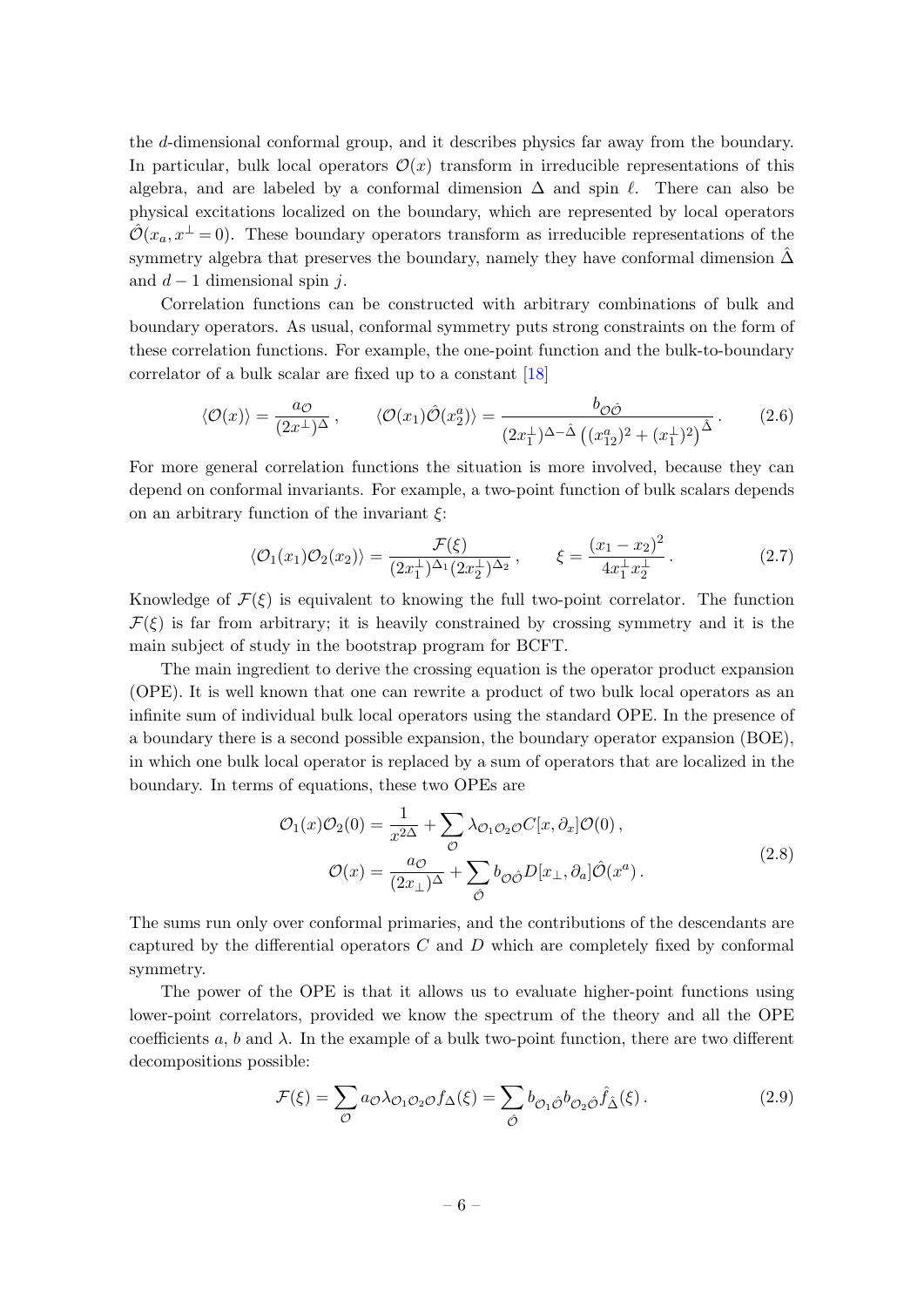The objects  $f_{\Delta}(\xi)$  and  $\hat{f}_{\hat{\Delta}}(\xi)$  are called conformal blocks, which we review in appendix [B.](#page-40-0) Equation [\(2.9\)](#page-6-0) is called the "crossing equation", and it provides non-trivial constraints on the spectrum and CFT data of boundary conformal field theories.

The above discussion was completely general, and it applies to any conformal field theory with a conformal boundary. The main goal of the present paper is to specialize it to superconformal boundaries, in which case the crossing equation [\(2.9\)](#page-6-0) can be constrained even further. The reason is that supersymmetry relates the OPE coefficients of different conformal primaries that belong to the same supermultiplet, which means that we can organize the expansion in terms of superconformal blocks  $F_{\Delta}(\xi)$  and  $\hat{F}_{\hat{\Delta}}(\xi)$ . These new objects are linear combinations of the bosonic blocks  $f_{\Delta}(\xi)$  and  $\hat{f}_{\hat{\Delta}}(\xi)$  with coefficients fixed by supersymmetry. In sections [3](#page-7-0) and [4](#page-19-0) we will compute these objects in  $d = 3$  and in  $3 \leq d \leq 4$  respectively, which will allow us to study the bootstrap equations analytically in section [4.4.](#page-26-0)

## <span id="page-7-0"></span>3 Boundaries in three dimensions

#### <span id="page-7-1"></span>3.1 Superspace analysis

Let us start by studying correlators for both types of boundary conditions using superspace techniques. We introduce a standard Minkowski superspace in which each supercharge  $\mathcal{Q}_{\alpha}, \bar{\mathcal{Q}}_{\alpha}$ , where  $\alpha = (1,2) = (-,+)$ , has a Grassmann variable  $\theta^{\alpha}, \bar{\theta}^{\alpha}$  associated to it. This setup is enough for our purposes, because we will mostly study correlators of scalar operators in a system with minimal supersymmetry.<sup>[4](#page-7-2)</sup> Our superspace then consists of three spacetime coordinates  $x^{\mu}$  and four Grassmann coordinates  $\theta^{\alpha}$  and  $\bar{\theta}^{\alpha}$  which we collect as follows:

$$
z = (x^{\mu}, \theta^{\alpha}, \bar{\theta}^{\alpha}), \qquad (3.1)
$$

where  $\mu = 0, 1, 2$ . We can convert spinor indices  $\alpha, \beta$  into vector indices  $\mu, \nu$  by means of the gamma matrices  $(\gamma^{\mu})_{\alpha\beta}$ . The form of these matrices, together with further conventions regarding raising, lowering and contracting indices, can be found in appendix [A.1.](#page-38-1)

The differential form of the (super)translations acting on fields  $\mathcal{O}(z)$  is standard

$$
[\mathcal{P}_{\mu}, \mathcal{O}(z)] = i\partial_{\mu}\mathcal{O}(z) , \qquad (3.2)
$$

$$
[Q_{\alpha}, \mathcal{O}(z)] = \left(\partial_{\alpha} + i(\gamma^{\mu})_{\alpha\beta}\bar{\theta}^{\beta}\partial_{\mu}\right)\mathcal{O}(z),\tag{3.3}
$$

$$
\left[\bar{\mathcal{Q}}_{\alpha}, \mathcal{O}(z)\right] = -\left(\bar{\partial}_{\alpha} + i(\gamma^{\mu})_{\alpha\beta}\theta^{\beta}\partial_{\mu}\right)\mathcal{O}(z) \,. \tag{3.4}
$$

From the bulk algebra it is easy to derive the form of all the other differential operators, which we list in appendix [A.3.](#page-39-0) The action of the covariant derivatives is also standard

$$
D_{\alpha}\mathcal{O}(z) = \left(\partial_{\alpha} - i(\gamma^{\mu})_{\alpha\beta}\bar{\theta}^{\beta}\partial_{\mu}\right)\mathcal{O}(z), \quad \bar{D}_{\alpha}\mathcal{O}(z) = -\left(\bar{\partial}_{\alpha} - i(\gamma^{\mu})_{\alpha\beta}\theta^{\beta}\partial_{\mu}\right)\mathcal{O}(z), \quad (3.5)
$$

and as usual, they anticommute with the action of supertranslations. The main focus of this paper is on chiral and antichiral operators (see section [2\)](#page-3-0), which are defined in

<span id="page-7-2"></span><sup>&</sup>lt;sup>4</sup>See [\[35,](#page-44-4) [36\]](#page-44-5) for studies of non-supersymmetric two-point functions of arbitrary spin.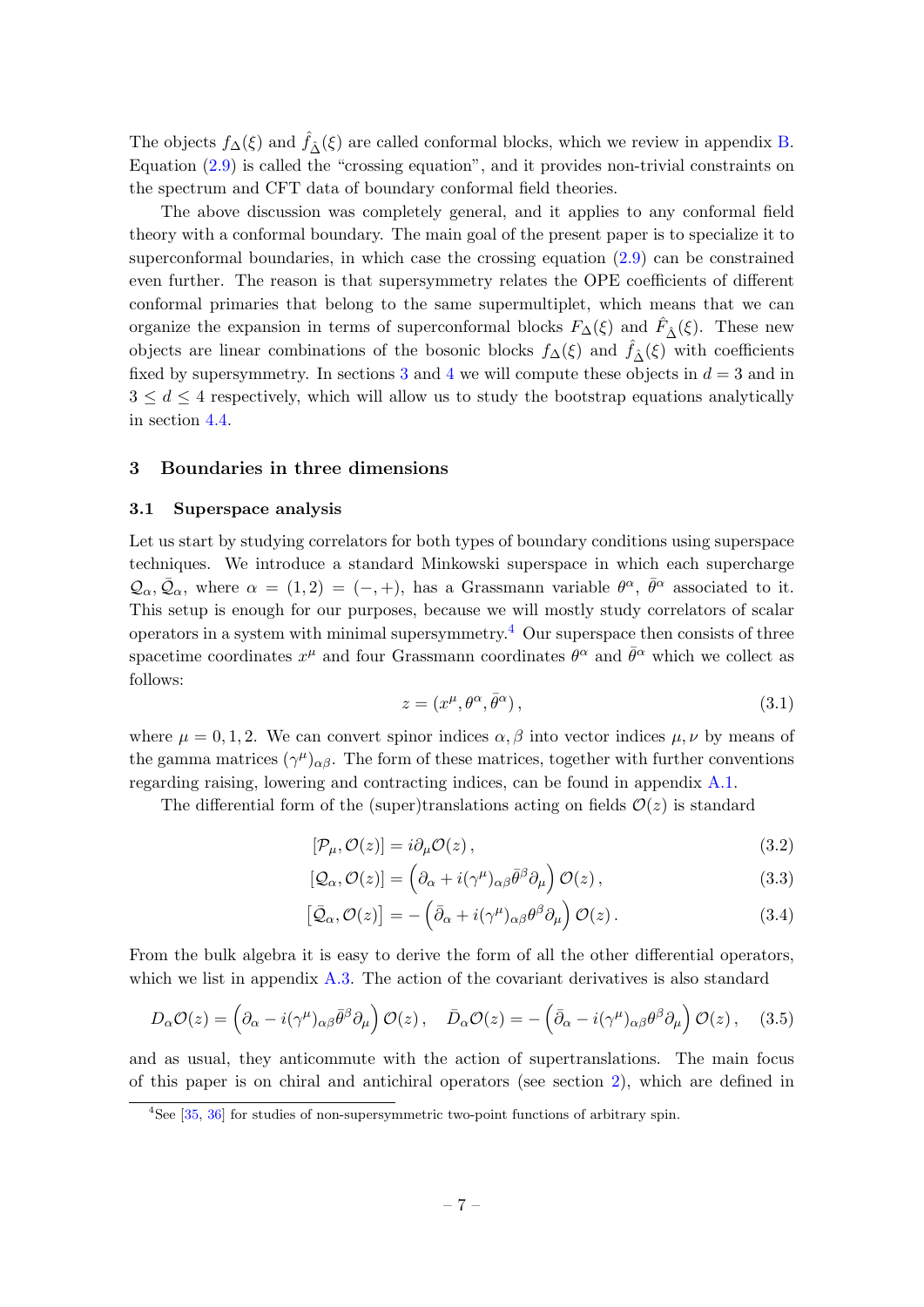superspace as

<span id="page-8-5"></span><span id="page-8-4"></span><span id="page-8-2"></span>
$$
\bar{D}_{\alpha}\Phi(z) = 0, \qquad D_{\alpha}\bar{\Phi}(z) = 0.
$$
\n(3.6)

In order to work with chiral operators it is useful to work with chiral/antichiral coordinates defined as

$$
y^{\mu} = x^{\mu} - i\gamma^{\mu}_{\alpha\beta}\theta^{\alpha}\bar{\theta}^{\beta}, \qquad \bar{y}^{\mu} = x^{\mu} + i\gamma^{\mu}_{\alpha\beta}\theta^{\alpha}\bar{\theta}^{\beta}.
$$
 (3.7)

In terms of these coordinates, a chiral field depends only on  $\Phi(y, \theta)$  and similarly for the antichiral field  $\bar{\Phi}(\bar{y}, \bar{\theta})$ . If we consider two points, we can also define supersymmetric invariant distances with well-defined chirality:<sup>[5](#page-8-1)</sup>

$$
y_{12}^{\mu} = x_{12}^{\mu} - i(\gamma^{\mu})_{\alpha\beta} \left( \theta_1^{\alpha} \bar{\theta}_1^{\beta} + \theta_2^{\alpha} \bar{\theta}_2^{\beta} - 2\theta_1^{\alpha} \bar{\theta}_2^{\beta} \right), \qquad (3.8)
$$

$$
\bar{y}_{12}^{\mu} = x_{12}^{\mu} + i(\gamma^{\mu})_{\alpha\beta} \left( \theta_1^{\alpha} \bar{\theta}_1^{\beta} + \theta_2^{\alpha} \bar{\theta}_2^{\beta} + 2 \bar{\theta}_1^{\alpha} \theta_2^{\beta} \right).
$$
 (3.9)

These distances are chiral at one point and antichiral at the other, namely

$$
\bar{D}_{\alpha}^{(1)} y_{12}^{\mu} = D_{\alpha}^{(2)} y_{12}^{\mu} = 0, \qquad D_{\alpha}^{(1)} \bar{y}_{12}^{\mu} = \bar{D}_{\alpha}^{(2)} \bar{y}_{12}^{\mu} = 0.
$$
\n(3.10)

Introducing a boundary will generally break supersymmetry in the bulk. In this paper we study a special class of boundaries that preserve one half of the supersymmetry. As already discussed, they are characterized by 2d algebras with  $\mathcal{N} = (0, 2)$  and  $\mathcal{N} = (1, 1)$ supersymmetry respectively. The two boundaries have distinct features that we discuss in detail below, the most prominent being that the  $\mathcal{N} = (1, 1)$  boundary breaks R-symmetry, while it is kept intact in the  $\mathcal{N} = (0, 2)$  case.

# <span id="page-8-0"></span>3.2 The  $\mathcal{N} = (0, 2)$  boundary

The  $\mathcal{N} = (0, 2)$  boundary preserves the supercharges  $\mathcal{Q}_+, \bar{\mathcal{Q}}_+$ , resulting in the algebra given in [\(2.1\)](#page-4-0). The bulk superspace can be split into coordinates parallel and perpendicular to the boundary. The parallel coordinates are

$$
(\theta^+, \bar{\theta}^+, x^a), \quad a = 0, 1,
$$
\n(3.11)

while the perpendicular coordinates read

$$
(\theta^-,\bar{\theta}^-,x^\perp \equiv x^2). \tag{3.12}
$$

As was the case for the bulk theory, it is convenient to define supersymmetric, chiral, and antichiral perpendicular distances. The supersymmetric distance is

<span id="page-8-3"></span>
$$
z^{\perp} = x^{\perp} - i\theta^{\alpha}\bar{\theta}_{\alpha} \tag{3.13}
$$

and the chiral  $y^{\perp} \equiv y^2$  and antichiral  $\bar{y}^{\perp} \equiv \bar{y}^2$  perpendicular distances can be read off from [\(3.7\)](#page-8-2). Note that  $z^{\perp}$  is invariant under the boundary (super)translations  $\mathcal{P}_a, \mathcal{Q}_+$  and

<span id="page-8-1"></span><sup>&</sup>lt;sup>5</sup>Note that  $y_{12}^{\mu} \neq y_1^{\mu} - y_2^{\mu}$ , we hope the notation will not create confusion.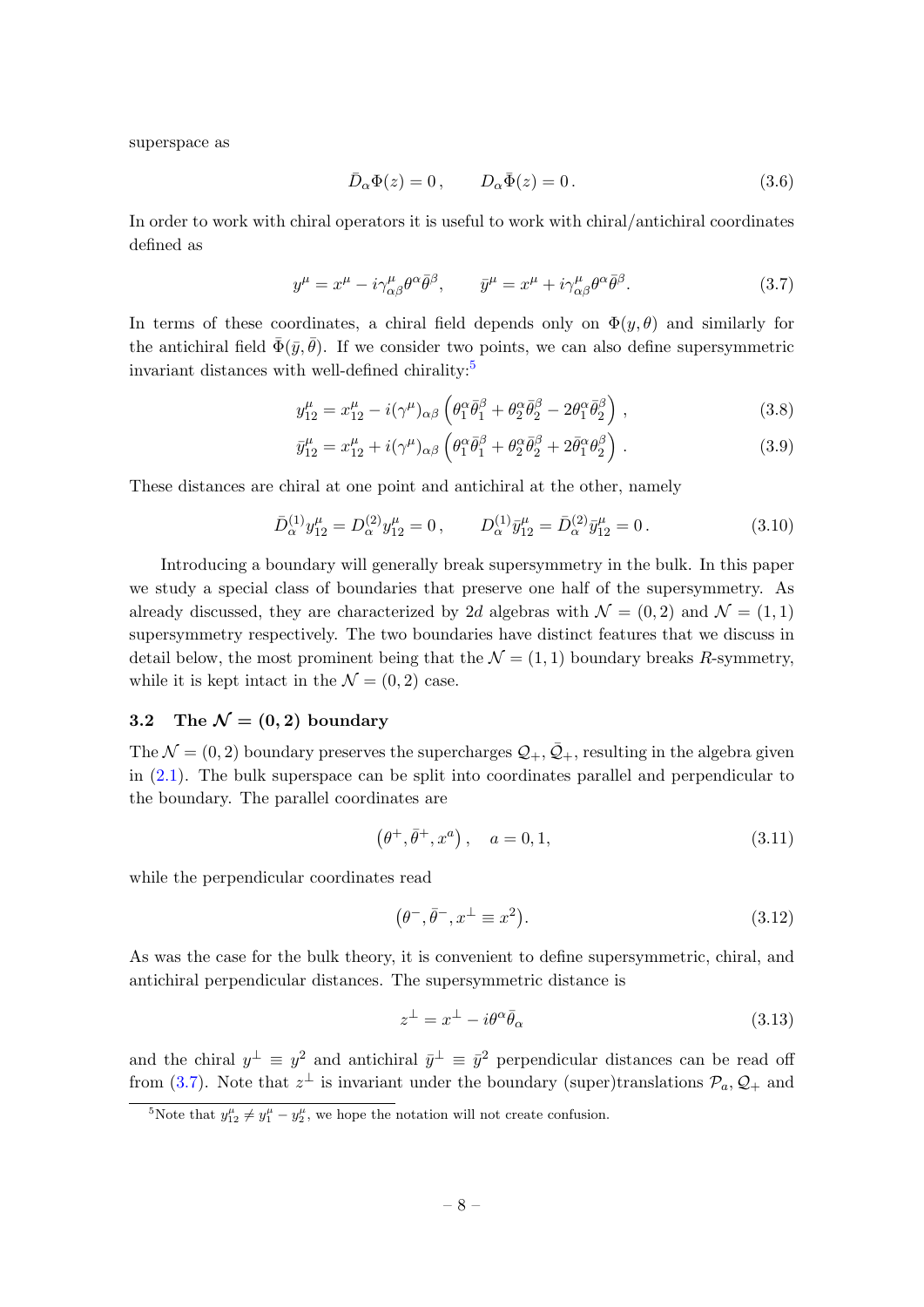$\bar{Q}_{+}$ , while  $y^{\perp}$  and  $\bar{y}^{\perp}$  are not. The component expansion of a chiral field  $\Phi$  takes the familiar form

$$
\Phi(y,\theta) = \phi(y) + \theta^+ \psi_+(y) + \theta^- \psi_-(y) + \theta^+ \theta^- F(y) , \qquad (3.14)
$$

where  $\phi$  is a complex boson,  $\psi_{\alpha}$  a complex fermion, and F a complex auxiliary field. It will be convenient to decompose this bulk chiral supermultiplet  $\Phi$  in terms boundary supermultiplets, that transform irreducibly under the  $(0, 2)$  subalgebra [\[15,](#page-43-2) [30\]](#page-43-17)

<span id="page-9-0"></span>
$$
\Phi = \hat{\Phi} + \theta^{-} \hat{\Psi} + \dots,
$$
\n(3.15)

where  $\hat{\Phi}$  is a boundary chiral field,  $\hat{\Psi}$  a boundary Fermi field, and the ... stand for derivatives of  $\hat{\Phi}$  parallel to the boundary. A similar expansion can be written for the antichiral bulk supermultiplet  $\bar{\Phi}$ . From now on, we will denote boundary multiplets and boundary fields with a hat. One can straightforwardly derive a similar expansion for  $\hat{\Phi}$  and  $\hat{\Psi}$ :

$$
\hat{\Phi} = \Phi \Big|_{\theta^- = \bar{\theta}^- = 0} = \phi + \theta^+ \psi_+ + \dots,\tag{3.16}
$$

$$
\hat{\Psi} = D_{-}\Phi\Big|_{\theta^{-} = \bar{\theta}^{-} = 0} = \psi_{-} + \theta^{+}F + \dots,
$$
\n(3.17)

where  $F \sim \partial_{\perp} \phi$  on-shell and the ... stand for terms with derivatives. The usual Neumann and Dirichlet boundary conditions can be neatly represented in terms of these superfields:

Neumann: 
$$
\partial_{\perp} \phi \Big|_{\partial} = 0, \quad \psi_{-} \Big|_{\partial} = 0 \quad \rightarrow \quad \hat{\Psi} |_{\partial} = 0,
$$
 (3.18)

Dirichlet: 
$$
\phi\Big|_{\partial} = 0, \quad \psi_+\Big|_{\partial} = 0 \quad \rightarrow \quad \hat{\Phi}\Big|_{\partial} = 0.
$$
 (3.19)

## 3.2.1 One-point functions

As reviewed in section [2,](#page-3-0) scalar bulk operators can acquire a one-point function in the presence of a boundary. In the superspace setup we are considering, we expect on general grounds one-point functions of the form

$$
\langle \mathcal{O}(z) \rangle = \frac{a_{\mathcal{O}}}{(z^{\perp})^{\Delta}},\tag{3.20}
$$

where  $z^{\perp}$  is given in [\(3.13\)](#page-8-3). For chiral fields, the chirality condition [\(3.6\)](#page-8-4) and conservation of R-symmetry imply that the one-point function vanishes:  $a_{\Phi} = 0$ .

## <span id="page-9-1"></span>3.2.2 Bulk-to-boundary correlator

Similarly to the one-point function, we expect bulk-to-boundary correlators to be of the form

$$
\langle \mathcal{O}(z_1) \hat{\mathcal{O}}(z_2) \rangle = \frac{1}{(z_1^{\perp})^{\Delta - \hat{\Delta}} |y_{12}^2 \bar{y}_{12}^2|^{\hat{\Delta}/2}} g(\Theta_i), \tag{3.21}
$$

where g is a function of possible nilpotent invariants  $\Theta_i$ .

Again, the chirality condition [\(3.6\)](#page-8-4) is extremely powerful and severely constrains the possible defect operators that can appear in the boundary OPE of a chiral field. From the expansion in [\(3.15\)](#page-9-0) we expect two types of boundary multiplets, and indeed there are two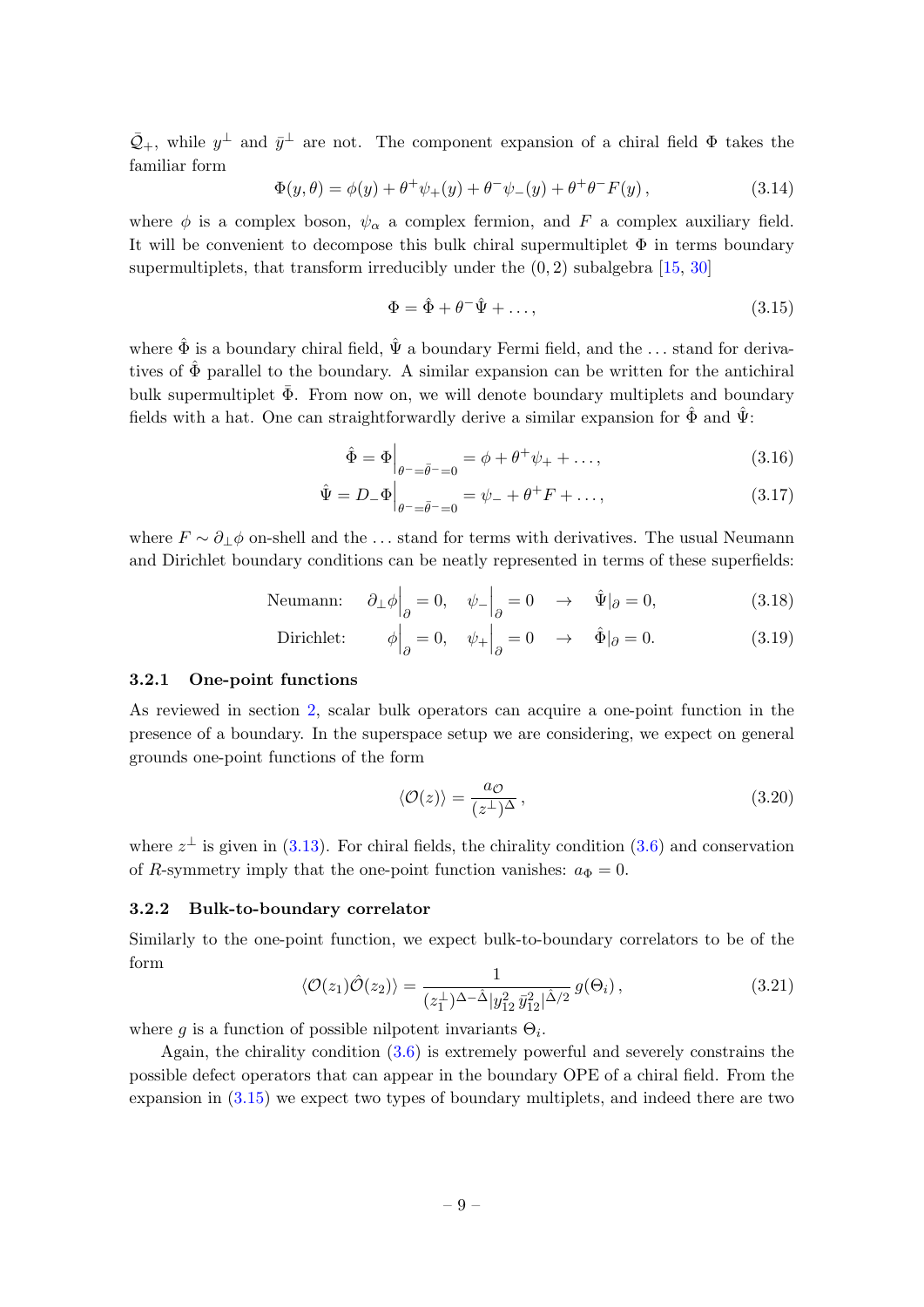possible correlators consistent with all the symmetry constraints. One choice involves a scalar boundary multiplet<sup>[6](#page-10-0)</sup>

<span id="page-10-3"></span>
$$
\langle \Phi(y,\theta)\hat{\bar{\Phi}}_r(0)\rangle = \frac{b_{\Phi\hat{\bar{\Phi}}}}{|y^{\mu}|^{2\Delta}},
$$
\n(3.22)

where  $|y^{\mu}|$  is the norm of the chiral distance  $(3.7)$ , and the conformal dimensions are constrained by conservation of R-symmetry  $\hat{\Delta} = \Delta_{\phi} = r_{\hat{\phi}} = r_{\hat{\phi}}$ .

The other bulk-to-boundary two-point function involves the Fermi multiplet  $\hat{\bar{\Psi}}$  whose highest weight carries spin:

<span id="page-10-4"></span>
$$
\langle \Phi(y,\theta)\hat{\bar{\Psi}}(0)\rangle = \frac{b_{\Phi\hat{\bar{\Psi}}}\gamma_{1\beta}^{\mu}y_{\mu}\theta^{\beta}}{(y^{\perp})^{\Delta-\hat{\Delta}+\frac{1}{2}}|y^{\mu}|^{2(\hat{\Delta}+\frac{1}{2})}}.
$$
\n(3.23)

Charge conservation implies  $r_{\psi} = 1 - r_{\phi}$  but  $\hat{\Delta}$  is not constrained to take a specific value, which means these multiplets are responsible for most of the operators that appear in the boundary block expansion of the two-point function of chiral fields. The power  $\hat{\Delta} + \frac{1}{2}$ indicates that the contributing field is not the primary, but a descendant (see equation [\(3.36\)](#page-12-0) below).

## 3.2.3 Two-point functions

As reviewed in section [2,](#page-3-0) bosonic two-point functions depend on a conformal invariant and therefore contain a large amount of dynamical information through their conformal block decompositions. As evident from our analysis so far, correlators of chiral fields are severely constrained by superconformal symmetry and their chirality condition. There is actually only one possible two-point invariant that satisfies all the superspace constraints:

<span id="page-10-1"></span>
$$
\xi = \frac{y_{12}^2}{4y_1^{\perp}\bar{y}_2^{\perp}} \left( 1 + 2i \frac{(y_{12}^0 + y_{12}^1)\theta_1^{-}\bar{\theta}_2^{-}}{y_1^{\perp}\bar{y}_2^{\perp}} + 2i \frac{\theta_1^{+}\bar{\theta}_2^{-}}{\bar{y}_2^{\perp}} \right).
$$
 (3.24)

This is the unique "supersymmetrization" of the standard bosonic invariant. The most general two-point function of a chiral and an antichiral field then reads

<span id="page-10-2"></span>
$$
\langle \Phi(y_1, \theta_1) \bar{\Phi}(0, \bar{y}_2^{\perp}, \bar{\theta}_2^{-}) \rangle = \left(\frac{\xi}{y_{12}^2}\right)^{\Delta} \mathcal{F}(\xi), \qquad (3.25)
$$

where F is an abitrary function of the superconformal invariant  $\xi$ . In equations [\(3.24\)](#page-10-1) and [\(3.25\)](#page-10-2) we work in a frame where  $\bar{y}_2^a = \bar{\theta}_2^+ = 0$ ,  $(a = 0, 1)$ , but we keep the dependence on  $\bar{y}_2^{\perp}$  and  $\bar{\theta}_2^-$ , since they are perpendicular coordinates and cannot be set to zero. Using a supertranslation one can find the two-point function in a frame with completely general  $z_1$  and  $z_2$ , as will be needed below. Two-point functions of two chiral (or two antichiral) fields are zero due to R-symmetry. For more general external operators, for example long multiplets of the superconformal algebra, we expect a more complicated correlator involving nilpotent invariants, which then translates into superconformal blocks that have free parameters (see for example [\[37\]](#page-44-6)). We will not consider more general correlators in this work, however our superspace setup could be used to study them in the future.

<span id="page-10-0"></span> $6$ Whenever possible we supertranslate point 2 to the origin to simplify our formulas, but if necessary one can easily supertranslate back to a general frame.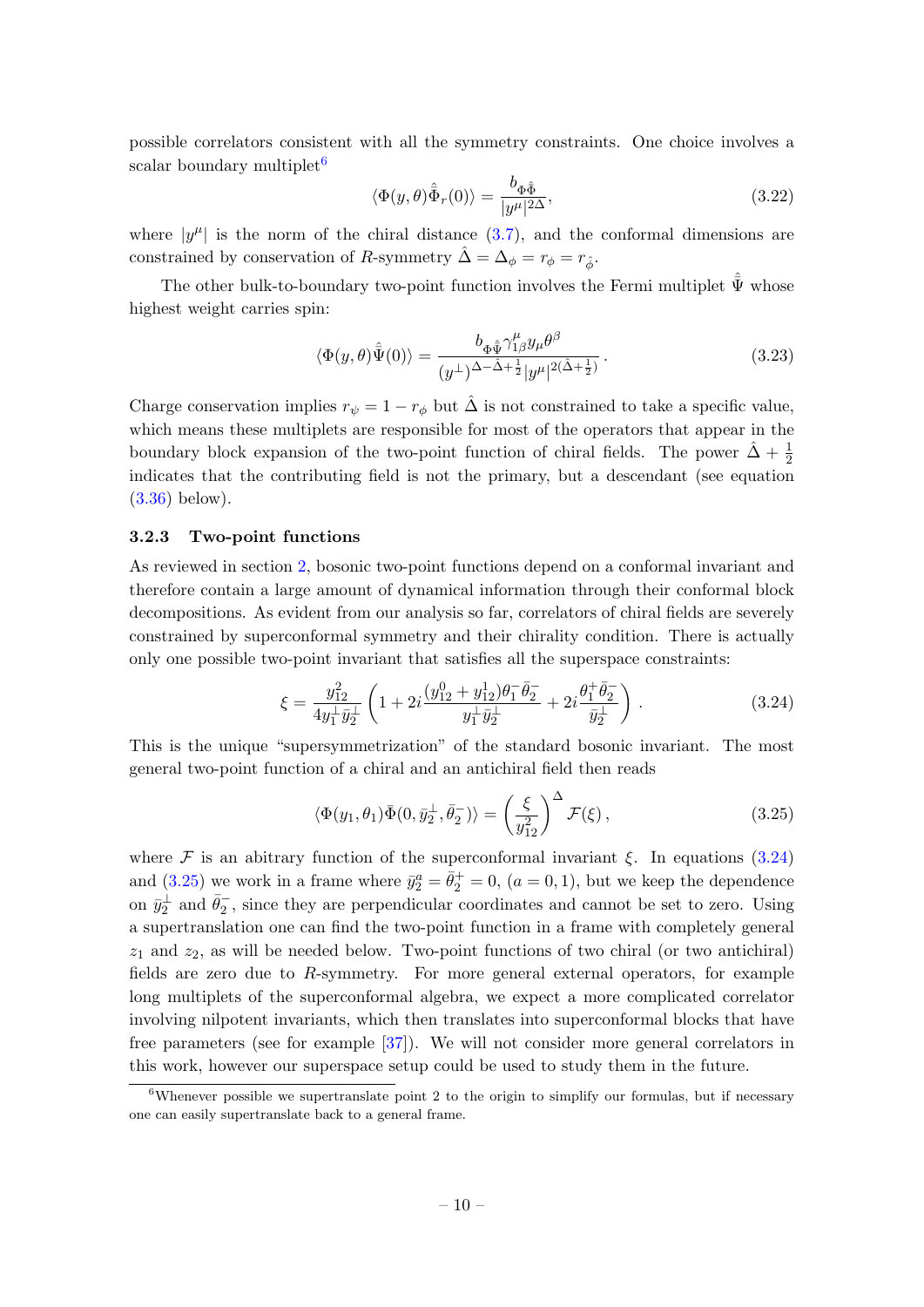#### <span id="page-11-3"></span>3.2.4 Superconformal blocks

We are now ready to obtain one of the main results of this section: the superconformal blocks associated to the two-point correlator  $\mathcal{F}(\xi)$ . As reviewed in section [2,](#page-3-0) there are two conformal block expansions associated to the bulk and defect channel respectively. Bulk conformal blocks are eigenfunctions of the two-point bulk Casimir operator, while defect blocks are eigenfunctions of the defect Casimir.

Bulk channel: Let us start with the bulk channel,

<span id="page-11-0"></span>
$$
\mathcal{C}_{\text{susy}}^{(12)} \langle \Phi(z_1) \bar{\Phi}(z_2) \rangle = C_{\Delta,\ell,r} \langle \Phi(z_1) \bar{\Phi}(z_2) \rangle , \qquad (3.26)
$$

where the supersymmetric bulk Casimir is given by

$$
\mathcal{C}_{\text{susy}}^{(12)} = -\mathcal{D}^2 - \frac{1}{2} \{ \mathcal{K}^{\mu}, \mathcal{P}_{\mu} \} + \frac{1}{2} \mathcal{M}^{\mu\nu} \mathcal{M}_{\mu\nu} - \frac{1}{2} \mathcal{R}^2 + \frac{1}{4} [\mathcal{S}^{\alpha}, \bar{\mathcal{Q}}_{\alpha}] + \frac{1}{4} [\bar{\mathcal{S}}^{\alpha}, \mathcal{Q}_{\alpha}].
$$
 (3.27)

The superscript (12) indicates that the operator acts on points  $z_1$  and  $z_2$ . To avoid cluttering we wrote the superscript only on the Casimir, and omit it from the operators on the RHS. The eigenvalue reads

<span id="page-11-5"></span><span id="page-11-4"></span>
$$
C_{\Delta,\ell,r} = \Delta(\Delta - 1) + \ell(\ell + 1) - \frac{r^2}{2}.
$$
 (3.28)

Evaluating [\(3.26\)](#page-11-0) leads to a differential equation for the corresponding block  $F_{\Delta}(\xi)$ . Our analysis implies the absence of nilpotent invariants when chiral fields are involved. This means that full superspace correlators can be reconstructed from those of the superprimaries and implies that a multiplet contributes only if its superprimary contributes. Because only scalars can acquire a one-point function in BCFT, we can safely set  $\ell = 0$ when looking for solutions to the Casimir equation. A standard approach to solve these equations is to recognize that superconformal blocks can be written as linear combinations of bosonic blocks. The superdescendants of a field  $\mathcal{O}(z)$  can be generated by acting on the superprimary  $\mathcal{O}(z)$  with the supercharges  $\mathcal{Q}, \bar{\mathcal{Q}}$ . This creates superdescendants of the schematic form  $\mathcal{Q}_1 \dots \bar{\mathcal{Q}}_n \mathcal{O}(z)$ .<sup>[7](#page-11-1)</sup> We therefore make the following ansatz

$$
F_{\Delta}(\xi) = f_{\Delta}(\xi) + c_0 f_{\Delta + \frac{1}{2}} + c_1 f_{\Delta + 1}(\xi) + c_2 f_{\Delta + \frac{3}{2}}(\xi) + c_3 f_{\Delta + 2}(\xi) ,\tag{3.29}
$$

where  $f_{\Delta}(\xi)$  are the bosonic blocks given in [\(B.3\)](#page-40-2), and we fix the relative coefficients using [\(3.26\)](#page-11-0). The solution is easy to find

<span id="page-11-2"></span>
$$
F_{\Delta}(\xi) = f_{\Delta}(\xi) - \frac{(\Delta - 1)\Delta}{(2\Delta - 1)(2\Delta + 1)} f_{\Delta + 2}(\xi),
$$
\n(3.30)

which corresponds to a long operator being exchanged in the  $\phi \times \bar{\phi}$  OPE. There are also contributions from short multiplets, but they can be obtained from  $(3.30)$  evaluating  $\Delta$  at the unitarity bound. The selection rules of this OPE have been studied in the context of

<span id="page-11-1"></span><sup>&</sup>lt;sup>7</sup>In order to obtain proper conformal primaries (killed by  $K$ ) the action of the  $\mathcal{Q}_i$  has to be corrected by terms containing the momentum generator  $P$ .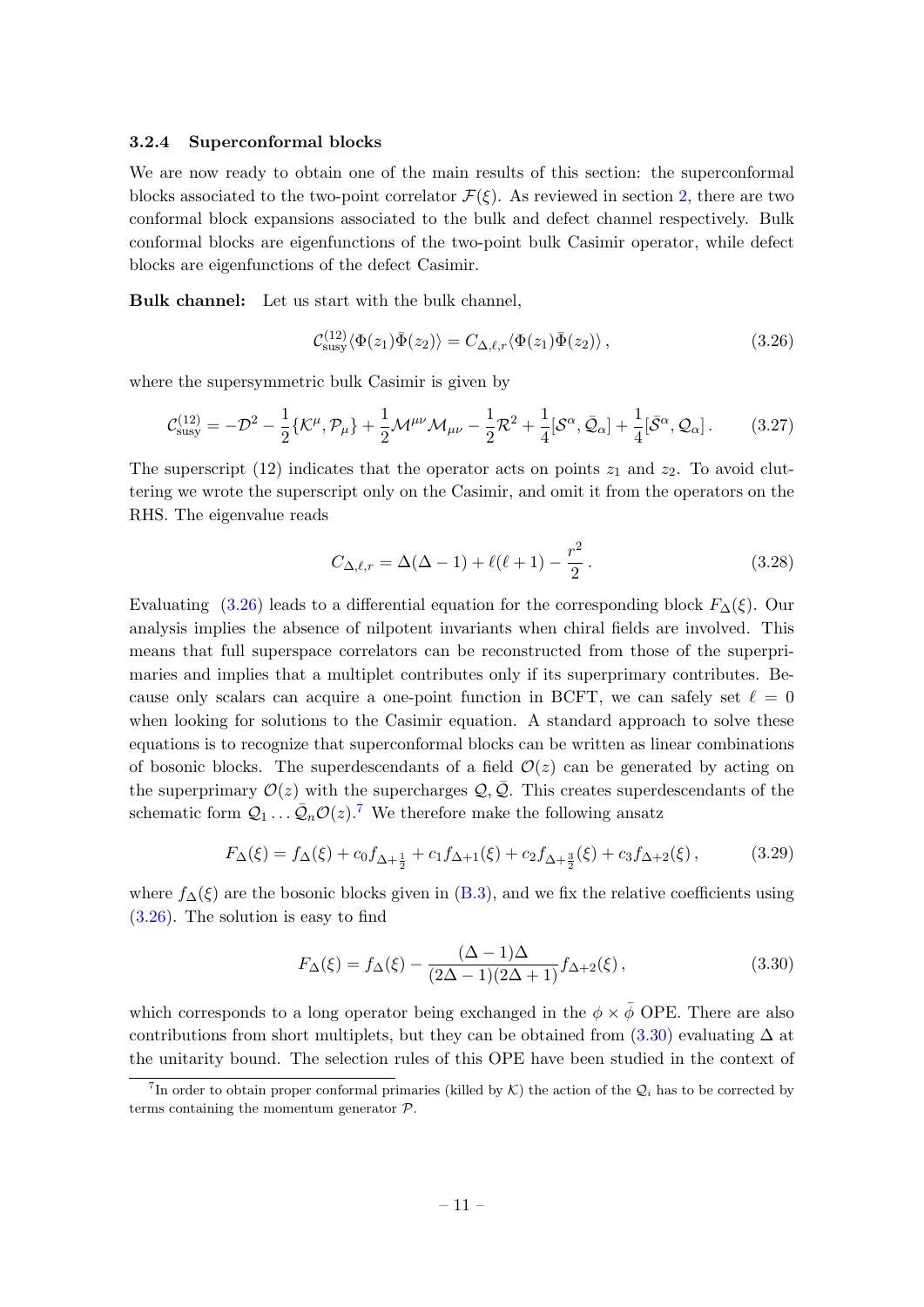bulk four-point functions [\[24\]](#page-43-11) and our results are in perfect agreement with the literature. The block in equation  $(3.30)$  can be written as a single hypergeometric funtion

$$
F_{\Delta}(\xi) = \xi^{\Delta/2} {}_{2}F_{1}\left(1 + \frac{\Delta}{2}, \frac{\Delta}{2}; \Delta + \frac{1}{2}; -\xi\right).
$$
 (3.31)

We will see that all of the two-point blocks derived in this section have this feature.

Boundary channel: In the boundary channel the blocks are eigenfunctions of the boundary Casimir

$$
\hat{\mathcal{C}}_{\text{susy}} = -\mathcal{D}^2 - \frac{1}{2} \left\{ \mathcal{K}^a, \mathcal{P}_a \right\} + \frac{1}{2} \mathcal{M}^{ab} \mathcal{M}_{ab} - \frac{1}{2} \mathcal{R}^2 + \frac{1}{4} \left( [\bar{\mathcal{S}}^+, \mathcal{Q}_+] + [\mathcal{S}^+, \bar{\mathcal{Q}}_+] \right) ,\qquad(3.32)
$$

where now the operator acts at a single point:

<span id="page-12-1"></span>
$$
\hat{\mathcal{C}}^{(1)}_{\text{susy}} \langle \Phi(z_1) \bar{\Phi}(z_2) \rangle = \hat{C}_{\hat{\Delta}, j, r} \langle \Phi(z_1) \bar{\Phi}(z_2) \rangle. \tag{3.33}
$$

The eigenvalue depends on the conformal dimension  $\Delta$  of the exchanged boundary operator, as well as its parallel spin  $j$  and its  $R$ -charge:

$$
\hat{C}_{\hat{\Delta},j,r} = \hat{\Delta}(\hat{\Delta} - 1) + j(j - 1) - \frac{r^2}{2}.
$$
\n(3.34)

Proceeding as before we make an ansatz for  $\hat{F}_{\hat{\Delta}}$  in terms of bosonic blocks and fix the relative coefficients using [\(3.33\)](#page-12-1). Note that we only have to include conformal blocks up to dimension  $\hat{\Delta} + 1$  in our ansatz, since the boundary only preserves half of the supercharges. From section [3.2.2](#page-9-1) we know there are two types of boundary multiplets that can appear in the boundary expansion of a chiral field: a scalar  $\Phi$  and the Fermi multiplet  $\Psi$ . We therefore expect two classes of solutions to the Casimir equation. Indeed, the solution corresponding to a chiral primary with  $r = r_{\phi}$ ,  $j = 0$  and  $\hat{\Delta} = \Delta_{\phi} = r_{\phi}$ , is given by

$$
\hat{F}_{\hat{\Delta}}^{\hat{\Phi}}(\xi) = \hat{f}_{\Delta_{\phi}}(\xi). \tag{3.35}
$$

The second solution, with  $r = r_{\phi} - 1$ ,  $j = \frac{1}{2}$  $\frac{1}{2}$  corresponds to the Fermi field

<span id="page-12-0"></span>
$$
\hat{F}_{\hat{\Delta}}^{\hat{\Psi}}(\xi) = \hat{f}_{\hat{\Delta} + \frac{1}{2}}(\xi). \tag{3.36}
$$

Notice that the  $\frac{1}{2}$  in the argument indicates that the highest weight does not contribute, but a descendant (as expected).

# 3.2.5 Three-point functions

Although not our main topic, let us also analyze three-point correlators involving one bulk field and two boundary fields. An interesting application for these correlators is to impose that the bulk field is free, and to study the corresponding constraints on the boundary three-point couplings  $[11, 34]$  $[11, 34]$ . For the rest of this section we will choose a frame where  $x_2^a = \theta_2^+ = \bar{\theta}_2^+ = \theta_3^+ = \bar{\theta}_3^+ = 0, x_3^a \to \infty$ . By imposing that the bulk field is chiral we obtain

<span id="page-12-2"></span>
$$
\langle \Phi(y,\theta)\hat{\mathcal{O}}_{2,j}(0,\omega)\hat{\mathcal{O}}_{3}(\infty)\rangle = \frac{(y^a\omega_a)^j}{(y^\perp)^{\Delta+\hat{\Delta}_{23}}|y^a|^j} \mathcal{F}^{3pt}(\chi).
$$
 (3.37)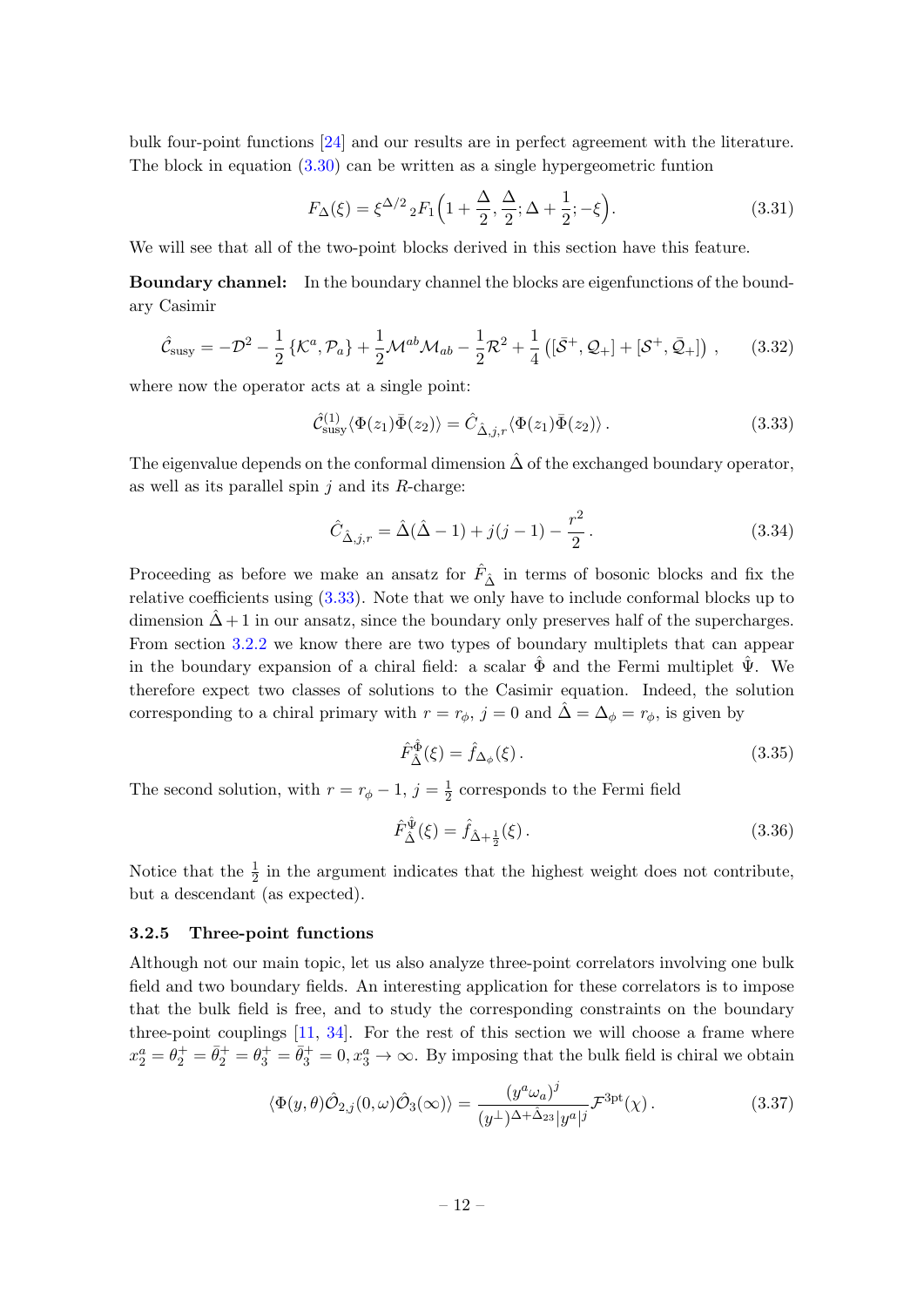The second operator has arbitrary parallel spin  $j$ , and we use an index-free notation where  $\hat{\mathcal{O}}_{2,j}(z,\omega) = \hat{\mathcal{O}}_{2,j}(z)^{a_1...a_j}\omega_{a_1} \ldots \omega_{a_j}$  and  $\omega_a$  is a null vector in the parallel directions. For brevity we define  $\hat{\Delta}_{23} \equiv \hat{\Delta}_2 - \hat{\Delta}_3$ , and  $y^a$  is defined in [\(3.7\)](#page-8-2), where one should remember that  $a = 0, 1$  are the parallel coordinates. Conservation of R-symmetry implies  $r_{\phi} + r_2 + r_3 = 0$ . The function  $\mathcal{F}^{\text{3pt}}(\chi)$  depends on the superconformal three-point invariant  $\chi$ . Like in the two-point function case, there is a unique, non-nilpotent, three-point invariant:

<span id="page-13-1"></span>
$$
\chi = \frac{|y^a|^2}{(y^\perp)^2} \,. \tag{3.38}
$$

The function  $\mathcal{F}_{3pt}(\chi)$  can be expanded in three-point superconformal blocks which are in turn sums of three-point bosonic blocks (reviewed in appendix [B.2\)](#page-41-0). Notice that there is no crossing equation for this correlator. We can act with the boundary Casimir on point  $z_1$  and obtain the eigenvalue equation

$$
\hat{\mathcal{C}}^{(1)}_{\text{susy}}\langle \Phi(y,\theta)\hat{\mathcal{O}}_{2,j}(0,\omega)\hat{\mathcal{O}}_{3}(\infty)\rangle = \hat{C}_{\hat{\Delta},j,r}\langle \Phi(y,\theta)\hat{\mathcal{O}}_{2,j}(0,\omega)\hat{\mathcal{O}}_{3}(\infty)\rangle. \tag{3.39}
$$

By now the story is familiar; we give an ansatz in terms of bosonic blocks and obtain a solution with  $r = r_{\phi}$ ,  $j_{\text{chiral}} = 0$ ,  $\hat{\Delta} = \Delta_{\phi} = r_{\phi}$ :

$$
\hat{F}_{\Delta_{\phi}}^{\text{3pt}}(\chi) = \hat{f}_{\Delta_{\phi},j}^{\text{3pt},\hat{\Delta}_{23}}(\chi) ,\qquad(3.40)
$$

which describes the exchange of a boundary chiral field. The other possible solution has  $r=r_\phi-1,\,j_{\mathrm{fermi}}=\frac{1}{2}$  $\frac{1}{2}$  and generic  $\hat{\Delta}$  :

$$
\hat{F}_{\hat{\Delta}}^{\text{3pt}}(\chi) = \hat{f}_{\hat{\Delta} + \frac{1}{2},j}^{\text{3pt},\hat{\Delta}_{23}}(\chi) ,\qquad(3.41)
$$

and corresponds to the exchange of a Fermi multiplet. Let us also consider the case where the second operator is a Fermi field. The three-point function is given by

<span id="page-13-0"></span>
$$
\langle \Phi(y,\theta)\hat{\bar{\Psi}}(0)\hat{\mathcal{O}}(\infty)\rangle = \frac{(\gamma_{1\beta})^{\mu}y_{\mu}\theta^{\beta}}{(y^{\perp})^{\Delta+\hat{\Delta}_{23}+\frac{3}{2}}}\mathcal{F}_{3pt}(\chi)\,,\tag{3.42}
$$

where  $\chi$  is the same invariant as before. There are again two solutions to the eigenvalue equation, the first one corresponds to the exchange of a boundary chiral

$$
\hat{F}_{\Delta_{\phi}}^{\text{3pt}}(\chi) = \hat{f}_{\Delta_{\phi},0}^{\text{3pt},\hat{\Delta}_{23}+\frac{1}{2}}(\chi)\,,\tag{3.43}
$$

while the second describes a Fermi field

$$
\hat{F}_{\hat{\Delta}}^{\text{3pt}}(\chi) = f_{\hat{\Delta}+\frac{1}{2},0}^{\text{3pt},\hat{\Delta}_{23}+\frac{1}{2}}(\chi). \tag{3.44}
$$

The supersymmetric block corresponds to a bosonic block with shifted external conformal dimensions  $\hat{\Delta}_{23} \rightarrow \hat{\Delta}_{23} + \frac{1}{2}$  $\frac{1}{2}$  and with spin  $j = 0$ . Like in the two-point case, the shift can be understood as a contribution coming from a superconformal descendant of  $\bar{\Psi}$ .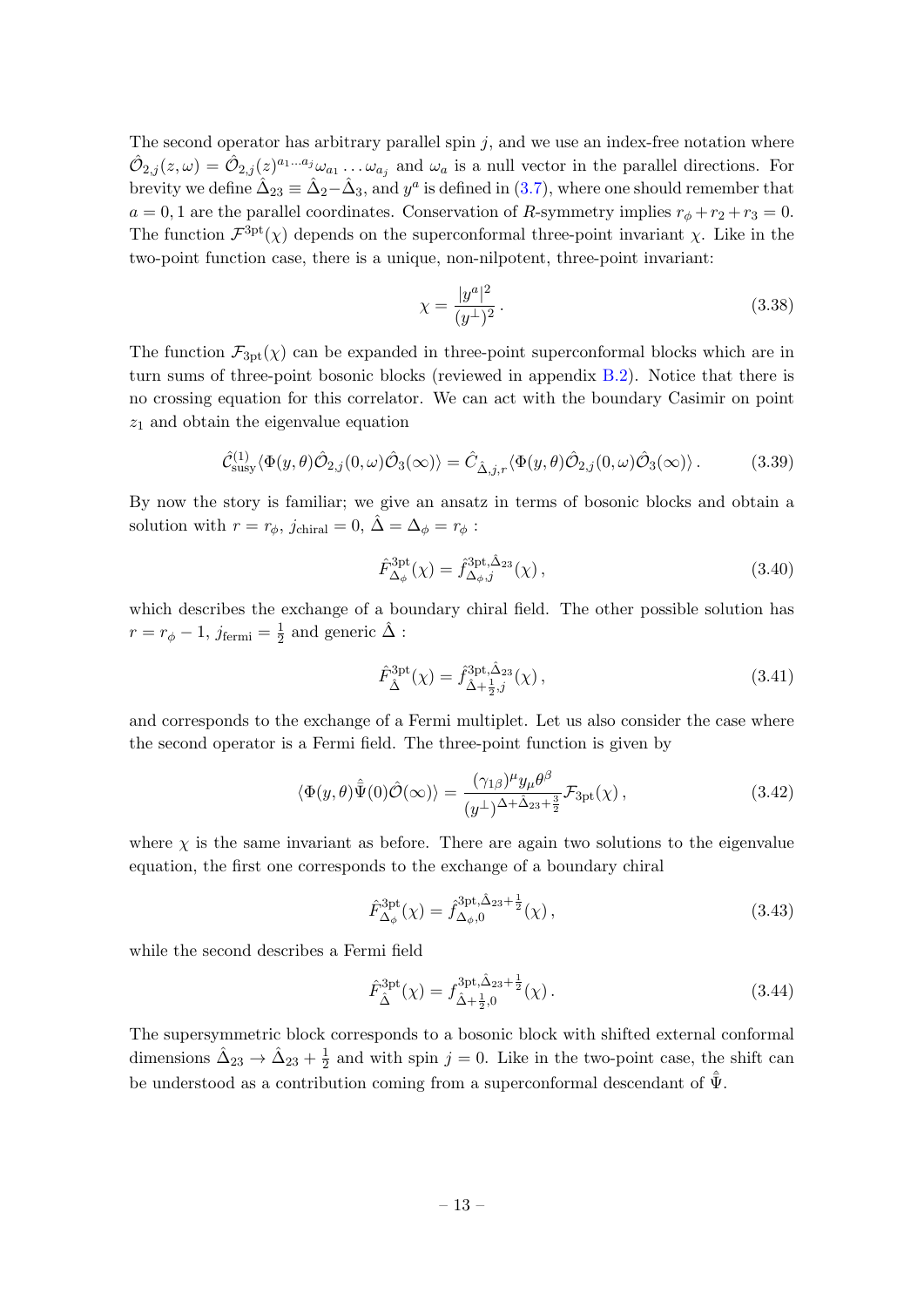#### <span id="page-14-2"></span>3.2.6 Free theory in the bulk

Having obtained a handful of correlators, let us investigate the possible constraints that a free theory in the bulk imposes on the boundary data. In superspace the free field equations of motion take the form

$$
D^{\alpha}D_{\alpha}\Phi(y,\theta) = 0, \qquad (3.45)
$$

which is the supersymmetric version of the more familiar  $\partial^2 \phi(x) = 0$ . As usual, a free chiral field has dimension  $\Delta_{\phi} = r_{\phi} = \frac{1}{2}$  $\frac{1}{2}$ . Imposing this condition on the two bulk-to-boundary correlators  $(3.22)$  and  $(3.23)$ , we obtain two solutions:

<span id="page-14-0"></span>
$$
\langle \Phi(y,\theta)\hat{\Phi}_{\hat{\Delta}=\frac{1}{2}}(0)\rangle = \frac{b_{\Phi\hat{\Phi}}}{|y^{\mu}|}, \qquad \langle \Phi(y,\theta)\hat{\Psi}_{\hat{\Delta}=1}(0)\rangle = \frac{b_{\Phi\hat{\Psi}}\gamma_{1\beta}^{\mu}y_{\mu}\theta^{\beta}}{|y^{\mu}|^{3}}.
$$
 (3.46)

This is not surprising. The first solution corresponds to a boundary chiral field of dimension  $\hat{\Delta} = \frac{1}{2}$ , which corresponds to the operator  $\hat{\phi}$  and describes Neumann boundary conditions. The second solution is a Fermi field with  $\hat{\Delta} = 1$ , which has a scalar descendant with dimension  $\hat{\Delta} + \frac{1}{2} = \frac{3}{2}$  $\frac{3}{2}$  (recall the discussion below  $(3.23)$ ). The descendant can be identified with  $\partial_{\perp}\hat{\phi}$  as expected for Dirichlet boundary conditions. We have therefore proven that the boundary expansion of a bulk free field has a finite number of contributions.

We now turn to the three-point function to see if there are extra constraints on the boundary operators from a free bulk chiral field. Let us expand the correlation func-tion [\(3.37\)](#page-12-2) in bosonic blocks, where we take  $\Phi$  to be a free bulk chiral. From equation [\(3.46\)](#page-14-0) we know that there are two independent contributions coming from a chiral and a Fermi boundary field:

<span id="page-14-1"></span>
$$
\mathcal{F}^{\text{3pt}}(\chi) = b_{\phi\hat{\phi}} \lambda_{\hat{\phi}\hat{O}_2\hat{O}_3} \hat{f}^{\text{3pt},\hat{\Delta}_{23}}_{\hat{\Delta}=\frac{1}{2},j}(\chi) + b_{\phi\partial_{\perp}\hat{\phi}} \lambda_{\hat{\partial}_{\perp}\hat{\phi}\hat{O}_2\hat{O}_3} \hat{f}^{\text{3pt},\hat{\Delta}_{23}}_{\hat{\Delta}=\frac{3}{2},j}(\chi) \,. \tag{3.47}
$$

Note that we have written the OPE coefficients explicitly in terms of the operators that appear in the OPE and not in terms of the superprimaries. Equation  $(3.47)$  is identical to the conformal block expansion of a non-supersymmetric free scalar in the bulk, which has been studied in detail in [\[11,](#page-43-0) [34\]](#page-44-3). In the limit  $\chi \to 0$  there are unphysical singularities, which can only be removed provided the OPE coefficients satisfy the following relation:

$$
b_{\phi\partial_{\perp}\hat{\phi}}\lambda_{\hat{\partial}_{\perp}\hat{\phi}\hat{O}_2\hat{O}_3} = -\frac{2\Gamma\left(\frac{2j-2\hat{\Delta}_{23}+3}{4}\right)\Gamma\left(\frac{2j+2\hat{\Delta}_{23}+3}{4}\right)}{\Gamma\left(\frac{2j-2\hat{\Delta}_{23}+1}{4}\right)\Gamma\left(\frac{2j+2\hat{\Delta}_{23}+1}{4}\right)}b_{\phi\hat{\phi}}\lambda_{\hat{\phi}\hat{O}_2\hat{O}_3}.
$$
(3.48)

This constraint is equivalent to the constraints on non-supersymmetric three-point functions with a free bulk. We can go one step further and look at the three-point function involving a boundary Fermi multiplet [\(3.42\)](#page-13-0) in the hope that we will find additional constraints on the CFT data from supersymmetry. Once again, we expect the two solutions in equation [\(3.46\)](#page-14-0) to contribute to the Fermi three-point function. If we act with the equations of motion, the resulting differential equation can only be solved if  $\hat{\Delta}_{23} = 1$ , excluding the solution  $\hat{\Delta} = \frac{1}{2}$ . The resulting correlator corresponds to a single bosonic block

<span id="page-14-3"></span>
$$
\mathcal{F}_{3pt}(\chi) \propto \hat{f}_{\hat{\Delta}=\frac{3}{2},0}^{3pt,\frac{3}{2}}(\chi) = \frac{1}{(\chi+1)^{\frac{3}{2}}}.
$$
\n(3.49)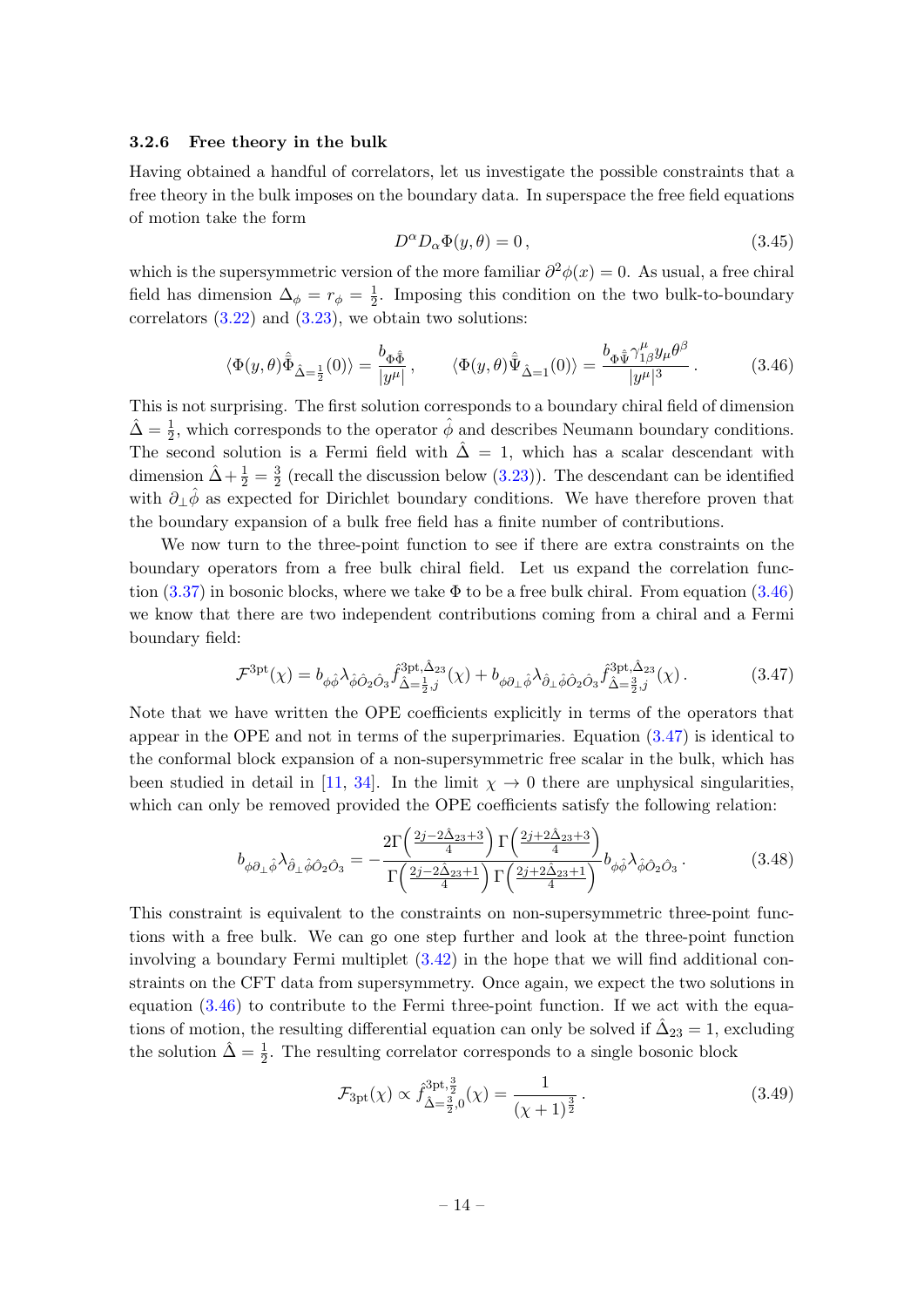In this case the correlator is manifestly non-singular as  $\chi \to 0$ . Having a free bulk implies that there is only one operator in the OPE  $\hat{\phi} \times \hat{\psi}$ , which has fixed dimension  $\hat{\Delta}_3 = \hat{\Delta}_2 - 1$ . This is a new, additional constraint coming from the superspace analysis that was not present in the non-supersymmetric case. It would be interesting to see if a more systematic analysis allows us to find more general constraints.

# <span id="page-15-0"></span>3.3 The  $\mathcal{N} = (1, 1)$  boundary

We now present the superspace analysis for the  $\mathcal{N} = (1, 1)$  boundary, and since it is quite similar to what we have done so far, we will mostly state the results. We again divide the superspace into parallel and perpendicular coordinates, the bosonic coordinates are split as usual, and for the fermionic variables we define

parallel: 
$$
\tilde{\theta}^1 \equiv \tilde{\theta}^- = -i(\theta^- - \bar{\theta}^-), \quad \tilde{\theta}^2 \equiv \tilde{\theta}^+ = -(\theta^+ + \bar{\theta}^+),
$$
 (3.50)

perpendicular: 
$$
\theta_{\perp}^1 \equiv \theta_{\perp}^- = -(\theta^- + \bar{\theta}^-), \quad \theta_{\perp}^2 \equiv \theta_{\perp}^+ = -i(\theta^+ - \bar{\theta}^+),
$$
 (3.51)

There are two useful ways to construct supersymmetric perpendicular distances

<span id="page-15-1"></span>
$$
z^{\perp} = y^{\perp} + 2i\theta^{-} \theta^{+}, \qquad \bar{z}^{\perp} = \bar{y}^{\perp} + 2i\bar{\theta}^{-} \bar{\theta}^{+}, \qquad (3.52)
$$

with the property that they are chiral and antichiral respectively  $\bar{D}_{\alpha}z^{\perp} = D_{\alpha}\bar{z}^{\perp} = 0$ . These distances will be the natural objects to appear in correlators of (anti)chiral fields. The decomposition of a bulk (anti)chiral field for the  $\mathcal{N} = (1, 1)$  boundary contains only one boundary supermultiplet instead of the two possibilities present in the  $(0, 2)$  boundary

$$
\Phi = \hat{\Phi} + \dots \,,\tag{3.53}
$$

where the dots stand for derivatives of  $\hat{\Phi}$ . The field  $\hat{\Phi}$  can be decomposed into bosonic components, schematically (see [\[30\]](#page-43-17) for the precise coefficients)

$$
\hat{\Phi} = \hat{\phi} + \tilde{\theta}^+ \hat{\psi}_+ + \tilde{\theta}^- \hat{\psi}_- + \tilde{\theta}^2 \partial_\perp \hat{\phi} + \tilde{\theta}^2 \hat{F}.
$$
\n(3.54)

We see that  $\hat{\phi}$  and  $\partial_{\perp}\hat{\phi}$  belong to the same boundary multiplet, which implies the unexpected feature that Neumann and Dirichlet boundary conditions are related by supersymmetry.

#### 3.3.1 One-point functions

Due to the absence of  $R$ -symmetry, (anti)chiral bulk fields can now acquire a one-point function. The only correlators consistent with the symmetry constraints are given by

$$
\langle \Phi(y,\theta) \rangle = \frac{a_{\Phi}}{(2z^{\perp})^{\Delta}}, \qquad \langle \bar{\Phi}(\bar{y},\bar{\theta}) \rangle = \frac{a_{\bar{\Phi}}}{(2\bar{z}^{\perp})^{\Delta}}, \qquad (3.55)
$$

where  $z^{\perp}, \bar{z}^{\perp}$  were defined in [\(3.52\)](#page-15-1), and  $a_{\Phi}$  is the one-point coupling that appears as the coefficient of the "boundary identity" in the conformal block expansion.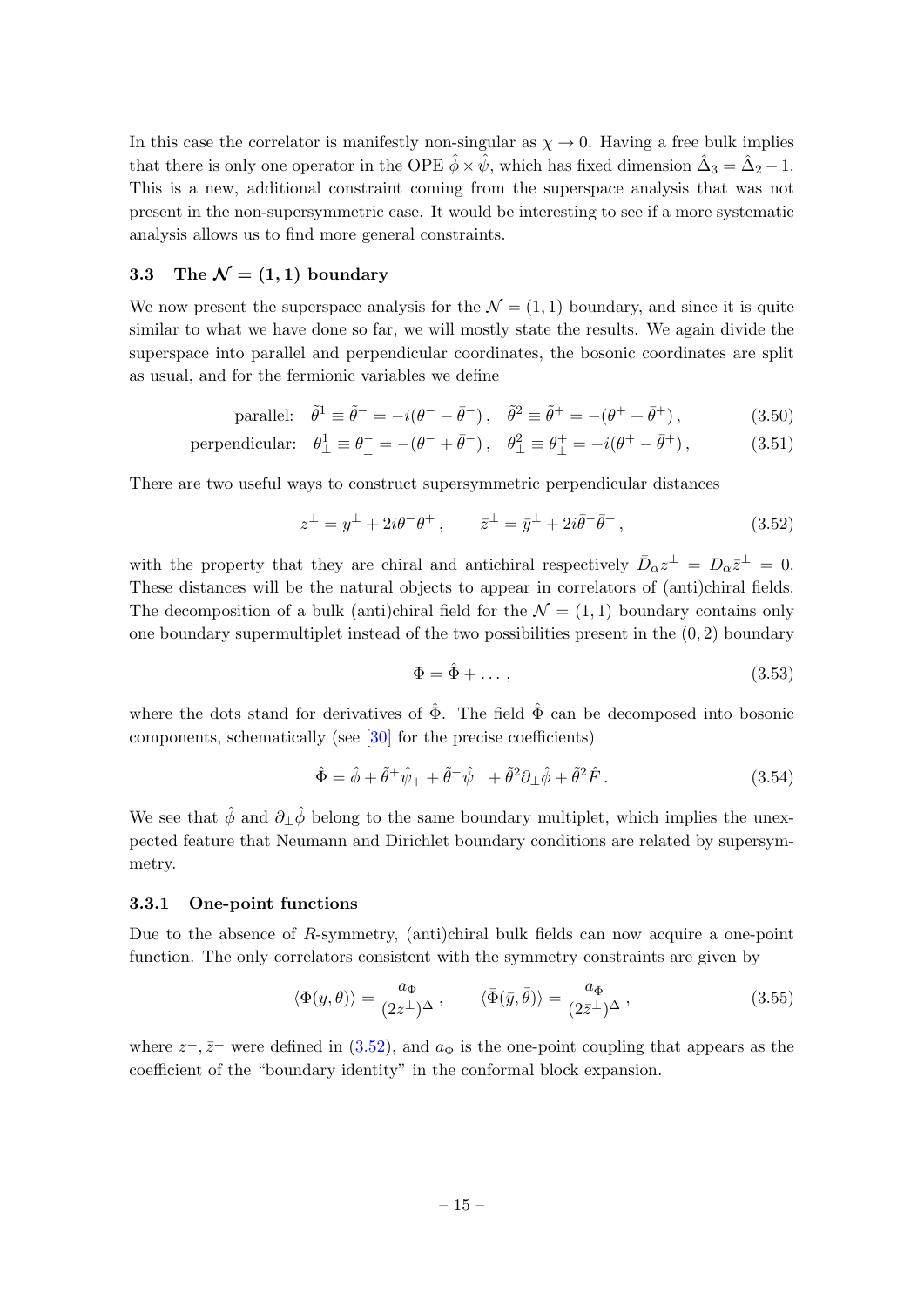## 3.3.2 Bulk-to-boundary correlator

Since a chiral bulk supermultiplet decomposes into one boundary supermultiplet, we expect only one correlator:

<span id="page-16-0"></span>
$$
\langle \Phi(y,\theta)\hat{\mathcal{O}}(0)\rangle = \frac{b_{\Phi\hat{\mathcal{O}}}}{(2z^{\perp})^{\Delta-\hat{\Delta}}|y^{\mu}|^{2\hat{\Delta}}},\qquad(3.56)
$$

where  $z^{\perp}$  is the same as above and  $|y^{\mu}|$  is the norm of the chiral coordinate [\(3.7\)](#page-8-2). Notice that  $\hat{\Delta}$  is unconstrained so these are the operators captured by the boundary conformal blocks to be calculated below.

#### 3.3.3 Two-point functions

Due to the broken R-symmetry there is now no selection rule implying that correlators with fields of the same chirality vanish. Thus, we should consider the two-point functions  $\langle \Phi_1 \bar{\Phi}_2 \rangle$  and  $\langle \Phi_1 \Phi_2 \rangle$  where the R-charges are arbitrary. The two-point functions in the presence of the  $\mathcal{N} = (1, 1)$  boundary have the same structure as in the  $\mathcal{N} = (0, 2)$  case. Each of them depends on a single superconformal invariant  $\xi$  which has the appropriate chirality properties:

$$
\langle \Phi_1(y_1, \theta_1) \bar{\Phi}_2(\bar{y}_2, \bar{\theta}_2) \rangle = \frac{\mathcal{F}^{\phi \bar{\phi}}(\xi)}{(2z_1^{\perp})^{\Delta_1} (2\bar{z}_2^{\perp})^{\Delta_2}}, \qquad \xi = \frac{(y_{12})^2}{4z_1^{\perp} \bar{z}_2^{\perp}}, \tag{3.57}
$$

$$
\langle \Phi_1(y_1, \theta_1) \Phi_2(y_2, \theta_2) \rangle = \frac{\mathcal{F}^{\phi\phi}(\xi)}{(2z_1^{\perp})^{\Delta_1} (2z_2^{\perp})^{\Delta_2}}, \qquad \xi = \frac{(\tilde{y}_{12})^2 + 2i\theta_{12}^2 (z_1^{\perp} + z_2^{\perp})}{4z_1^{\perp} z_2^{\perp}}.
$$
 (3.58)

The perpendicular distances  $z^{\perp}, \bar{z}^{\perp}$  are given in equation [\(3.52\)](#page-15-1), the chiral-antichiral distance  $y_{12}^{\mu}$  can be found in [\(3.8\)](#page-8-5), and we have defined the following chiral-chiral distance:

$$
\tilde{y}_{12}^0 = y_1^0 - y_2^0 - 2i(\theta_1^+ \theta_2^+ - \theta_1^- \theta_2^-), \n\tilde{y}_{12}^1 = y_1^1 - y_2^1 - 2i(\theta_1^+ \theta_2^+ + \theta_1^- \theta_2^-), \n\tilde{y}_{12}^2 = z_1^\perp - z_2^\perp.
$$
\n(3.59)

Let us now calculate the corresponding superblocks for the functions  $\mathcal{F}^{\phi\bar{\phi}}(\xi)$  and  $\mathcal{F}^{\phi\phi}(\xi)$ .

#### 3.3.4 Superconformal blocks

We now calculate the superconformal blocks using the same approach we used in the  $\mathcal{N} = (0, 2)$  case in section [3.2.4.](#page-11-3) We use the Casimir to obtain a differential equation that we then solve using a finite combination of bosonic blocks.

Bulk channel: We first act wit the bulk Casimir

$$
\mathcal{C}^{(12)}_{\text{susy}} \langle \Phi_1(y_1, \theta_1) \bar{\Phi}_2(\bar{y}_2, \bar{\theta}_2) \rangle = C_{\Delta,\ell,r} \langle \Phi_1(y_1, \theta_1) \bar{\Phi}_2(\bar{y}_2, \bar{\theta}_2) \rangle, \qquad (3.60)
$$

where  $\mathcal{C}_{\text{susy}}^{(12)}$  and  $C_{\Delta,\ell,r}$  were already given in [\(3.27\)](#page-11-4) and [\(3.28\)](#page-11-5) respectively. The solution to this equation in terms of bosonic blocks is easy to find. Only  $\ell = 0$  and  $r = r_1 - r_2$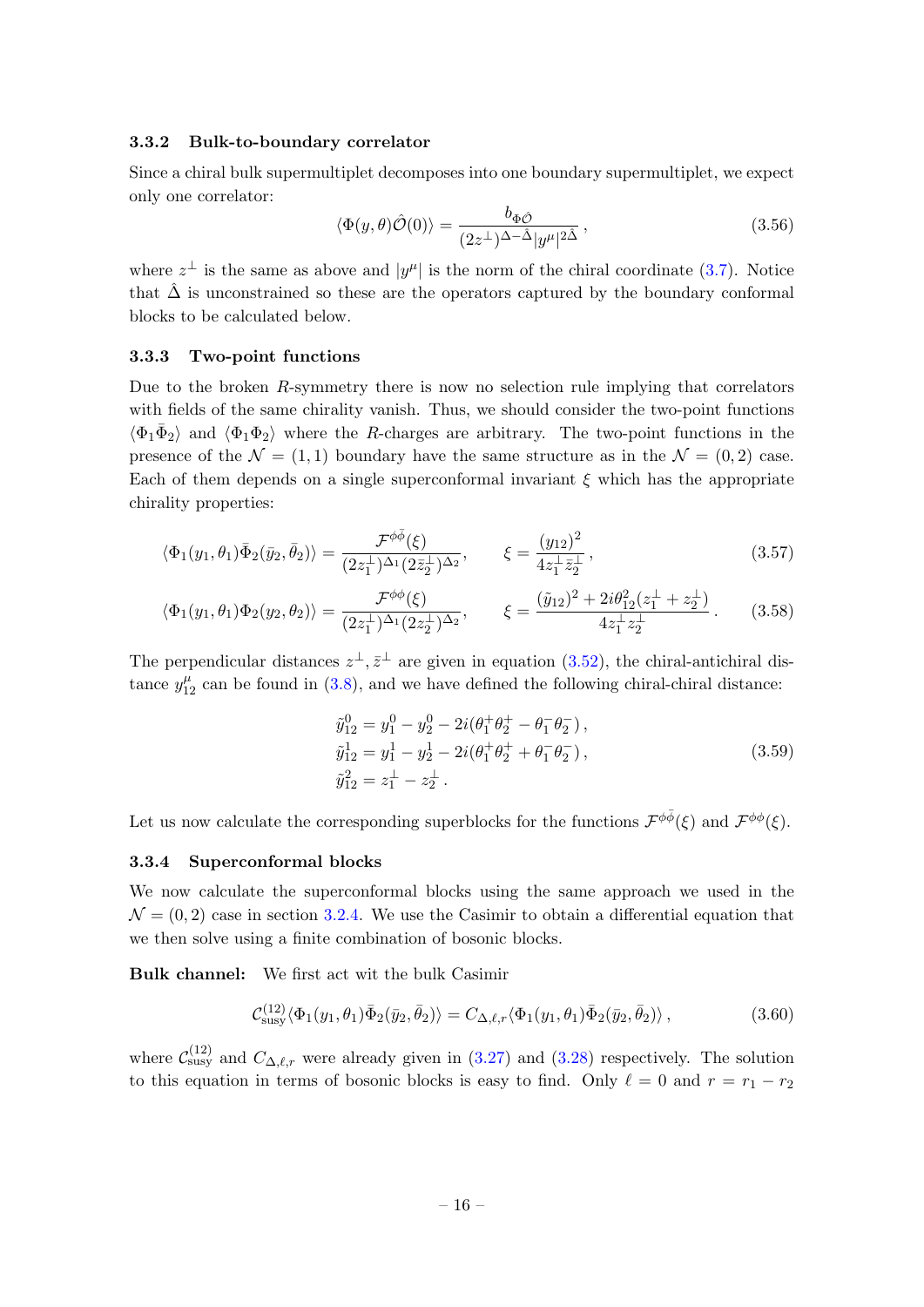contributes

$$
F_{\Delta}^{\phi_1 \bar{\phi}_2}(\xi) = f_{\Delta}^{\Delta_{12}}(\xi) + \frac{(\Delta - \Delta_{12})(\Delta + \Delta_{12})}{(2\Delta - 1)(2\Delta + 1)} f_{\Delta + 2}^{\Delta_{12}}(\xi)
$$
  
=  $\xi^{\frac{\Delta - \Delta_1 - \Delta_2}{2}} {}_2F_1\left(\frac{\Delta - \Delta_{12}}{2}, \frac{\Delta + \Delta_{12}}{2}; \Delta + \frac{1}{2}; -\xi\right),$  (3.61)

which in general corresponds to a long operator being exchanged in the  $\phi_1 \times \bar{\phi}_2$  OPE. The contributions of short operators can be found by evaluating  $\Delta$  at the unitarity bound, as discussed below equation [\(3.30\)](#page-11-2). For the two-point function  $\langle \Phi_1 \Phi_2 \rangle$ , which was not present in the  $\mathcal{N} = (0, 2)$  case, the solution to the Casimir equation

$$
\mathcal{C}_{\text{susy}}^{(12)} \langle \Phi_1(y_1, \theta_1) \Phi_2(y_2, \theta_2) \rangle = C_{\Delta, \ell, r} \langle \Phi_1(y_1, \theta_1) \Phi_2(y_2, \theta_2) \rangle, \qquad (3.62)
$$

can be written in terms of single bosonic blocks with shifted arguments  $F^{\phi\phi}_{\Delta} = f_{\Delta + \frac{n}{2}}$ . This is a well-known result which has been described in detail for  $d = 3$  in [\[24\]](#page-43-11). We will review the analysis in detail in section [4.1.3.](#page-22-0)

Boundary channel: Let us now move on to the boundary channel. The boundary Casimir is now given by

$$
\hat{\mathcal{C}}_{\text{susy}} = -\mathcal{D}^2 - \frac{1}{2} \left\{ \mathcal{K}^a, \mathcal{P}_a \right\} + \frac{1}{2} \mathcal{M}^{ab} \mathcal{M}_{ab} + \frac{1}{4} [\tilde{\mathcal{S}}^\alpha, \tilde{\mathcal{Q}}_\alpha],\tag{3.63}
$$

with eigenvalue

<span id="page-17-1"></span><span id="page-17-0"></span>
$$
\hat{C}_{\hat{\Delta},j} = \hat{\Delta}(\hat{\Delta} - 1) + j^2.
$$
\n(3.64)

We can only find consistent solutions when the superprimary has no parallel spin:  $j = 0$ . For the chiral-antichiral correlator we find

$$
\hat{F}_{\hat{\Delta}}^{\phi_1 \bar{\phi}_2}(\xi) = \hat{f}_{\hat{\Delta}}(\xi) + \frac{1}{4} \hat{f}_{\hat{\Delta}+1}(\xi) \n= \xi^{-\hat{\Delta}} {}_{2}F_{1}(\hat{\Delta} - \frac{1}{2}, \hat{\Delta}; 2\hat{\Delta}; -\frac{1}{\xi}).
$$
\n(3.65)

while for the chiral-chiral correlator we have

<span id="page-17-2"></span>
$$
\hat{F}_{\hat{\Delta}}^{\phi_1 \phi_2}(\xi) = \hat{f}_{\hat{\Delta}}(\xi) - \frac{1}{4} \hat{f}_{\hat{\Delta}+1}(\xi) \n= \xi^{-\hat{\Delta}} {}_{2}F_{1}(\hat{\Delta} + \frac{1}{2}, \hat{\Delta}; 2\hat{\Delta}; -\frac{1}{\xi}).
$$
\n(3.66)

These two blocks describe the exchange of operators whose correlator [\(3.56\)](#page-16-0) is non-vanishing. This concludes our analysis of two-point blocks in the  $\mathcal{N} = (1, 1)$  boundary. We will generalize these results for arbitrary  $3 \leq d \leq 4$  in section [4.](#page-19-0) The superspace analysis of this section will give supporting evidence that the blocks of section [4](#page-19-0) are a consistent continuation of the 3d results presented here.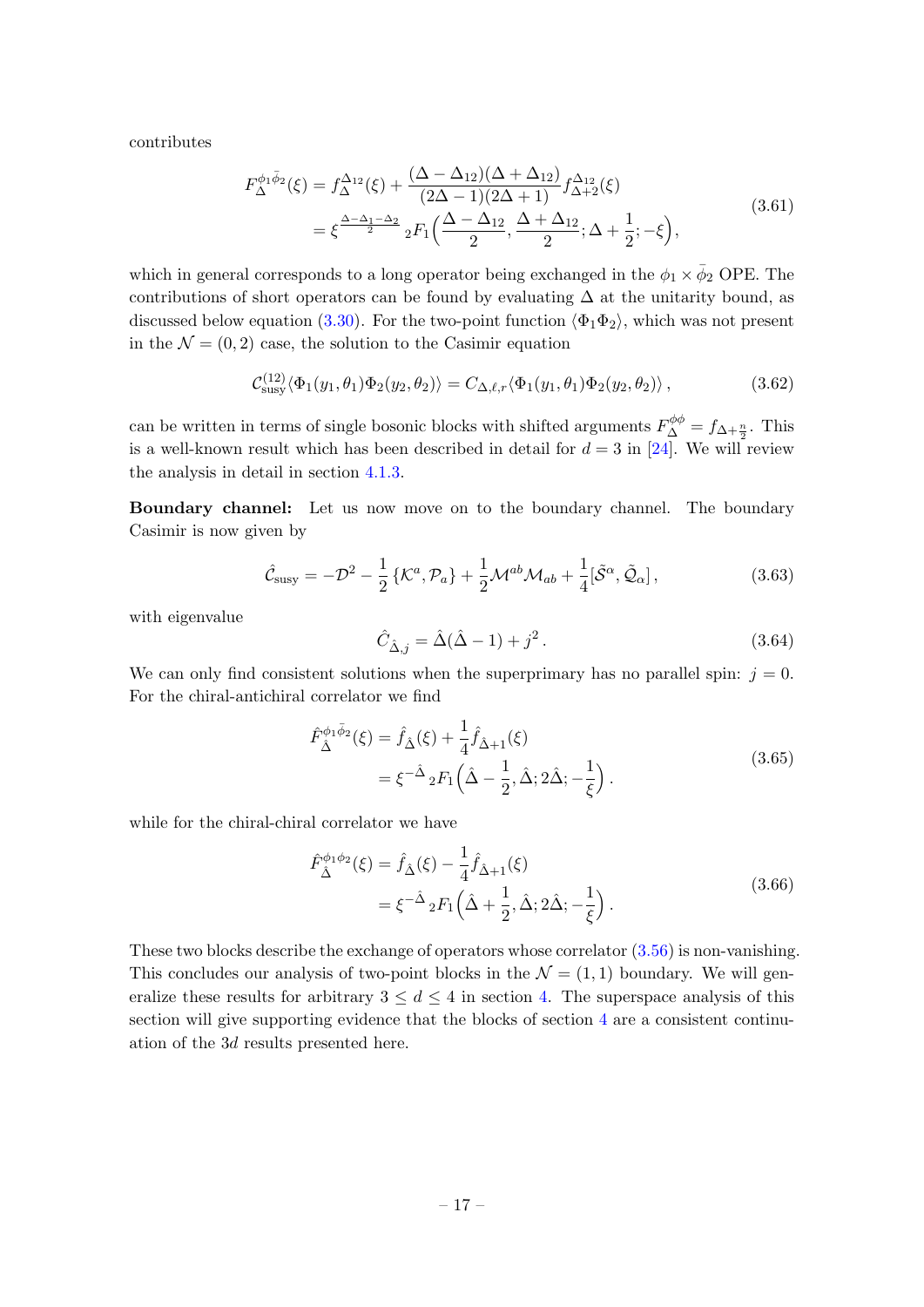## 3.3.5 Three-point functions

Let us now study the correlator of a chiral bulk field and two boundary fields. We allow the first boundary operator to have arbitrary spin  $j$ , and we will work in a frame where we set  $x_2^a, \tilde{\theta}_2^a, \tilde{\theta}_3^a$  to zero, and  $x_3^a$  to infinity. Unlike the situations studied so far, there is a nilpotent invariant consistent with all the symmetries, which implies the following structure

<span id="page-18-0"></span>
$$
\langle \Phi(y,\theta)\hat{\mathcal{O}}_{2,j}(0,\omega)\hat{\mathcal{O}}_{3}(\infty)\rangle = \frac{(y^a\omega_a)^j}{(y^\perp)^{\Delta_\phi+\hat{\Delta}_{23}}|y^a|^j} \left(\mathcal{F}_1^{\text{3pt}}(\chi) + \frac{\theta^+\theta^-}{y^\perp}\mathcal{F}_2^{\text{3pt}}(\chi)\right). \tag{3.67}
$$

All the dependence of the correlator is in terms of the chiral coordinates y and  $\theta$ , see [\(3.7\)](#page-8-2). The superconformal invariant  $\chi$  is the same as for the  $\mathcal{N} = (0, 2)$  boundary in [\(3.38\)](#page-13-1). The superfields  $\Phi, \hat{\mathcal{O}}_i$  appearing in the three-point function can be expanded into bosonic components, whose correlators are captured by  $\mathcal{F}^{\text{3pt}}_i$ <sup>3pt</sup>. Let us look at this expansion with more details. Since we chose a frame where  $\theta_2 = \bar{\theta}_2 = \theta_3 = \bar{\theta}_3 = 0$ , only the superprimary in the  $\theta$ -expansion of  $\hat{\mathcal{O}}_i$  will contribute, then

$$
\Phi(y,\theta) = \phi(y) + \theta^{\alpha}\psi_{\alpha}(y) + \theta^+\theta^-F(y), \quad \hat{\mathcal{O}}_2(0,\omega) = \hat{\mathcal{O}}_2(0,\omega), \quad \hat{\mathcal{O}}_3(\infty) = \hat{\mathcal{O}}_3(\infty). \tag{3.68}
$$

Comparing the correlator  $(3.67)$  with the expansion  $(3.68)$  we read off

<span id="page-18-1"></span>
$$
\langle \phi(x)\hat{O}_2(0,\omega)\hat{O}_3(\infty)\rangle = \frac{(x^a w_a)^j}{(x^{\perp})^{\Delta_\phi+\hat{\Delta}_{23}}|x^\mu|^j} \mathcal{F}_1^{3pt}(\chi) ,\qquad (3.69)
$$

$$
\langle \psi_{\alpha}(x)\hat{O}_2(0,\omega)\hat{O}_3(\infty)\rangle = 0, \qquad (3.70)
$$

$$
\langle F(x)\hat{O}_2(0,\omega)\hat{O}_3(\infty)\rangle = \frac{(x^a w_a)^j}{(x^{\perp})^{(\Delta_{\phi}+1)+\hat{\Delta}_{23}}|x^{\mu}|^j} \mathcal{F}_2^{3pt}(\chi) ,\qquad (3.71)
$$

so indeed  $\mathcal{F}_{1,2}^{3pt}$ <sup>3pt</sup> capture the correlators of the top and bottom components of the chiral multiplet. To find the corresponding superconformal blocks we act with the boundary supersymmetric Casimir in point  $z_1$ :

$$
\hat{\mathcal{C}}^{(1)}_{\text{susy}}\langle \Phi(y,\theta)\hat{\mathcal{O}}_{2,j}(0,\omega)\hat{\mathcal{O}}_{3}(\infty)\rangle = \hat{C}_{\hat{\Delta},0,r}\langle \Phi(y,\theta)\hat{\mathcal{O}}_{2,j}(0,\omega)\hat{\mathcal{O}}_{3}(\infty)\rangle, \tag{3.72}
$$

where  $\hat{C}_{\hat{\Delta},0,r}$  is given in equation [\(3.64\)](#page-17-0). This results in two coupled differential equations, which we can solve by assuming that the superconformal blocks are given in terms of the bosonic blocks  $\hat{f}^{\text{3pt}}_{\hat{\lambda}}$ <sup>3pt</sup> given in [\(B.10\)](#page-41-2). The final result reads

<span id="page-18-2"></span>
$$
F_{1,\hat{\Delta}}^{3pt}(\chi) = f_{\hat{\Delta},j}^{3pt,\hat{\Delta}_{23}}(\chi) + c_{\hat{\Delta}} f_{\hat{\Delta}+1,j}^{3pt,\hat{\Delta}_{23}}(\chi) ,
$$
  
\n
$$
F_{2,\hat{\Delta}}^{3pt}(\chi) = -2i(r_{\phi} - \hat{\Delta}) f_{\hat{\Delta},j}^{3pt,\hat{\Delta}_{23}}(\chi) + 2ic_{\hat{\Delta}}(r_{\phi} + \hat{\Delta} - 1) f_{\hat{\Delta}+1,j}^{3pt,\hat{\Delta}_{23}}(\chi) ,
$$
\n(3.73)

where  $c_{\hat{\Delta}}$  is a free parameter, related to the OPE coefficients of the exchanged operator, see equation [\(3.74\)](#page-19-2) below.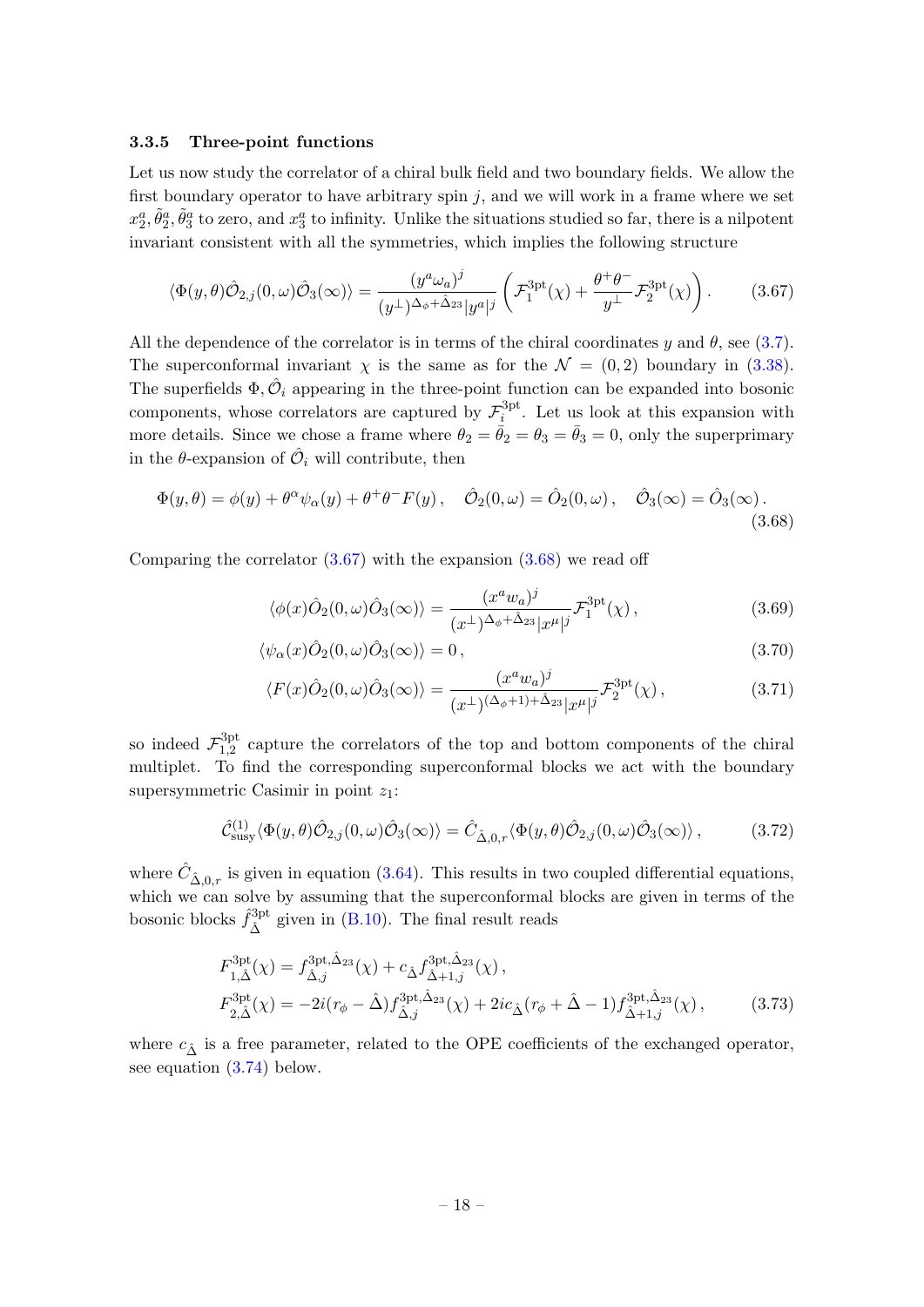#### 3.3.6 Free bulk theory

We now repeat the analysis of section [3.2.6,](#page-14-2) and see how the bulk equations of motion constrain the spectrum of boundary operators. Imposing that the chiral field is free in [\(3.56\)](#page-16-0) fixes the dimension of the boundary field to  $\hat{\Delta} = \frac{1}{2}$ . Unlike in the  $\mathcal{N} = (0, 2)$  case there is only solution, since both Neumann and Dirichlet boundary conditions are related by supersymmetry, and belong to the same supermultiplet.

Let us now focus on to the three-point function  $(3.67)$ . It is well known that the free equations of motion for a chiral field imply  $F(x) = 0$ , so it is sufficient to focus on  $\mathcal{F}^{\text{3pt}}_1$  $1^{\text{opt}}(\chi)$ . From the analysis of the free bulk-to-boundary correlator we conclude that there can only be one multiplet in the bulk-to-boundary OPE. The superprimary has dimension  $\hat{\Delta} = \frac{1}{2}$ , which we will call  $\hat{\phi}$ . The multiplet also contains a superdescendant of dimension  $\hat{\Delta}+1=\frac{3}{2}$ , which we denote by  $\partial_{\perp}\hat{\phi}$ . Both operators contribute to the superconformal block [\(3.73\)](#page-18-2), and the resulting correlation function is

<span id="page-19-2"></span>
$$
\mathcal{F}_{1}^{\text{3pt}}(\chi) = b_{\phi\hat{\phi}}\lambda_{\hat{\phi}\hat{O}_{2}\hat{O}_{3}}\hat{f}_{\hat{\Delta}=\frac{1}{2},j}^{\text{3pt},\hat{\Delta}_{23}}(\chi) + b_{\phi\partial_{\perp}\hat{\phi}}\lambda_{\hat{\partial}_{\perp}\hat{\phi}\hat{O}_{2}\hat{O}_{3}}\hat{f}_{\hat{\Delta}=\frac{3}{2},j}^{\text{3pt},\hat{\Delta}_{23}}(\chi)\,,\tag{3.74}
$$

where the OPE coefficients are written in terms of the superprimaries. Due to the presence of a free coefficient  $c_{\hat{\Lambda}}$  in the superconformal block [\(3.73\)](#page-18-2), the relative coefficient in this expansion is not fixed by supersymmetry. Equation [\(3.74\)](#page-19-2) is identical to the non-supersymmetric case of a free scalar in the bulk and to equation [\(3.47\)](#page-14-1) for the  $\mathcal{N} = (0, 2)$  boundary. Thus, the analysis below  $(3.47)$  applies here as well and we find the same OPE relations  $(3.48)$ . There are no extra constraints coming from supersymmetry.

#### <span id="page-19-0"></span>4 Boundaries across dimensions

In this section we study superconformal theories with boundaries in any, in principle continuous, number of dimensions  $3 \leq d \leq 4$ , keeping the codimension fixed. We obtain superconformal blocks using similar techniques as were developed originally for bulk fourpoint functions in  $[24, 38]$  $[24, 38]$ .<sup>[8](#page-19-3)</sup> Conformal blocks in an arbitrary number of dimensions allow us to use analytical techniques like the  $\epsilon$ -expansion, a subject that we explore in this section inspired by previous work [\[1,](#page-42-0) [3\]](#page-42-2) .

#### <span id="page-19-1"></span>4.1 Superconformal blocks

## 4.1.1 Superconformal algebra

In the entire section we follow the same conventions as  $[24]$ , which we review briefly. The notation will differ from the one in section [3,](#page-7-0) but our main results, the superconformal blocks, will be convention-independent. We hope this does not cause too much confusion. The reader is welcome to look at the original reference for more details. The conformal part of the algebra is generated by the usual operators  $D, P_i, K_i$  and  $M_{ij}$ . We also have

<span id="page-19-3"></span><sup>8</sup>Another example of blocks across dimensions was uncovered in the context of Parisi-Sourlas supersymmetry [\[39,](#page-44-8) [40\]](#page-44-9).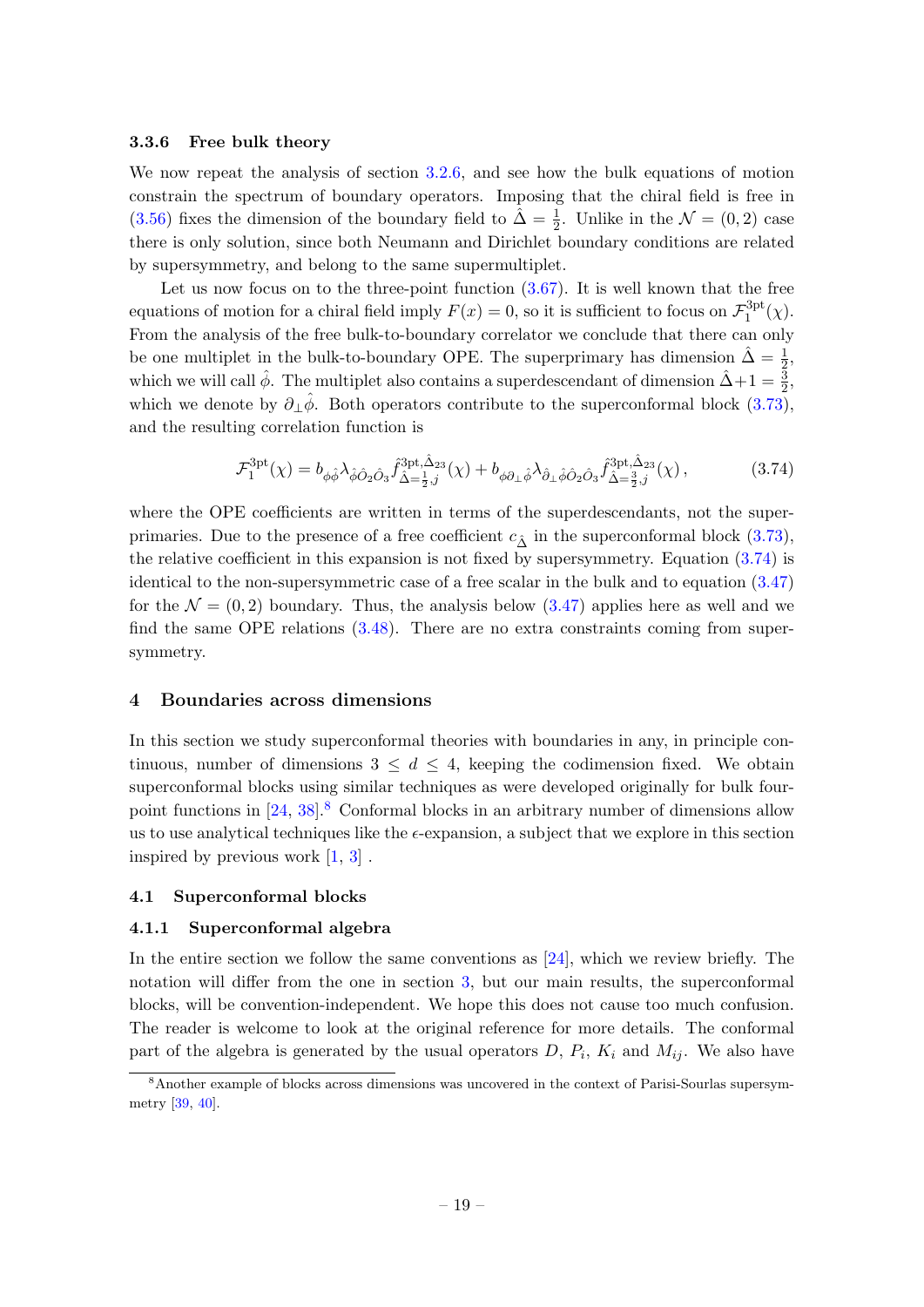four Poincaré supercharges  $Q^+_{\alpha}$  and  $Q^-_{\dot{\alpha}}$  $\overline{\dot{\alpha}}$  and four conformal supercharges  $S^{\dot{\alpha}+}$  and  $S^{\alpha-}$ with anticommutation relations

$$
\{Q_{\alpha}^+, Q_{\dot{\alpha}}^-\} = \Sigma_{\alpha \dot{\alpha}}^i P_i, \qquad \{S^{\dot{\alpha}^+}, S^{\alpha^-}\} = \bar{\Sigma}_i^{\dot{\alpha} \alpha} P_i, \qquad i = 1, \dots, d. \tag{4.1}
$$

Finally, there is a generator R of  $U(1)_R$  symmetry, under which  $Q^+_{\alpha}$  and  $Q^-_{\dot{\alpha}}$  $\overline{\dot{\alpha}}$  have charge  $+1$ and  $-1$  respectively. Provided that  $\Sigma^i_{\alpha\dot{\alpha}}$  satisfies certain formal identities, the superjacobi identites are satisfied for arbitrary d. The full set of commutation relations, the Casimir operator  $C_{\text{bulk}}$ , and many other important relations can be found in [\[24\]](#page-43-11).

In what follows, we will focus our attention on chiral primary operators  $\phi$  and their complex conjugates  $\bar{\phi}$ . These operators are killed by supercharges of the same chirality, and using the superconformal algebra their conformal dimension is related to the R-charge:

$$
[Q_{\alpha}^{+}, \phi(0)] = [Q_{\dot{\alpha}}^{-}, \bar{\phi}(0)] = 0 \quad \Rightarrow \quad \Delta_{\phi} = \Delta_{\bar{\phi}} = \frac{d-1}{2} r_{\phi} = -\frac{d-1}{2} r_{\bar{\phi}}.
$$
 (4.2)

The chirality property, as well as the relation between  $\Delta$  and r, will be important in the calculation of superconformal blocks in the next section.

The subalgebra of conformal transformations that preserve the boundary is generated by D,  $P_a$ ,  $K_a$  and  $M_{ab}$ , where  $a, b = 2, \ldots, d$ . We chose  $P_1$  not to be part of this subalgebra, which physically means that the boundary sits at  $x_1 \equiv x^{\perp} = 0$ . Only half of the original supercharges belong to the algebra, and they anticommute as:

$$
\{Q_A^{\text{bdy}}, Q_B^{\text{bdy}}\} = (\Sigma_{bdy})_{AB}^a P_a, \qquad \{S_A^{\text{bdy}}, S_B^{\text{bdy}}\} = (\Sigma_{bdy})_{AB}^a K_a, \qquad A, B = 1, 2. \tag{4.3}
$$

For arbitrary d we embbed the boundary subalgebra into the full superconformal algebra as

$$
Q_1^{\text{bdy}} = Q_1^+ + Q_2^-, \quad Q_2^{\text{bdy}} = Q_2^+ + Q_1^-, \quad S_1^{\text{bdy}} = S_2^+ + S_1^-, \quad S_2^{\text{bdy}} = S_1^+ + S_2^-. \tag{4.4}
$$

It is easy to check explicitly in  $d = 3$  and  $d = 4$  that  $(4.4)$  indeed generate a subalgebra and that all the superjacobi identities are satisfied, provided that we use the following Clifford algebra representation:

<span id="page-20-2"></span><span id="page-20-0"></span>
$$
\Sigma_{\alpha\dot{\alpha}}^i = (\bar{\Sigma}_i^{\dot{\alpha}\alpha})^* = (\sigma_3, \sigma_1, \sigma_2, i\mathbb{1}). \tag{4.5}
$$

Notice that the generator  $R$  is not part of the boundary superalgebra. In physical terms the R charge is not conserved near the boundary, and both  $\langle \phi_1 \phi_2 \rangle$  and  $\langle \phi_1 \bar{\phi}_2 \rangle$  are non-vanishing two-point functions for any  $r_{1,2}$ . These two-point functions have different superconformal block decompositions that we treat separately in the next section.

In order to compute superconformal blocks, we will need the explicit form of the superconformal Casimir of the boundary superalgebra:

$$
C_{\text{bdy}} = -D^2 - \frac{1}{2} \{ P_a, K^a \} + \frac{1}{2} M_{ab} M^{ab} + \frac{1}{4} [S_A^{\text{bdy}}, Q_A^{\text{bdy}}].
$$
 (4.6)

If we consider a boundary operator with quantum numbers  $\hat{\Delta}$ , j, then it will be an eigenstate of the superconformal Casimir with eigenvalue

<span id="page-20-3"></span><span id="page-20-1"></span>
$$
\hat{C}_{\hat{\Delta},j} = \hat{\Delta}(\hat{\Delta} - d + 2) + j(j - d + 3).
$$
 (4.7)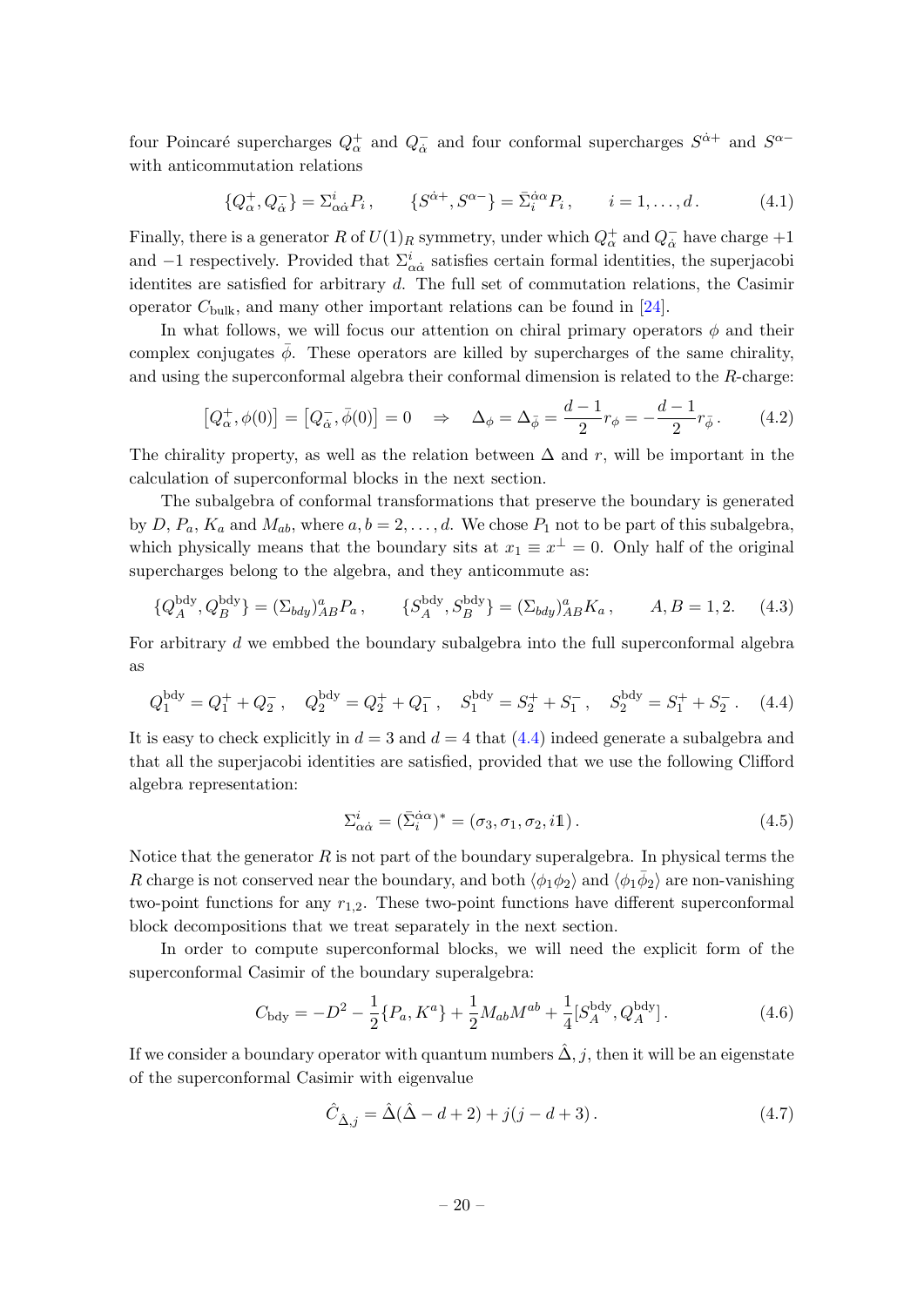#### 4.1.2 Boundary channel

As discussed at length in the superspace section, the boundary channel blocks for a twopoint function are eigenfunctions of the boundary superconformal Casimir  $(4.6)$ . We can naturally split the Casimir operator into a non-supersymmetric piece and a contribution coming from supersymmetry:

$$
C_{\text{bdy}} = C_{\text{bdy,non-susy}} + C_{\text{bdy,susy}} , \qquad C_{\text{bdy,susy}} \equiv \frac{1}{4} [S_A^{\text{bdy}}, Q_A^{\text{bdy}}]. \tag{4.8}
$$

We worked out the non-supersymmetric contribution in equation  $(B.4)$ . Focusing only on the supersymmetric part and using the anticommutation relations we obtain:

$$
[C_{\text{bdy,susy}}, \phi_1(x)]|0\rangle = \left(\frac{d-1}{2}[R, \phi_1(x)] - \frac{1}{2}\left\{Q_2^-, [S^{1-}, \phi_1(x)]\right\}\right)|0\rangle
$$
  
=  $\left(\Delta_1\phi_1(x) + ix^{\perp}\{Q_1^-, [Q_2^-, \phi_1(x)]\}\right)|0\rangle.$  (4.9)

In appendix [C](#page-41-1) we use superconformal Ward identities to rewrite the piece with  $Q_1^- Q_2^-$  as a term that can be included in a differential equation. Unfortunately, we have not been able to find a strategy to use these Ward identities for general  $d$ . Instead, we focus on the particular cases of  $d = 3, 4$  where the explicit Clifford algebra representation [\(4.5\)](#page-20-2) is valid. Since the final result does not depend on d, we claim it is also valid for  $3 \le d \le 4$ . The fact that we can find solutions to the Casimir equations with the expected properties for any continuous d confirms that our assumption is justified. The  $\epsilon$ -expansion results, to be described below and in the next section, also give supporting evidence that the whole picture is consistent.

 $\langle \phi_1 \phi_2 \rangle$  correlator: When we consider the two-point function of a chiral and antichiral operator, the contribution from supersymmetry is given by

<span id="page-21-1"></span>
$$
\frac{C_{\text{bdy,susy}}\langle \phi_1(x_1)\overline{\phi}_2(x_2)\rangle}{(2x_1^{\perp})^{-\Delta_1}(2x_2^{\perp})^{-\Delta_2}} = -\xi \partial_{\xi} \hat{F}_{\hat{\Delta}}^{\phi_1\bar{\phi}_2}(\xi). \tag{4.10}
$$

Combining the supersymmetric and non-supersymmetric pieces, and using the appropriate value of the Casimir, we get the following differential equation:

$$
\left[ \xi(\xi+1)\partial_{\xi}^{2} + \left( \frac{d}{2} + (d-1)\xi \right) \partial_{\xi} - \left( \hat{\Delta}(\hat{\Delta} - d + 2) + j(j - d + 3) \right) \right] \hat{F}_{\hat{\Delta}}^{\phi_{1}\bar{\phi}_{2}}(\xi) = 0. \tag{4.11}
$$

A priori, there are two independent solutions of this equation for arbitrary values  $\Delta$ and  $j$ . However, we must also require that the solutions can be decomposed into nonsupersymmetric blocks, and we find that this is only possible whenever  $j = 0$  for arbitrary  $\Delta$ . The solution can be expressed either as a linear combination of bosonic blocks, or as a

<span id="page-21-0"></span><sup>&</sup>lt;sup>9</sup>It is likely that our blocks are valid for  $2 \leq d \leq 4$  but we have not checked explicitly the  $d = 2$ case. Notice that below  $d \leq 3$  on has to take into account the operators  $M_{\hat{i},\hat{j}}$  with  $\hat{i},\hat{j} = d, \ldots, 4$ , and the calculation is slightly more complicated.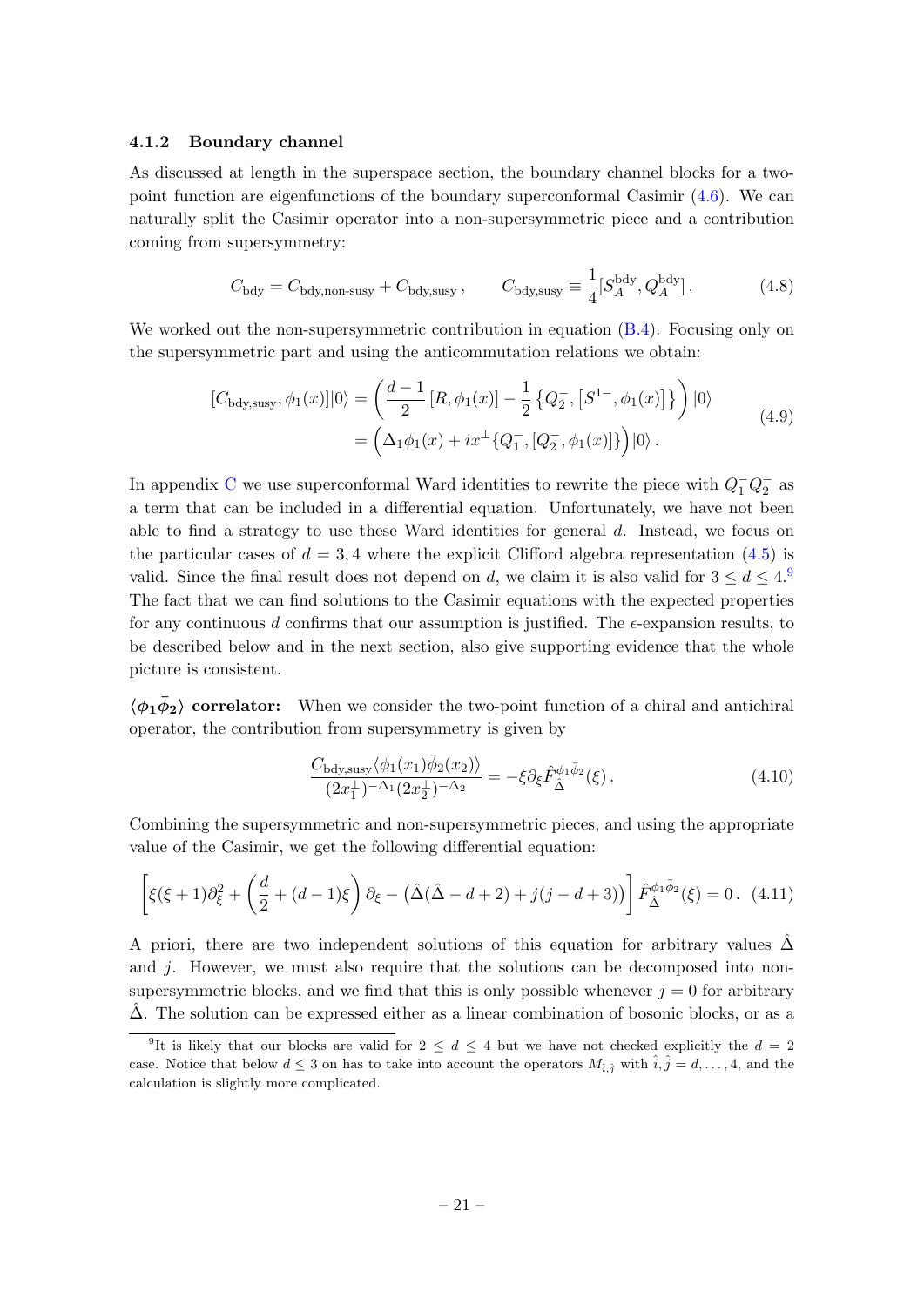single hypergeometric function with a prefactor:

<span id="page-22-2"></span>
$$
\hat{F}_{\hat{\Delta}}^{\phi_1 \bar{\phi}_2}(\xi) = \hat{f}_{\hat{\Delta}}(\xi) + \frac{\hat{\Delta}}{2(2\hat{\Delta} - d + 3)} \hat{f}_{\hat{\Delta}+1}(\xi), \n= \xi^{-\hat{\Delta}} {}_{2}F_{1}\left(\hat{\Delta}, \hat{\Delta} + 1 - \frac{d}{2}; 2\hat{\Delta} - d + 3; -\frac{1}{\xi}\right).
$$
\n(4.12)

Even though we considered a general two-point function  $\langle \phi_1 \bar{\phi}_2 \rangle$ , the superconformal blocks are the same as for a two-point function of identical (anti)chiral operators  $\langle \phi \bar{\phi} \rangle$ . A nice consistency check is that the relative coefficient between the non-supersymmetric blocks is positive, as we expect in the defect channel of  $\langle \phi \bar{\phi} \rangle$ , because the coefficients that appear in the OPE are  $|b_{\phi\hat{O}}|^2$ . When we restrict to  $d=3$  we find perfect agreement with the explicit superspace calculation  $(3.65)$ .

 $\langle \phi_1 \phi_2 \rangle$  correlator: In a similar way, we can work out the Ward identities for the  $\langle \phi_1 \phi_2 \rangle$ two-point function. The new contribution to the Casimir equation is:

<span id="page-22-3"></span>
$$
\frac{C_{\text{bdy,susy}}\langle \phi_1(x_1)\phi_2(x_2) \rangle}{(2x_1^{\perp})^{-\Delta_1}(2x_2^{\perp})^{-\Delta_2}} = -(\xi+1)\partial_{\xi}\hat{F}_{\hat{\Delta}}^{\phi_1\phi_2}(\xi). \tag{4.13}
$$

Combining the non-supersymmetric and supersymmetric pieces with the eigenvalue  $(4.7)$ , the Casimir equation reads

$$
\[ \left[ \xi(\xi+1)\partial_{\xi}^{2} + \left( \frac{d-2}{2} + (d-1)\xi \right) \partial_{\xi} - \left( \hat{\Delta}(\hat{\Delta} - d + 2) + j(j - d + 3) \right) \right] \hat{F}_{\hat{\Delta}}^{\phi_{1}\phi_{2}}(\xi) = 0. \tag{4.14}
$$

Once again, we only find physically acceptable solutions whenever  $j = 0$ :

<span id="page-22-1"></span>
$$
\hat{F}_{\hat{\Delta}}^{\phi_1 \phi_2}(\xi) = \hat{f}_{\hat{\Delta}}(\xi) - \frac{\hat{\Delta}}{2(2\hat{\Delta} - d + 3)} \hat{f}_{\hat{\Delta} + 1}(\xi), \n= \xi^{-\Delta} {}_{2}F_{1}\left(\hat{\Delta}, \hat{\Delta} + 2 - \frac{d}{2}; 2\hat{\Delta} - d + 3; -\frac{1}{\xi}\right).
$$
\n(4.15)

The decompositions into non-supersymmetric blocks in  $(4.15)$  and  $(4.12)$  are identical up to a relative minus sign. We know this must be the case, since the boundary OPE of  $\langle \phi \phi \rangle$ contains  $b^2_{\phi\hat{O}}$ , which is not necesarily positive definite, but instead  $b^2_{\phi\hat{O}} = \pm |b_{\phi\hat{O}}|^2$ . When we restrict to  $d = 3$  we find perfect agreement with the explicit superspace calculation [\(3.66\)](#page-17-2).

## <span id="page-22-0"></span>4.1.3 Bulk channel

Now we proceed to calculate the blocks that appear in the bulk decomposition using the bulk Casimir.

 $\langle \phi_1 \phi_2 \rangle$  correlator: To obtain bulk channel blocks we act with the full Casimir once more focusing on the part that is new from supersymmetry:

$$
C_{\text{bulk,susy}} = -\frac{d-1}{2}R^2 + \frac{1}{2}[S^{\dot{\alpha}+}, Q_{\dot{\alpha}}^-] + \frac{1}{2}[S^{\alpha-}, Q_{\alpha}^+].
$$
 (4.16)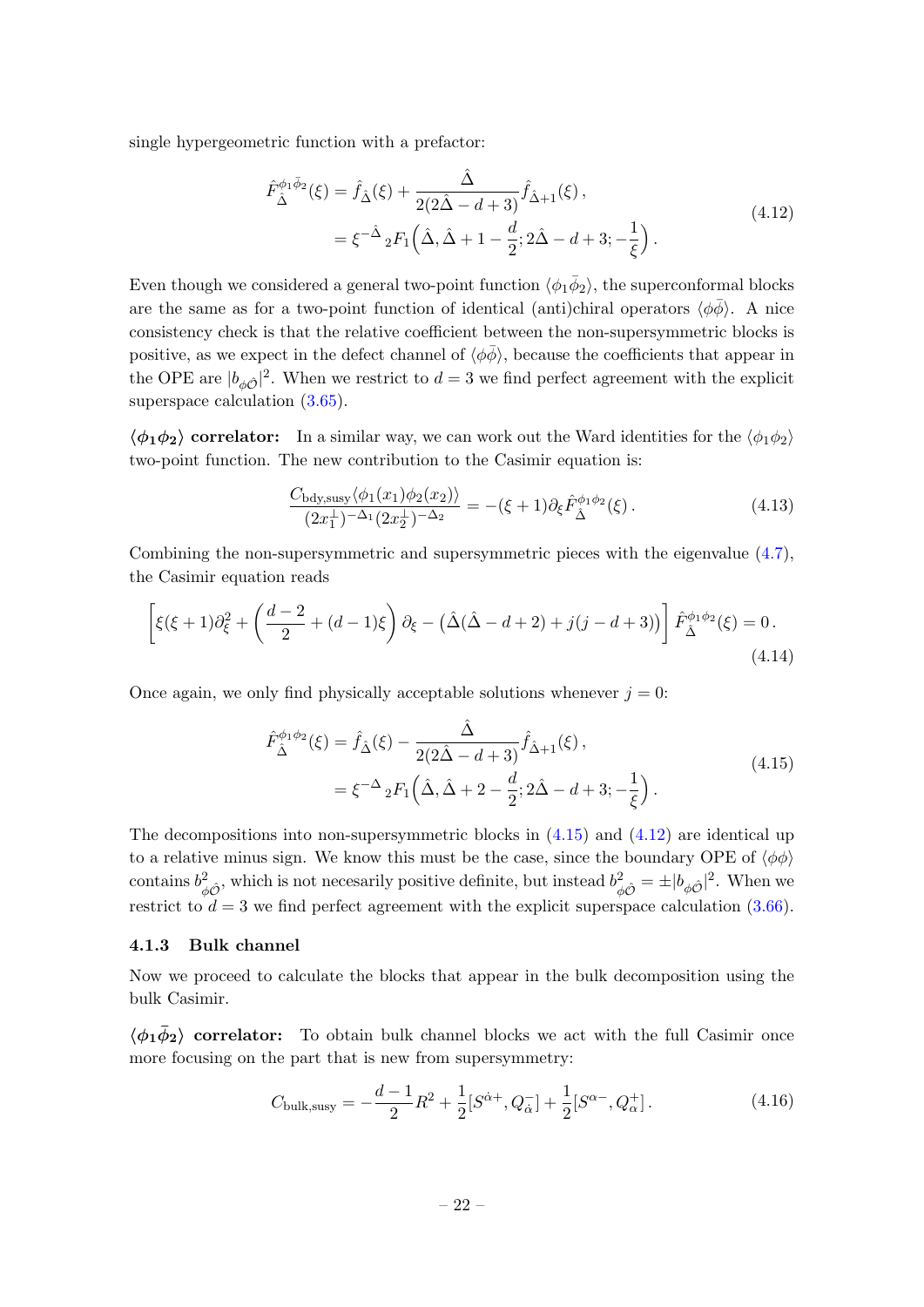We can simplify the action of the superconformal Casimir using the commutation relations, the chirality properties of  $\phi_1$  and  $\bar{\phi}_2$ , and equation (51) from [\[24\]](#page-43-11):

$$
\begin{split} \left[C_{\text{bulk,susy}}, \phi_1(x_1)\bar{\phi}_2(x_2)\right] |0\rangle &= ix_{12}^{\mu} \bar{\Sigma}_{\mu}^{\dot{\alpha}\alpha} \left[Q_{\dot{\alpha}}^{-}, \phi_1(x_1)\right] \left[Q_{\alpha}^{+}, \bar{\phi}_2(x_2)\right] |0\rangle \\ &+ \left(2(\Delta_1 + \Delta_2) - \frac{d-1}{4}r_{12}^2\right) \phi_1(x_1)\bar{\phi}_2(x_2)|0\rangle \,. \end{split} \tag{4.17}
$$

Here we assume  $\phi_i$  has charge  $r_i$ , we define  $r_{12} = r_1 - r_2$  and we use chirality to relate  $\Delta_i = \frac{1}{2}$  $\frac{1}{2}(d-1)r_i$ . We can use Ward identities to rewrite the Q-dependent part in a way that can be put in a Casimir equation. After some algebra we get  $10$ 

<span id="page-23-2"></span>
$$
\frac{C_{\text{bulk,susy}}\langle \phi_1(x_1)\bar{\phi}_2(x_2)\rangle}{(2x_1^{\perp})^{-\Delta_1}(2x_2^{\perp})^{-\Delta_2}\xi^{-(\Delta_1+\Delta_2)/2}} = \left(4\xi\partial_{\xi} - \frac{d-1}{4}r_{12}^2\right)G_{\Delta}^{\phi_1\bar{\phi}_2}(\xi). \tag{4.18}
$$

Now we can combine all the pieces to form the differential equation

$$
\left[4\xi^2(\xi+1)\partial_{\xi}^2 + 2\xi(2\xi - d + 4)\partial_{\xi} - \Delta(\Delta - d + 2) - \ell(\ell + d - 2) - \frac{d-1}{4}(r_{12}^2 - r^2) - \Delta_{12}^2\xi\right]G_{\Delta}^{\phi_1\bar{\phi}_2}(\xi) = 0.
$$
\n(4.19)

The superselection rules in the  $\phi_1 \times \bar{\phi}_2$  OPE were worked out in four dimensions [\[41\]](#page-44-10) and in any d [\[24\]](#page-43-11). For our setup, they imply that only superprimaries with  $r = r_{12}$  and  $\ell = 0$ can appear<sup>[11](#page-23-1)</sup>. Indeed, we can solve the Casimir equation in this case to find:

$$
G_{\Delta}^{\phi_1 \bar{\phi}_2}(\xi) = g_{\Delta}^{\Delta_{12}}(\xi) + \frac{(\Delta - \Delta_{12})(\Delta + \Delta_{12})}{(2\Delta - d + 2)(2\Delta - d + 4)} g_{\Delta + 2}^{\Delta_{12}}(\xi)
$$
  
=  $\xi^{\Delta/2} {}_{2}F_{1}\left(\frac{\Delta + \Delta_{12}}{2}, \frac{\Delta - \Delta_{12}}{2}; \Delta + 2 - \frac{d}{2}; -\xi\right).$  (4.20)

For generic values of  $\Delta$  these blocks capture the exchange of a long operator, while they can be interpreted as short operators when  $\Delta$  saturates the unitarity bounds. The classification of possible short multiplets in  $d = 3, 4$  is well known and can be found for example in [\[31,](#page-44-0) [42\]](#page-44-11).

 $\langle \phi_1 \phi_2 \rangle$  correlator: It is well know that when the two operators are chiral the bulk blocks are equal to non-supersymmetric blocks. The precise selection rules for  $\phi_1 \times \phi_2$  are known [\[24\]](#page-43-11), but we review them here for convenience:

- Consider a superprimary  $\mathcal O$  that has R-charge  $r = r_1 + r_2 2$  and dimension  $\Delta$ . The descendant  $(Q^+)^2O$  has charge  $r_1 + r_2$ , dimension  $\Delta + 1$  and is killed by  $Q^+_{\alpha}$ , so it appears in the  $\phi_1 \times \phi_2$  OPE.
- Alternatively, consider the chiral superprimary operator  $(\phi_1 \phi_2)$ , with  $r = r_1 + r_2$  and  $\Delta = \Delta_1 + \Delta_2$ . In this case the superprimary itself is exchanged in the OPE.

<span id="page-23-0"></span><sup>&</sup>lt;sup>10</sup>We find it more convenient to work in terms of  $G(\xi) = \xi^{(\Delta_1 + \Delta_2)/2} F(\xi)$ , but one can easily map the results between the two conventions.

<span id="page-23-1"></span><sup>&</sup>lt;sup>11</sup>Superprimaries with  $\ell \geq 1$  also appear in the OPE but they have zero one-point function, so they are not relevant in our analysis.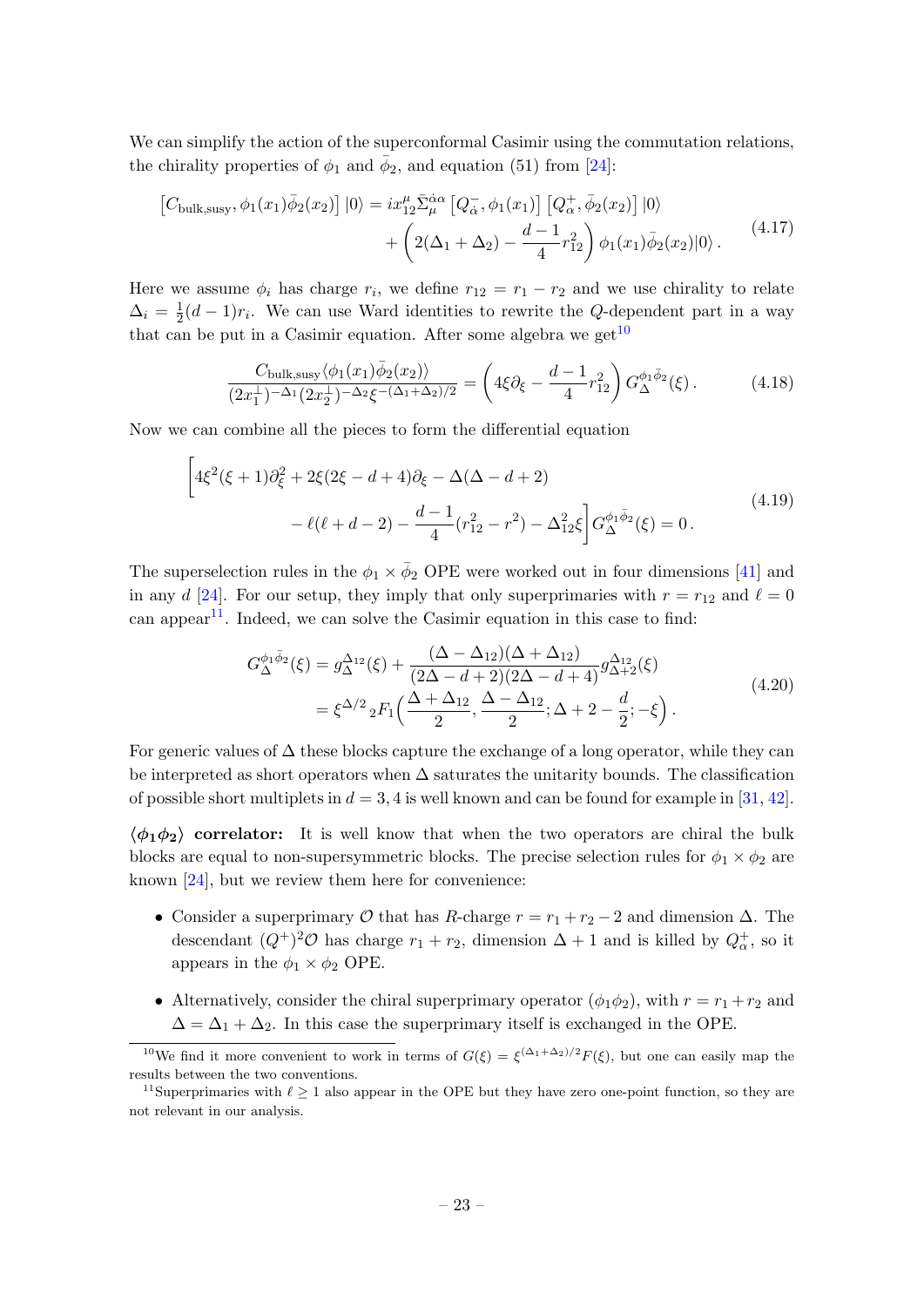• Finally, consider an anti-chiral superprimary operator  $\bar{\Psi}$  whose dimension is related to its charge and given by  $\Delta = -\frac{d-1}{2}$  $\frac{-1}{2}r = d - 1 - (\Delta_1 + \Delta_2)$ . The descendant operator  $(Q^+)^2 \bar{\Psi}$  is exchanged in the OPE.

In what follows, whenever we consider bulk channel  $\phi\phi$  superconformal blocks,  $\Delta$  will be the dimension of the actual exchanged operator, and not the dimension of the superprimary.

## <span id="page-24-0"></span>4.2 An aside: codimension-two defects

In the present paper we are mostly concerned with boundaries that interpolate between  $3 \leq d \leq 4$  models. In the same way there exist codimension-two defects that interpolate between a line in  $d = 3$  and a surface in  $d = 4$ . A familiar example is the 3d Ising twist defect, which was studied using Feynman diagrams in  $4 - \epsilon$  dimensions [\[43\]](#page-44-12) (see also [\[44\]](#page-44-13) for a Monte-Carlo analysis in exactly  $d = 3$ . These results were later reproduced and generalized using analytic bootstrap technology [\[45\]](#page-44-14). Similar techniques should be applicable to half-BPS codimension-two defects in supersymmetric theories like the Wess-Zumino model. We plan to come back to this problem in the future, but for now we describe how the superconformal blocks can be obtained within our framework.

The notation in this subsection will be different from the rest of the section; we hope this does not cause confusion. We insert the codimension-two defect at  $x_i = 0$  for  $i = 1, 2$ and label the parallel directions as  $x_a$  for  $a = 3, \ldots, d$ . The defect will naturally preserve parallel translations and special conformal transformations  $P_a, K_a$ , dilatations D, as well as parallel and perpendicular rotations  $M_{ab}$ ,  $M_{ij}$ . The two-point function of local operators depends on two cross-ratios. To study the defect channel it is convenient to use coordinates  $(\chi, \phi)$ , while the bulk channel simplifies using coordinates  $(x, \bar{x})$ :<sup>[12](#page-24-1)</sup>

$$
\frac{|x_{12}^a|^2 + |x_1^i|^2 + |x_2^i|^2}{|x_1^i||x_2^i|} = \chi = \frac{2 - x - \bar{x}}{\sqrt{(1 - x)(1 - \bar{x})}},
$$
  

$$
\frac{x_1^i x_2^i}{|x_1^i||x_2^i|} = \cos\phi = \frac{2 - x - \bar{x} + x\bar{x}}{2\sqrt{(1 - x)(1 - \bar{x})}}.
$$
\n(4.21)

The non-supersymmetric as well as the supercoformal blocks are given below.

Besides the bosonic generators described above, a half-BPS defect preserves two Poincaré supercharges:

$$
Q_1^{\text{defect}} = Q_1^+, \qquad Q_2^{\text{defect}} = Q_1^-, \qquad S_1^{\text{defect}} = S^{1+}, \qquad S_2^{\text{defect}} = S^{1-}.
$$
 (4.22)

Our system does not preserve R-symmetry or transverse rotations independently, but only a linear combination of them that we call twisted transverse rotations:  $^{13}$  $^{13}$  $^{13}$ 

<span id="page-24-3"></span>
$$
M^{\text{defect}} = M_{12} + \frac{d-1}{2}R. \tag{4.23}
$$

With these conventions in mind, we proceed to obtain the superconformal blocks.

<span id="page-24-1"></span><sup>&</sup>lt;sup>12</sup>Our cross-ratios are related to the ones in [\[46\]](#page-44-15) by  $z = 1 - x$  and  $\bar{z} = (1 - \bar{x})^{-1}$ .

<span id="page-24-2"></span><sup>&</sup>lt;sup>13</sup>For the particular case of a line defect in  $d = 3$ , the subalgebra has been written explicitly in [\[47\]](#page-44-16).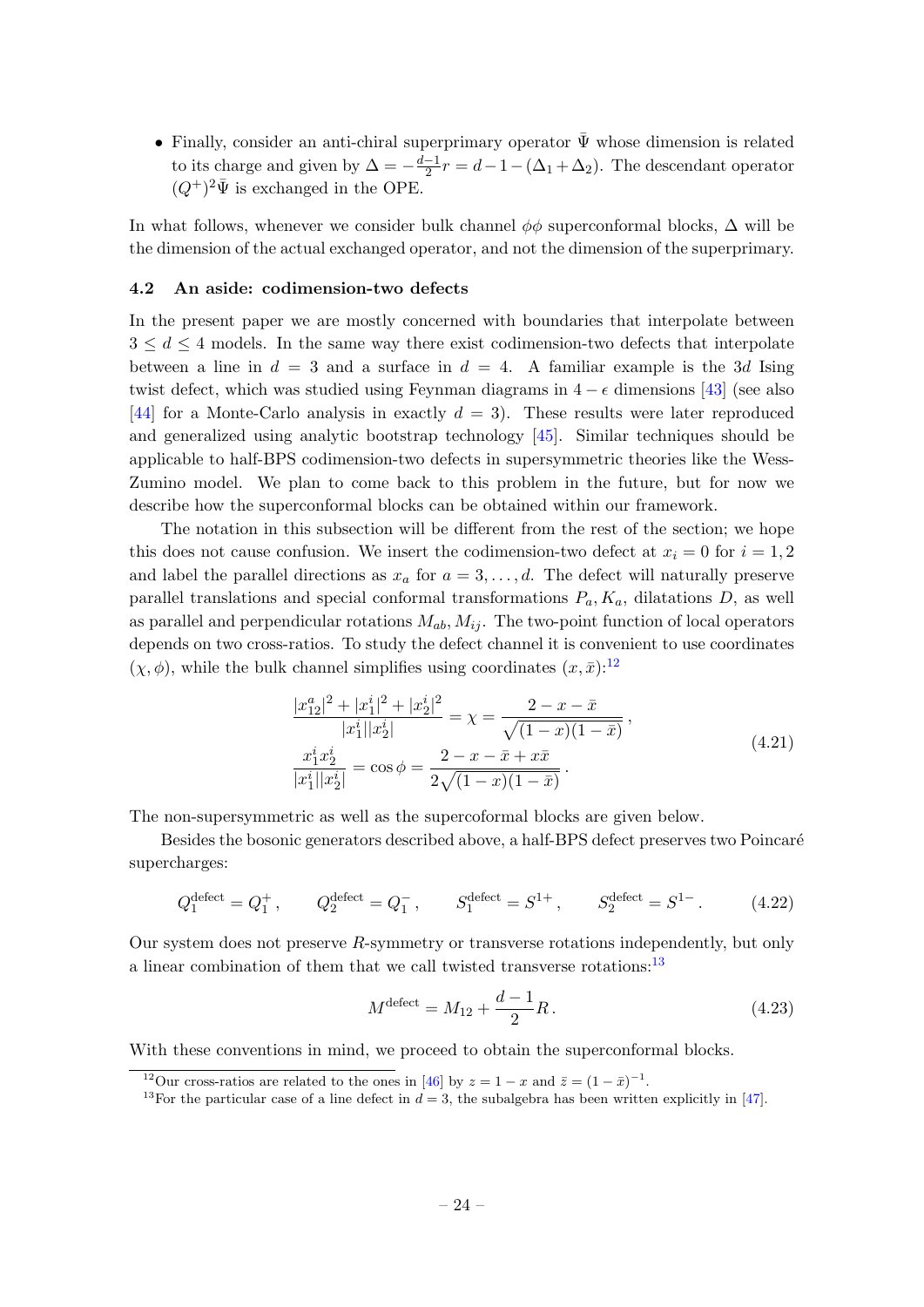## 4.2.1 Defect channel

When supersymmetry is not present, the defect operators are labeled by the conformal dimension  $\Delta$  and the transverse spin s. One can write down a Casimir equation which is solved by the following conformal blocks [\[27\]](#page-43-14):

<span id="page-25-1"></span>
$$
\hat{f}_{\hat{\Delta},s}(\chi,\phi) = e^{is\phi}\chi^{-\hat{\Delta}}{}_2F_1\left(\frac{\hat{\Delta}}{2},\frac{\hat{\Delta}+1}{2};\hat{\Delta}+2-\frac{d}{2};\frac{4}{\chi^2}\right). \tag{4.24}
$$

In the supersymmetric case the only difference is that  $s$  denotes the twisted transverse spin [\(4.23\)](#page-24-3). One can work out the selection rules, and find that only one operator in each multiplet contributes to the OPE, so the superconformal blocks are just [\(4.24\)](#page-25-1) with the arguments shifted appropriately.

## 4.2.2 Bulk channel

Similarly, one can obtain a Casimir equation for the non-supersymmetric bulk channel. It was observed in [\[27\]](#page-43-14) that for codimension-two the Casimir equation is identical to the one found by Dolan and Osborn  $(D&O)$  for bulk four-point functions [\[23\]](#page-43-10). Therefore, the bulk-channel blocks of a defect two-point function are equal to the familiar four-point blocks:

$$
f_{\Delta,\ell}(x,\bar{x}) = G_{\Delta,\ell,\mathrm{D\&O}}^{0,0}(x,\bar{x}).\tag{4.25}
$$

When supersymmetry is included, the Casimir equation has an extra term  $C_{\text{bulk,susy}}$  that can be simplified using Ward identites, as described in appendix [C.](#page-41-1) When the dust settles, it turns out that the blocks are described by non-supersymmetric blocks with shifted arguments:

$$
F_{\Delta,\ell}(x,\bar{x}) = (x\bar{x})^{-\frac{1}{2}} G_{\Delta+1,\ell,\mathrm{D\&O}}^{-1,-1}(x,\bar{x}).\tag{4.26}
$$

Even more surprisingly, these blocks are exactly the same that were found in [\[24\]](#page-43-11) for a four-point function of chiral and antichiral operators!

#### <span id="page-25-0"></span>4.3 Free theory

After the small codimension-two detour let us come back to the boundary setup. As a first consistency check of our superconformal blocks, we consider a free chiral multiplet in the bulk in the presence of a half-BPS boundary. It is well known that a free scalar has dimension  $\Delta_{\phi} = \frac{d-2}{2}$  $\frac{-2}{2}$ , and the bulk equations of motion have a simple solution:

$$
\partial_x^2 \langle \phi(x)\bar{\phi}(x') \rangle = 0 \quad \Rightarrow \quad \mathcal{F}^{\phi\bar{\phi}}(\xi) = \frac{c_1^{\phi\bar{\phi}}}{\xi^{(d-2)/2}} + \frac{c_2^{\phi\bar{\phi}}}{(\xi+1)^{(d-2)/2}}. \tag{4.27}
$$

For the two-point function  $\langle \phi \phi \rangle$  we find the same solution with free coefficients  $c_{12}^{\phi\phi}$  $f_{1,2}^{\varphi\varphi}$ . In order to impose supersymmetry, we must require that these correlators have consistent superconformal block decompositions in the bulk and boundary channels. It is a simple exercise to show that this fixes  $c_1^{\phi\phi} = c_2^{\phi\bar{\phi}} = 0$ . We can also fix  $c_1^{\phi\bar{\phi}} = 1$  requiring that far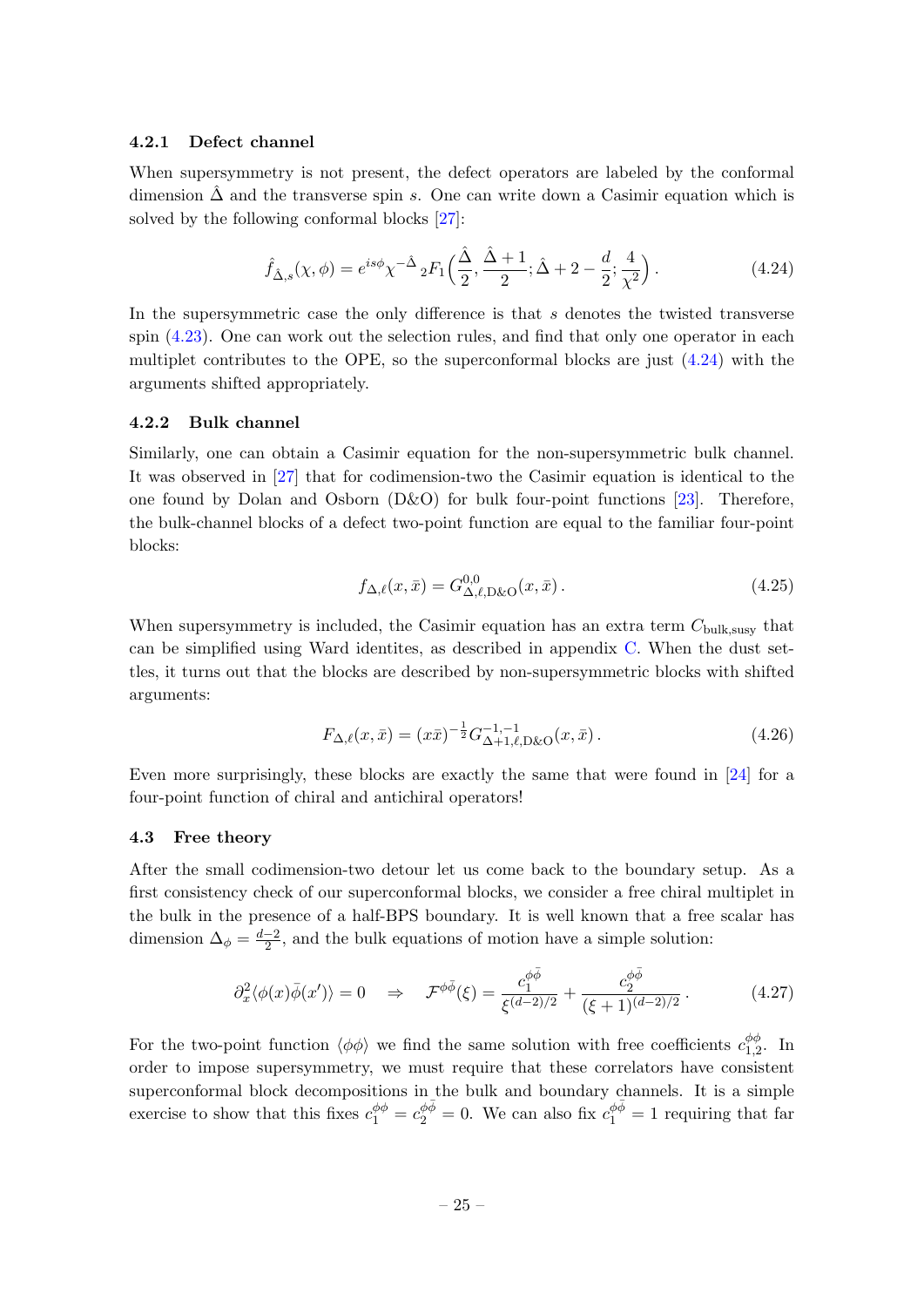away from the boundary, the two-point function  $\langle \phi \bar{\phi} \rangle$  is unit normalized: it is normalized such that the OPE coefficient of the bulk identity block is 1. Finally, after an appropriate redefinition  $\phi \to e^{i\delta}\phi$  we can always chose the normalization  $c_2^{\phi\phi} = 1$ . All in all,

<span id="page-26-1"></span>
$$
\mathcal{F}^{\phi\bar{\phi}}(\xi) = \frac{1}{\xi^{(d-2)/2}} = F_{\text{Id}}^{\phi\bar{\phi}}(\xi) = \hat{F}_{(d-2)/2}^{\phi\bar{\phi}}(\xi),
$$
\n
$$
\mathcal{F}^{\phi\phi}(\xi) = \frac{1}{(\xi+1)^{(d-2)/2}} = F_{d-2}^{\phi\phi}(\xi) = \hat{F}_{(d-2)/2}^{\phi\phi}(\xi).
$$
\n(4.28)

In the above equation we also present the expansion of the correlation functions in terms of superconformal blocks. Interestingly, only one superconformal block contributes to each channel, and with our normalization conventions all OPE coefficients are equal to one.

The above solution to crossing has a clear physical interpretation if we split the chiral primary operator in terms of its real and imaginary parts  $\phi = \phi_1 + i\phi_2$ . Then we see that  $\phi_1$  satisfies Neumann boundary conditions, whereas  $\phi_2$  satisfies Dirichlet boundary conditions. Indeed, from [\(4.28\)](#page-26-1) we obtain

$$
\lim_{x \to \text{bdy}} \langle \partial_{\perp} \phi_1(x) \phi_1(x') \rangle = 0, \qquad \lim_{x \to \text{bdy}} \langle \phi_2(x) \phi_2(x') \rangle = 0.
$$
 (4.29)

We can think of our free correlation functions as linear combinations of the Neumann and Dirichlet boundary CFTs studied in [\[1\]](#page-42-0), with the precise relative coefficients fixed by supersymmetry.

## <span id="page-26-0"></span>4.4 The  $\epsilon$ -expansion bootstrap

It was originally observed in [\[1\]](#page-42-0) that the crossing equation for boundary CFTs can be used to extract information about the Wilson-Fischer fixed point in the epsilon expansion. In particular, they bootstrapped the one-loop correlators at order  $\mathcal{O}(\epsilon)$ , and the analysis was generalized to  $\mathcal{O}(\epsilon^2)$  using different techniques in later works [\[3,](#page-42-2) [4,](#page-42-3) [48\]](#page-44-17). In this section we apply the same ideas to our supersymmetric two-point functions, and we obtain the full correlation functions at order  $\mathcal{O}(\epsilon)$ .

In the supersymmetric setup there are two relevant crossing equations, one for  $\phi\bar{\phi}$  and the other for  $\phi\phi$ :

<span id="page-26-2"></span>
$$
F_{\rm Id}^{\phi\bar{\phi}}(\xi) + \sum_n c_n F_{\tilde{\Delta}_n}^{\phi\bar{\phi}}(\xi) = \sum_n \mu_n \hat{F}_{\hat{\Delta}_n}^{\phi\bar{\phi}}(\xi), \quad \sum_n d_n F_{\Delta_n}^{\phi\phi}(\xi) = \sum_n \rho_n \hat{F}_{\hat{\Delta}_n}^{\phi\phi}(\xi). \tag{4.30}
$$

Notice that the spectrum of operators in the boundary channel is the same for the two correlators. The boundary OPE coefficients are given in terms of bulk-to-boundary coefficients as  $\mu_n = |b_{\phi\mathcal{O}_n}|^2$  and  $\rho_n = b_{\phi\mathcal{O}_n}^2$ , so they must be equal up to possible signs  $\mu_n = \pm \rho_n$ . The precise signs as a function of  $n$  will be an outcome of our bootstrap analysis. The bulk channel OPE coefficients are products of one- and three-point coefficients  $c_n = a_{\mathcal{O}_n} \lambda_{\phi \bar{\phi} \mathcal{O}_n}$ and  $d_n = a_{\mathcal{O}_n} \lambda_{\phi \phi \mathcal{O}_n}$  so we do not expect any relations between them.

Our analysis starts in  $d = 4$ , where the SCFT is free and the correlators are given in [\(4.28\)](#page-26-1). We assume that the coupling of the theory is of order  $q \sim \epsilon$ , so as we lower the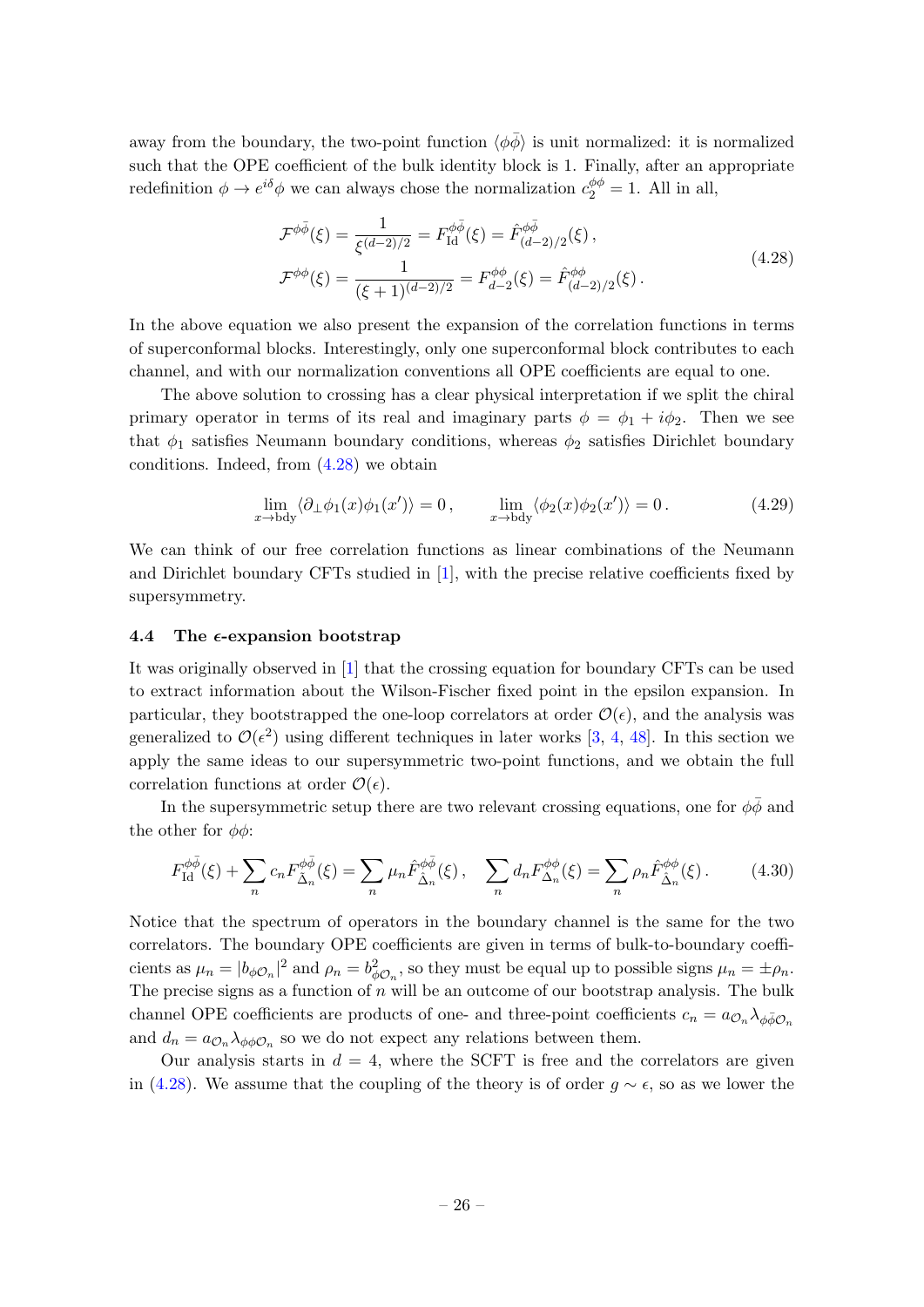dimension to  $d = 4 - \epsilon$  the CFT data acquires small corrections. In particular, we expect the external chiral operator to acquire an anomalous dimension:

$$
\Delta_{\phi} = \frac{d-2}{2} + \Delta_{\phi}^{(1)}\epsilon + \Delta_{\phi}^{(2)}\epsilon^{2} + \dots
$$
 (4.31)

We should think of  $\Delta_{\phi}^{(1)}$  as being related to the strenght of the coupling  $g \propto \Delta_{\phi}^{(1)}$  $\phi^{(1)}\epsilon$ , and the precise constant depends on the model under consideration. In the bulk four-point function  $\epsilon$ -expansion bootstrap, see for example [\[49\]](#page-44-18), conservation of the stress tensor allows one to fix the precise value of  $\Delta_{\phi}^{(1)}$ . Unfortunately this will not be possible in our setup because the stress-tensor multiplet does not appear in the bulk OPE.

Another consequence of turning on the couplings is that we expect that new infinite families of operators will enter our crossing equations. In the bulk channel, from the intuition gained from the usual four-point function analytic bootstrap, we expect doubletrace operators of the form  $\phi \Box^n \phi$  with dimensions

$$
\Delta_n = d - 2 + 2n + \Delta_n^{(1)} \epsilon + \Delta_n^{(2)} \epsilon^2 + \dots \,, \tag{4.32}
$$

and similarly operators  $\phi \Box^n \bar{\phi}$  with dimensions  $\tilde{\Delta}_n$ . In the boundary channel, we expect operators of the schematic form  $\Box^m \partial_{\perp}^{n-2m}$  $\mathbb{L}^{n-2m}\phi$  so they have dimension

$$
\hat{\Delta}_n = \frac{d-2}{2} + n + \hat{\Delta}_n^{(1)} \epsilon + \hat{\Delta}_n^{(2)} \epsilon^2 + \dots \,. \tag{4.33}
$$

Finally, the OPE coefficients will also get corrections as a power series in  $\epsilon$ , namely

$$
c_n = c_n^{(0)} + c_n^{(1)}\epsilon + c_n^{(2)}\epsilon^2 + \dots,\tag{4.34}
$$

and similarly for  $d_n$ ,  $\mu_n$  and  $\rho_n$ . With the above conventions, the free theory solution when  $d = 4$  is given by

$$
d_0^{(0)} = \mu_0^{(0)} = \rho_0^{(0)} = 1, \qquad c_{n \ge 0}^{(0)} = d_{n \ge 1}^{(0)} = \mu_{n \ge 1}^{(0)} = \rho_{n \ge 1}^{(0)} = 0.
$$
 (4.35)

In what follows we derive the first order correction to the CFT data.

## 4.4.1  $\langle \phi \phi \rangle$  correlator

We start by studying the two-point function  $\langle \phi \phi \rangle$ , because in this case we can reuse many results from [\[3\]](#page-42-2). We will very closely follow the notation and manipulations from this reference, and we refer the reader there for further details. The similarity is a consequence of the  $\phi\phi$  bulk channel superconformal blocks being equal to non-supersymmetric ones:  $F_{\Delta}^{\phi\phi} = f_{\Delta}$ .

The first step in the construction of [\[3\]](#page-42-2) is to divide the crossing equation in two terms called  $G$  and  $H$ :

$$
\mathcal{F}^{\phi\phi}(\xi) = G_{\text{blk}}(\xi) + H_{\text{blk}}(\xi) = G_{\text{bdy}}(\xi) + H_{\text{bdy}}(\xi). \tag{4.36}
$$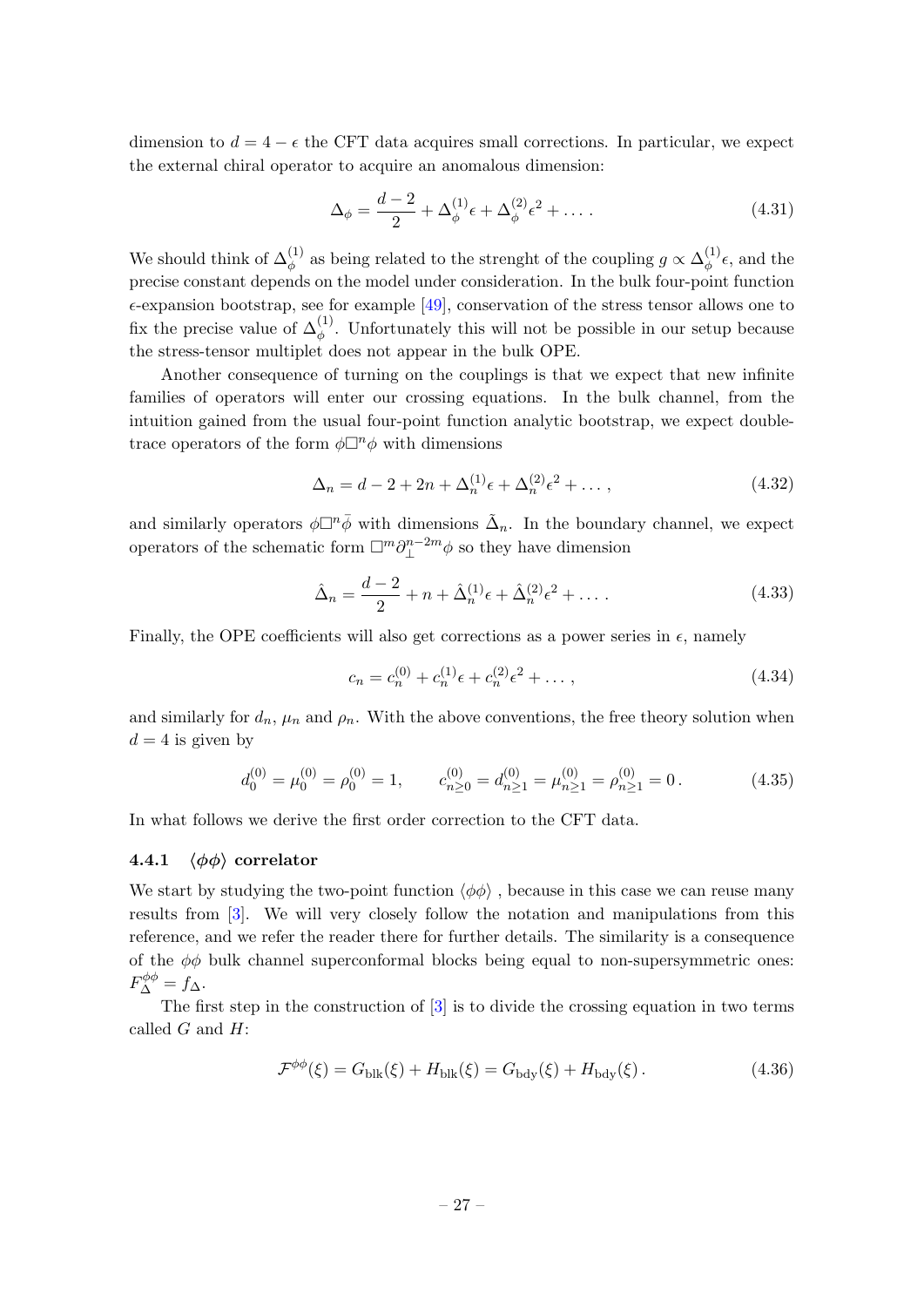In G we collect the contributions that appeared at order  $\epsilon^0$ , but we allow them to acquire anomalous dimensions:

$$
G_{\text{blk}}(\xi) = F_{2-\epsilon+\Delta_0^{(1)}\epsilon}^{\phi\phi}(\xi) = \frac{1}{\xi+1} + \frac{(\Delta_0^{(1)} - 2\Delta_\phi^{(1)})\log\xi + \log(\xi+1)}{2(\xi+1)}\epsilon + \mathcal{O}(\epsilon^2),
$$
  
\n
$$
G_{\text{bdy}}(\xi) = \hat{F}_{1-\frac{\epsilon}{2}+\epsilon\hat{\Delta}_0^{(1)}}^{\phi\phi}(\xi) = \frac{1}{\xi+1} + \frac{\log(\xi+1) - 2\hat{\Delta}_0^{(1)}\log\xi}{2(\xi+1)}\epsilon + \mathcal{O}(\epsilon^2).
$$
\n(4.37)

On the other hand, we collect in  $H$  all the contributions where the anomalous dimensions do not contribute, so the blocks are evaluated at integer values of the dimensions:

<span id="page-28-3"></span><span id="page-28-1"></span>
$$
H_{\text{blk}}(\xi) = \epsilon \sum_{n=0}^{\infty} d_n^{(1)} F_{2n+2}^{\phi\phi}(\xi), \qquad H_{\text{bdy}}(\xi) = \epsilon \sum_{n=0}^{\infty} \rho_n^{(1)} \hat{F}_{n+1}^{\phi\phi}(\xi). \tag{4.38}
$$

Note that an operator can contribute to both  $G$  and  $H$ , for instance the anomalous dimension  $\Delta_0^{(1)}$  of the leading bulk operator  $\mathcal{O}_0$  appears in  $G_{\text{blk}}$ , while the correction to its OPE coefficient  $d_0^{(1)}$  $_{0}^{(1)}$  appears in  $H_{\text{blk}}$ .

The key observation of  $[3]$  was that one can eliminate  $H_{\text{bdy}}$  from the crossing equation by applying the following discontinuity:

<span id="page-28-0"></span>
$$
\text{Disc } f(z) = f(ze^{i\pi}) - f(ze^{-i\pi}), \qquad z \equiv \xi + \frac{1}{2} \in (\frac{1}{2}, \infty). \tag{4.39}
$$

Indeed, from [\(4.39\)](#page-28-0) one sees that Disc  $\hat{f}_n(\xi) = 0$  for integer n, which implies Disc  $H_{\text{bdy}}(\xi) =$ 0. It is an easy exercise to take the discontinuity of  $(4.37)$ , and using the crossing equation we find

$$
\text{Disc } H_{\text{blk}}(\xi) = \text{Disc } G_{\text{bdy}}(\xi) - \text{Disc } G_{\text{blk}}(\xi) = \frac{i\pi\epsilon}{\xi} \left( 2\hat{\Delta}_0^{(1)} - 2\Delta_\phi^{(1)} + \Delta_0^{(1)} \right) \,. \tag{4.40}
$$

The authors of  $[3]$  reconstructed the full correlator by expanding  $(4.40)$  in terms of discontinuities of bulk blocks, extracting the CFT data, and then resumming the bulk OPE expansion. Note that since our expansion in the bulk has non-supersymmetric blocks, we can reuse their results without problems. In particular, comparing their equations (4.8) and (4.14) with our expression we obtain

<span id="page-28-2"></span>
$$
H_{\text{blk}}(\xi) = -\frac{\epsilon \log(\xi + 1)}{2(\xi + 1)} \left( 2\hat{\Delta}_0^{(1)} - 2\Delta_\phi^{(1)} + \Delta_0^{(1)} \right) \,. \tag{4.41}
$$

From this calculation we can reconstruct the full correlator  $\mathcal{F}^{\phi\phi}(\xi) = G_{\text{blk}}(\xi) + H_{\text{blk}}(\xi)$  and extract CFT data to  $\mathcal{O}(\epsilon)$ . Before we do that, however, let us also reconstruct the  $\langle \phi \bar{\phi} \rangle$ correlator using the same technique.

# 4.4.2  $\langle \phi \bar{\phi} \rangle$  correlator

As before, let us divide the contributions of the crossing equations into two pieces, where

$$
G_{\text{blk}}(\xi) = F_{\text{Id}}^{\phi\bar{\phi}}(\xi) = \frac{1}{\xi} + \frac{(1 - 2\Delta_{\phi}^{(1)})\log\xi}{2\xi} \epsilon + \mathcal{O}(\epsilon^2),
$$
  
\n
$$
G_{\text{bdy}}(\xi) = \hat{F}_{1-\frac{\epsilon}{2}+\epsilon\hat{\Delta}_{0}^{(1)}}^{(\phi\bar{\phi})}(\xi) = \frac{1}{\xi} + \frac{\log\xi - 2\hat{\Delta}_{0}^{(1)}\log(\xi + 1)}{2\xi} \epsilon + \mathcal{O}(\epsilon^2),
$$
\n(4.42)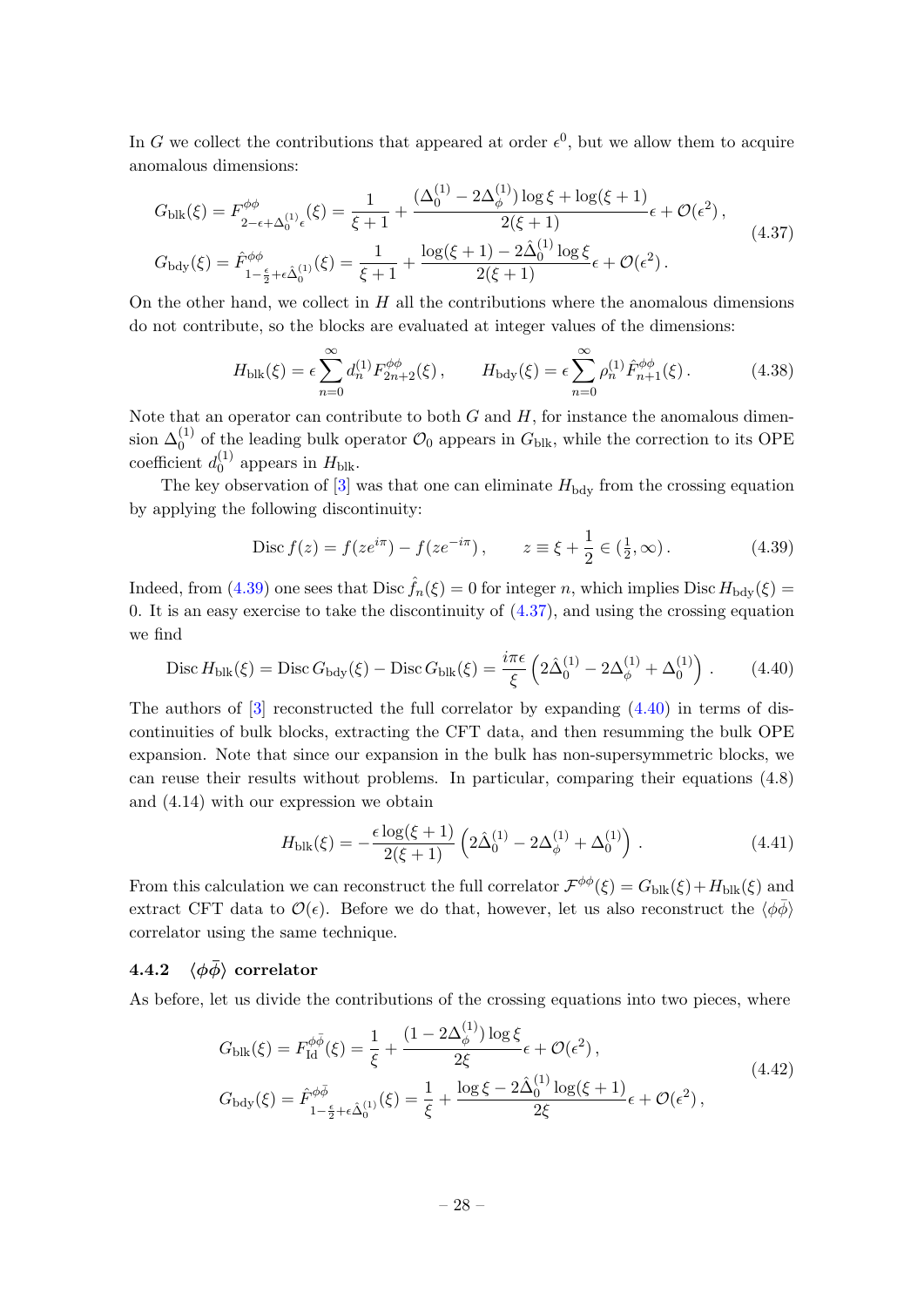and the functions H are the same we defined in [\(4.38\)](#page-28-3), replacing  $(d_n, \rho_n) \to (c_n, \mu_n)$  and using the appropriate superconformal blocks for  $\phi\bar{\phi}$ . Again, the discontinuity removes  $H_{\text{bdy}}(\xi)$  and we are left with

$$
\text{Disc}\,H_{\text{blk}}(\xi) = \text{Disc}\,G_{\text{bdy}}(\xi) - \text{Disc}\,G_{\text{blk}}(\xi) = -\frac{2\pi i\epsilon}{\xi+1}\left(\Delta_{\phi}^{(1)} - \hat{\Delta}_{0}^{(1)}\right). \tag{4.43}
$$

This can be expanded in terms of discontinuities of superconformal blocks. In principle, we should repeat the analysis of [\[3\]](#page-42-2) using our superconformal blocks. However, the first term in the expansion captures the entire correlator:

<span id="page-29-1"></span>
$$
\text{Disc}\, F_2^{\phi\bar{\phi}}(\xi) = -\frac{2\pi i}{\xi + 1} = \frac{\text{Disc}\, H_{\text{blk}}(\xi)}{\epsilon \left(\Delta_{\phi}^{(1)} - \hat{\Delta}_0^{(1)}\right)}\,. \tag{4.44}
$$

We can remove the discontinuity from this equation  $14$  to obtain

$$
H_{\text{blk}}(\xi) = \epsilon \left( \Delta_{\phi}^{(1)} - \hat{\Delta}_{0}^{(1)} \right) F_{2}^{\phi \bar{\phi}} = \epsilon \left( \Delta_{\phi}^{(1)} - \hat{\Delta}_{0}^{(1)} \right) \frac{\log(\xi + 1)}{\xi}.
$$
 (4.45)

The full correlator is  $\mathcal{F}^{\phi\bar{\phi}}(\xi) = G_{\text{blk}}(\xi) + H_{\text{blk}}(\xi)$ . Equation [\(4.44\)](#page-29-1) implies that the bulk channel of  $\phi\bar{\phi}$  contains only the identity and another block, unlike the  $\phi\phi$  expansion which contained infinitely many blocks.

#### 4.4.3 Correlation functions and CFT data

The solution of crossing we have found to  $\mathcal{O}(\epsilon)$  has three free parameters. However, as discussed below equation  $(4.30)$ , the boundary OPE coefficients in the two channels should be equal up to a sign  $\rho_n = \pm \mu_n$ . Expanding  $\mathcal{F}^{\phi\phi}(\xi)$  and  $\mathcal{F}^{\phi\bar{\phi}}(\xi)$  in boundary superblocks and comparing the expansions we find one last constraint:

<span id="page-29-4"></span><span id="page-29-3"></span>
$$
\Delta_0^{(1)} = 2\left( (s+1)\Delta_\phi^{(1)} - \hat{\Delta}_0^{(1)} \right) , \qquad s = \pm . \tag{4.46}
$$

Hence, our solution depends on the anomalous dimension  $\Delta_{\phi}^{(1)}$  of the external chiral operator, the anomalous dimension of the leading boundary operator  $\hat{\Delta}_0^{(1)}$  $_0^{(1)}$ , and a choice of signs  $s = \pm$ . Using this relation, the one-loop correlation functions take a very simple form<sup>[15](#page-29-2)</sup>

$$
\mathcal{F}^{\phi\bar{\phi}}(\xi) = \frac{1}{\xi} + \frac{\left(1 - 2\Delta_{\phi}^{(1)}\right)\log\xi + 2\left(\Delta_{\phi}^{(1)} - \hat{\Delta}_{0}^{(1)}\right)\log(\xi + 1)}{2\xi} \epsilon + \mathcal{O}(\epsilon^{2}),
$$
\n
$$
\mathcal{F}^{\phi\phi}(\xi) = \frac{1}{\xi + 1} + \frac{\left(1 - 2s\Delta_{\phi}^{(1)}\right)\log(\xi + 1) + 2\left(s\Delta_{\phi}^{(1)} - \hat{\Delta}_{0}^{(1)}\right)\log\xi}{2(\xi + 1)} \epsilon + \mathcal{O}(\epsilon^{2}).
$$
\n(4.47)

<span id="page-29-0"></span><sup>14</sup>The discontinuities of superblocks are schematically Disc  $F_{2n}^{\phi\bar{\phi}} \sim P_n$ , where  $P_n$  are certain orthogonal polynomials. Since any function has a unique expansion in terms of  $P_n$ , it is safe to remove Disc from  $(4.44)$ .

<span id="page-29-2"></span><sup>&</sup>lt;sup>15</sup>We can also write  $\langle \phi(x)\overline{\phi}(y)\rangle = (x-y)^{-2\Delta_{\phi}}(\xi+1)^{\epsilon(\Delta_{\phi}^{(1)}-\hat{\Delta}_{0}^{(1)})}$  and similarly for  $\langle \phi\phi \rangle$ . This is very similar to the non-supersymmetric case, see equation  $(2.32)$  of  $[6]$ . We thank A. Söderberg for pointing this out.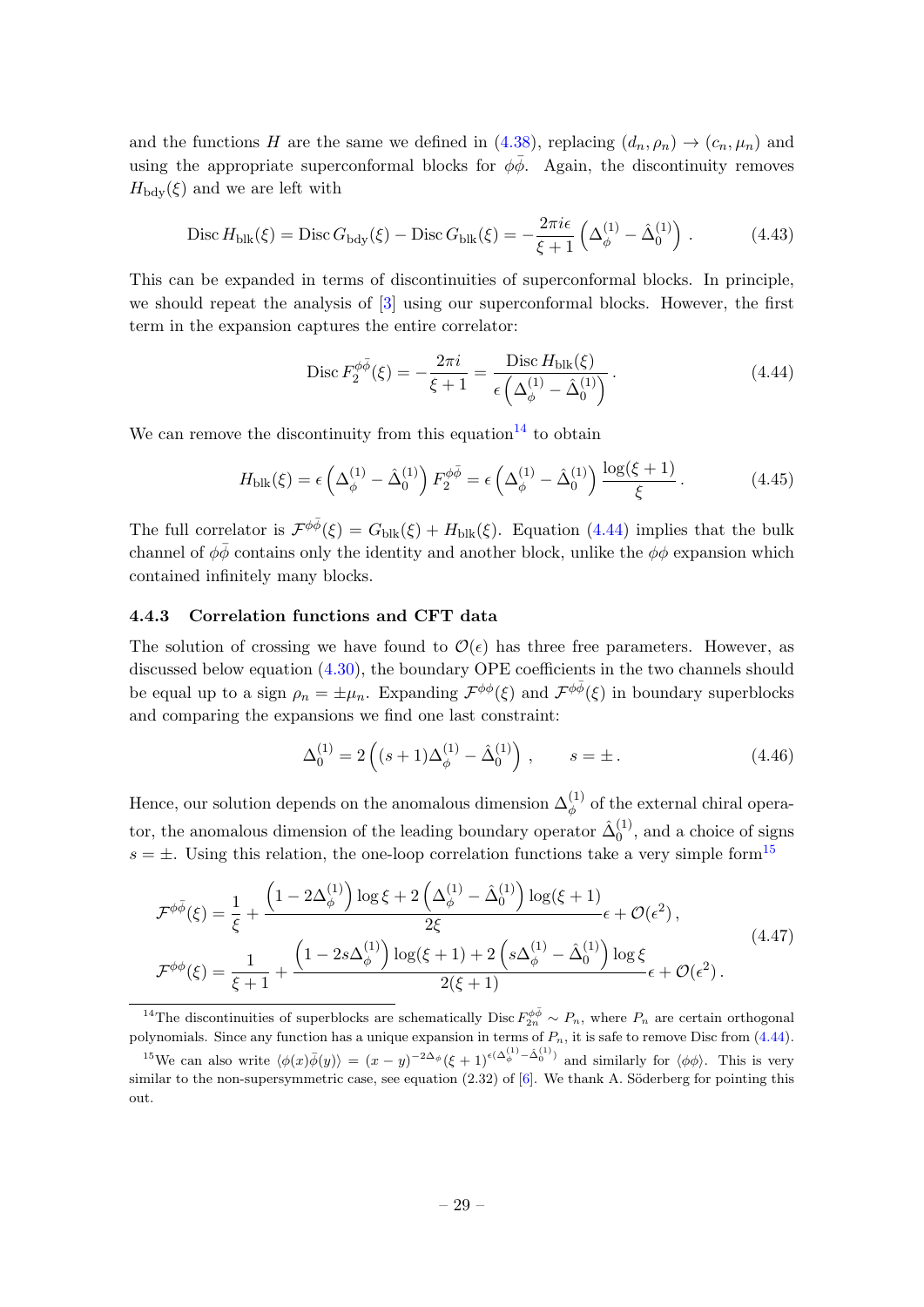From the correlation functions we can extract the CFT data at one-loop:  $16$ 

<span id="page-30-1"></span>
$$
c_0^{(1)} = \Delta_{\phi}^{(1)} - \hat{\Delta}_0^{(1)}, \qquad c_{n \ge 1}^{(1)} = 0, \qquad d_0^{(1)} = 0, \qquad \mu_0^{(1)} = \rho_0^{(1)} = 0,
$$
  

$$
\mu_n^{(1)} = s(-1)^n \rho_n^{(1)} = s(-1)^n d_n^{(1)} = \frac{(n-1)!}{2^{n-1}(2n-1)!!} \Delta_{\phi}^{(1)}, \qquad n \ge 1.
$$
  
(4.48)

Although we lack a conclusive proof, we believe it is very likely that the unfixed sign is always  $s = +1$ . One argument is that the correlators  $(4.47)$  are related to each other under  $\xi \leftrightarrow \xi + 1$ , provided  $s = +1$ . Another argument is that only for  $s = +1$  the signs of the coefficients in the BOE are alternating, namely  $(\rho_0, \rho_1, \rho_2, \ldots) = (\mu_0, -\mu_1, \mu_2, \ldots)$ , and otherwise they are alternating only for  $n \geq 1$ . Finally, we will do an explicit perturbative calculation for a specific model in the next section and we will find again that  $s = +1$ .

An interesting feature of the CFT data [\(4.48\)](#page-30-1) is that the bulk and boundary OPE coefficients are identical for the two-point function  $\langle \phi \phi \rangle$ . This is a very non-trivial relation, since  $\rho_n = b_{\phi \mathcal{O}_n}^2$ , but  $d_n = a_{\mathcal{O}_n} \lambda_{\phi \phi \mathcal{O}_n}$ . It would be interesting to see if this is just a coincidence of the order  $\mathcal{O}(\epsilon)$  result, or if it actually persists at higher orders in perturbation theory.

# $4.4.4$  Going to order  $\epsilon^2$

From the structure of the order  $\epsilon$  CFT data [\(4.48\)](#page-30-1), there is hope that one can push the bootstrap analysis to order  $\epsilon^2$ . Indeed, only two blocks contribute at order  $\epsilon$  in the  $\phi\bar{\phi}$ bulk channel. We expect infinitely many operators at order  $\epsilon^2$ , but the majority of them will contribute as conformal blocks of even dimension  $F_{2n+2}(\xi)$ . One can construct a discontinuity, different than [\(4.39\)](#page-28-0), that kills bulk blocks Disc  $F_{2n+2} = 0$ , see [\[5\]](#page-42-4). From here there are several possible directions one can pursue:

- Following the ideas of the present section and [\[3\]](#page-42-2), one can calculate  $\widetilde{Disc} H_{\text{bdy}} =$ Disc  $G_{\text{blk}} - \text{Disc } G_{\text{bdy}}$ . One should now expand Disc  $H_{\text{bdy}}$  in terms of discontinuities of boundary blocks to extract the relevant CFT data. However, at this order in  $\epsilon$ , the discontinuities of the blocks cannot be easily rewritten in terms orthogonal polynomials, and it is not clear how to proceed.
- The authors of  $[5]$  studied an inversion formula that would reconstruct the boundary data from the two discontinuities Disc  $\mathcal F$  and Disc  $\mathcal F$  of a correlator. Unfortunately, they were unable to determine its precise form for the case of interest here, and even if the relevant inversion formula is found, calculating  $\text{Disc } \mathcal{F}^{\phi \bar{\phi}}$  in our setup would be challenging.
- Finally, one can make an ansatz for the full correlator based on trascendentality and demand consistency with the above discontinuities to fix coefficients. With this approach it is possible to rederive the order  $\epsilon^2$  correlator of the Wilson-Fischer fixed

<span id="page-30-0"></span><sup>&</sup>lt;sup>16</sup>Our solution of crossing splits naturally into a pice involving only boundary blocks with  $n = 0$  and a piece that includes all  $n \geq 1$ . This resembles the four-point analytic bootstrap where our n plays the role of the bulk spin  $\ell$ . In particular, our  $n = 0$  solution corresponds to the solutions with finite support in spin found in [\[50\]](#page-44-19). We thank F. Alday for pointing this out.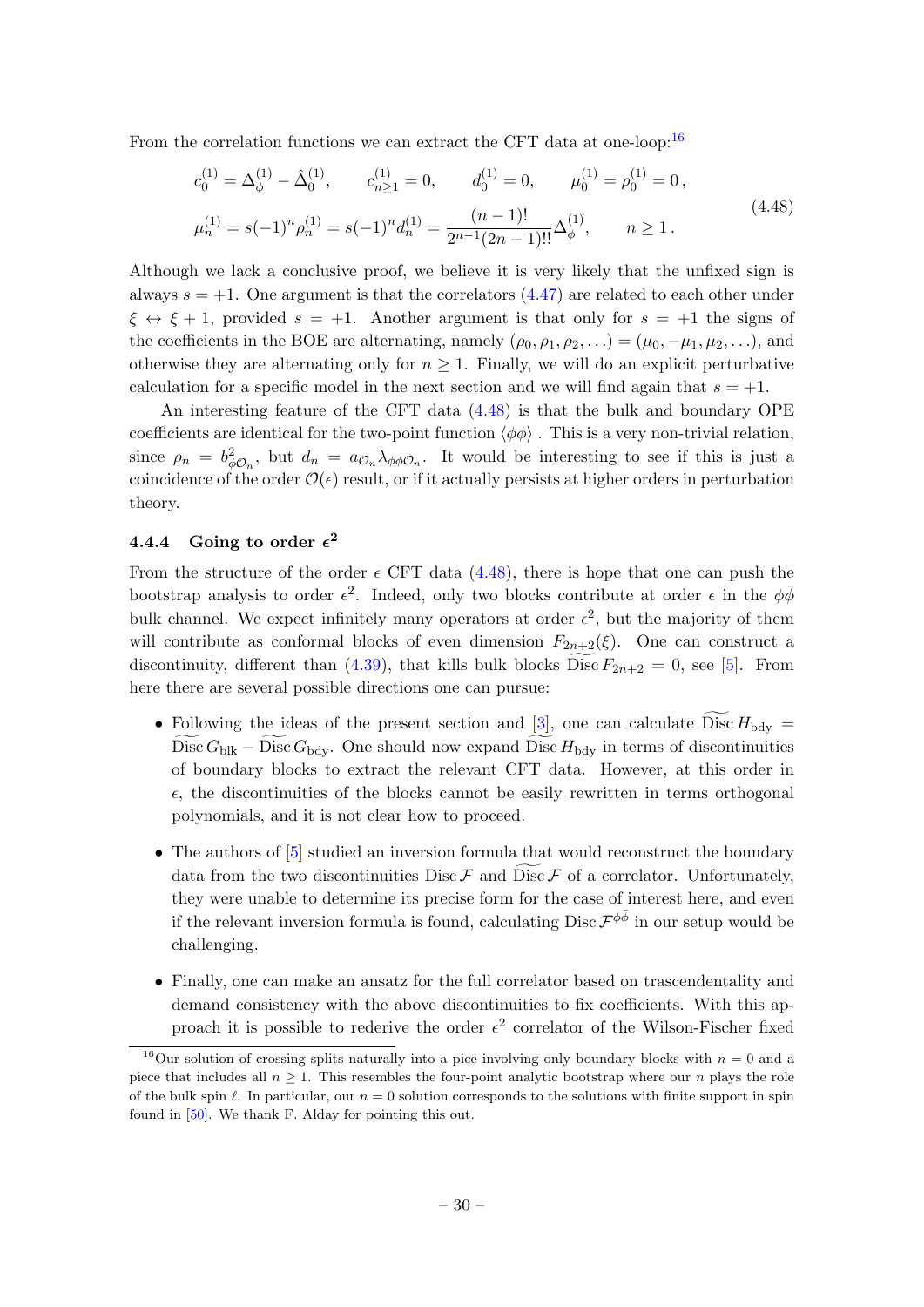point calculated in [\[3\]](#page-42-2). In our supersymmetric setup, we have found a consistent solution to crossing at order  $\epsilon^2$  that depends on a number of free parameters. However, it is not clear to us yet whether this correlator is physical or whether it is part of a more general solution of crossing yet to be found.

### <span id="page-31-0"></span>5 Wess-Zumino model with a boundary

In this section we study the Wess-Zumino (WZ) model with a cubic superpotential in the presence of half-BPS boundary conditions. The WZ model has a stable fixed point in  $4 - \epsilon$ dimensions, which has been studied in the context of emergent supersymmetry [\[51,](#page-44-20) [52\]](#page-45-0). The two-loop calculation of [\[53\]](#page-45-1) showed that supersymmetry is preserved perturbatively, provided the gamma matrix algebra is evaluated in  $d = 4$ , but using a  $4 - \epsilon$  dimensional spacetime otherwise. Here we adopt the same regularization procedure, which is reminis-cent of the way we obtained the blocks in section [4,](#page-19-0) using a superconformal algebra with  $4d$ spinor representations, but allowing arbitrary  $d \leq 4$  spacetime dimensions. Furthermore, we assume that the boundary is exactly codimension-one for any d.

## <span id="page-31-1"></span>5.1 Action and boundary conditions

Our model consists of a single chiral multiplet interacting with a cubic superpotential, so the degrees of freedom are the real and imaginary parts of  $\phi = \phi_1 + i\phi_2$ , a four-component Majorana fermion  $\Psi$ , and the real and imaginary parts of the auxiliary fields  $F = F_1 + iF_2$ . The action is obtained by integrating the Lagrangian density over a half-space, with parallel coordinates  $\mathbf{x} \in \mathbb{R}^{d-1}$  and perpendicular coordinate  $y \in \mathbb{R}^{+,17}$  $y \in \mathbb{R}^{+,17}$  $y \in \mathbb{R}^{+,17}$ 

$$
S_{blk} = \int d^{d-1} \mathbf{x} \, dy \left( \frac{1}{2} (\partial_{\mu} \phi_1)^2 + \frac{1}{2} (\partial_{\mu} \phi_2)^2 + \frac{1}{2} \bar{\Psi} \gamma^{\mu} \partial_{\mu} \Psi - \frac{1}{2} F_1^2 - \frac{1}{2} F_2^2 - \frac{1}{2} F_2^2 - \frac{1}{2 \sqrt{2}} \left( F_1 (\phi_1^2 - \phi_2^2) + 2 F_2 \phi_1 \phi_2 - \bar{\Psi} (\phi_1 + i \gamma_5 \phi_2) \Psi \right) \right).
$$
(5.1)

In order to compute Feynman diagrams, it will be simpler to integrate out the auxiliary fields  $F_i$ , producing the following interaction vertices:

<span id="page-31-5"></span><span id="page-31-4"></span><span id="page-31-3"></span>
$$
S_{int} = \int d^{d-1} \mathbf{x} \, dy \left( \frac{1}{16} \lambda^2 \left( \phi_1^2 + \phi_2^2 \right)^2 + \frac{\lambda}{2\sqrt{2}} \bar{\Psi} (\phi_1 + i \gamma_5 \phi_2) \Psi \right). \tag{5.2}
$$

However, it is easier to work with the off-shell action to study how the boundary breaks supersymmetry. The supersymmetry transformations are parametrized by a Majorana spinor  $\epsilon$  and they are well known:

$$
\delta\phi_1 = -\bar{\epsilon}\Psi, \qquad \delta\Psi = \left(-\partial\phi_1 - i\gamma_5\partial\phi_2 - F_1 + i\gamma_5F_2\right)\epsilon, \qquad \delta F_1 = -\bar{\epsilon}\partial\Psi,
$$
  

$$
\delta\phi_2 = i\bar{\epsilon}\gamma_5\Psi, \qquad \delta\bar{\Psi} = \bar{\epsilon}\left(\partial\phi_1 - i\gamma_5\partial\phi_2 - F_1 + i\gamma_5F_2\right), \qquad \delta F_2 = i\bar{\epsilon}\gamma_5\partial\Psi.
$$
 (5.3)

If we integrated the Lagrangian  $(5.1)$  over  $\mathbb{R}^d$ , the supersymmetry transformations  $(5.3)$ would be an exact symmetry of the action. However, the situation is more complicated in

<span id="page-31-2"></span><sup>&</sup>lt;sup>17</sup>We work in Euclidean signature with  $\{\gamma^{\mu}, \gamma^{\nu}\}=2\delta^{\mu\nu}$  and  $\gamma_5=\gamma^1\gamma^2\gamma^3\gamma^4$ . The Majorana reality condition is  $\Psi^T \mathcal{C} = \bar{\Psi}$ , where the charge conjugation matrix satisfies  $\gamma^{\mu} = -\mathcal{C}^{-1}(\gamma^{\mu})^T \mathcal{C}$ .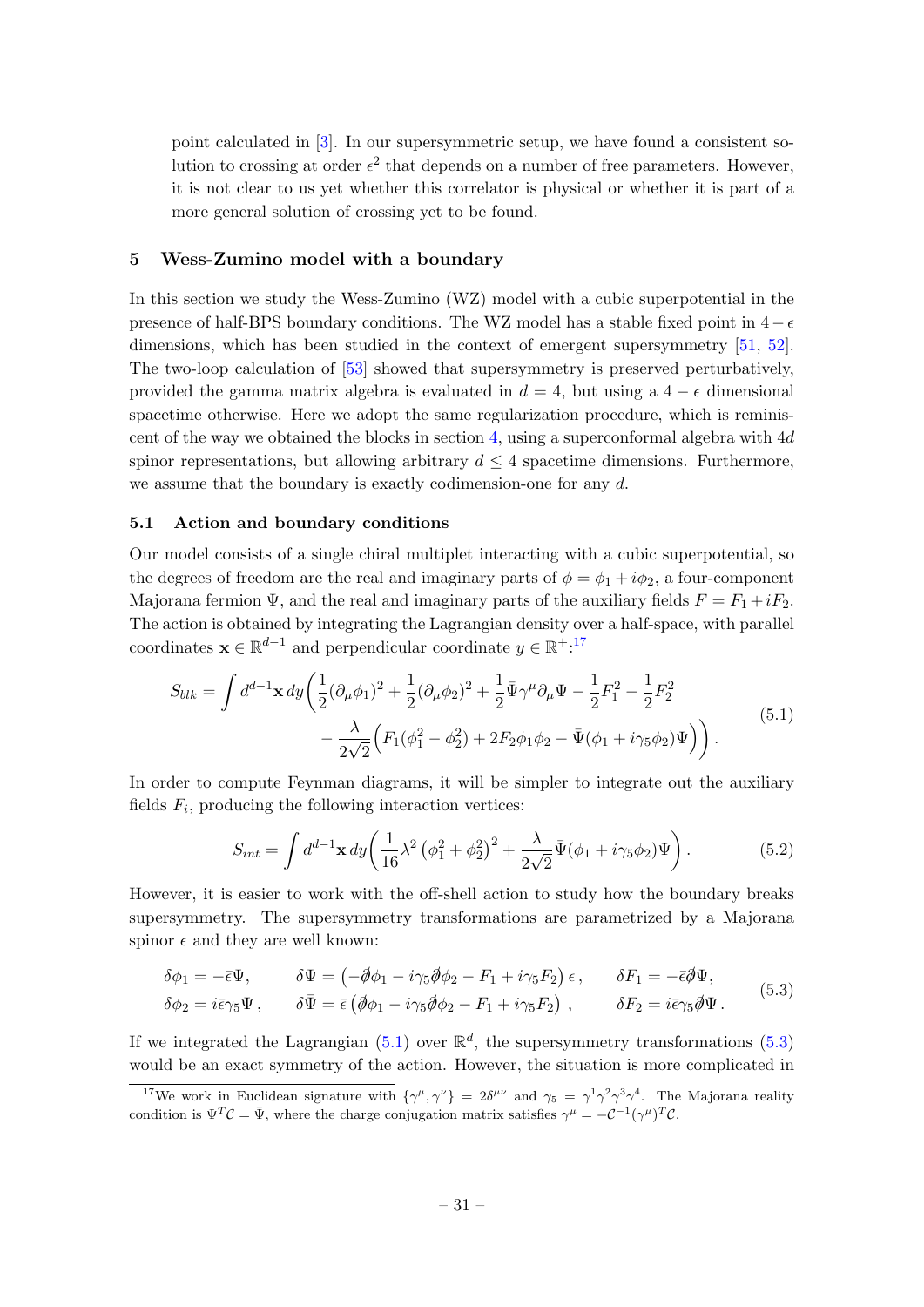the presence of the boundary. On the one hand, we know that not all supersymmetries can be preserved, because that would imply that translations orthogonal to the boundary are also preserved. We can preserve at most half of the supersymmetry, namely the transformations generated by spinors satisfying [\[9\]](#page-42-6)

$$
\Pi_{+} \epsilon = \epsilon \quad \Leftrightarrow \quad \Pi_{-} \epsilon = 0, \qquad \Pi_{\pm} \equiv \frac{1}{2} \left( 1 \pm i \gamma_5 \gamma^n \right). \tag{5.4}
$$

On the other hand, to check invariance under supersymmetry of  $(5.1)$ , we have to integrate by parts, which generates extra boundary terms. Supersymmetry will only be preserved for an action containing extra boundary degrees of freedom  $S = S_{blk} + S_{bdy}$ , provided we choose  $S_{bdy}$  to cancel the terms generated by the supersymmetry variation of  $S_{blk}$ . A systematic study of all possible boundary actions for a generic  $4d \mathcal{N} = 1$  theory appeared in [\[29\]](#page-43-16), and we can easily translate their results to our conventions. For the purposes of this section, we will pick the minimal boundary action that preserves supersymmetry, although more general options would be possible:

$$
S_{bdy} = \int d^{d-1}x \left( \frac{1}{2} \Big( \phi_1 \partial_n \phi_1 + \phi_2 \partial_n \phi_2 + \phi_1 F_2 + \phi_2 F_1 \Big) - \frac{\lambda}{2\sqrt{2}} \Big( \frac{1}{3} \phi_2^3 - \phi_1^2 \phi_2 \Big) \right) . \tag{5.5}
$$

It is an easy but tedious exercise to check that the combination of bulk and boundary actions indeed preserves half of the original supersymmetries.

Next we address the problem of determining the boundary conditions of our fields. Demanding that the Euler-Lagrange variation of the total action vanishes produces a bulk term which is zero, provided that the fields satisfy the equations of motion (EOM). However, we also get terms localized in the boundary

$$
\delta(S_{bulk} + S_{bdy}) = \int d^{d-1}x \, dy \, (\text{EOM}) + \int d^{d-1}x \left(\frac{1}{2}\phi_1 \, \delta(F_2 + \partial_n \phi_1) + \frac{1}{2}\phi_2 \, \delta(F_1 + \partial_n \phi_2) - \frac{1}{2}\delta\phi_1(F_2 + \partial_n \phi_1) - \frac{1}{2}\delta\phi_2(F_1 + \partial_n \phi_2) + \frac{1}{2}\delta\bar{\Psi}\gamma^n\Psi\right),\tag{5.6}
$$

and the boundary conditions must be chosen such that they are zero. Moreover, one must check that the boundary conditions are closed under the supersymmetry transformations [\(5.3\)](#page-31-4). In [\[29\]](#page-43-16) it was shown that there is only one possible supersymmetric boundary condition, up to R-symmetry redefinitions  $\phi \to e^{i\delta}\phi$ . In conventions that match the bootstrap analysis of section [4](#page-19-0) this boundary condition is

<span id="page-32-1"></span><span id="page-32-0"></span>
$$
\partial_n \phi_1 = -F_2 = \frac{\lambda}{\sqrt{2}} \phi_1 \phi_2, \qquad \phi_2 = 0, \qquad \Pi_- \Psi = 0.
$$
 (5.7)

In equations [\(5.6\)](#page-32-0) and [\(5.7\)](#page-32-1) we used the bulk equations of motion that relate  $F \sim \lambda \phi^2$ . Since we will work in perturbation theory, the free propagators are obtained for  $\lambda = 0$ , where  $\phi_1$  satisfies Neumann boundary conditions  $\partial_n \phi_1 = 0$ . As pointed out in [\[54\]](#page-45-2), these boundary conditions are a good description near the free theory, but are not meant to describe the boundary condition of the fields at the interacting fixed point.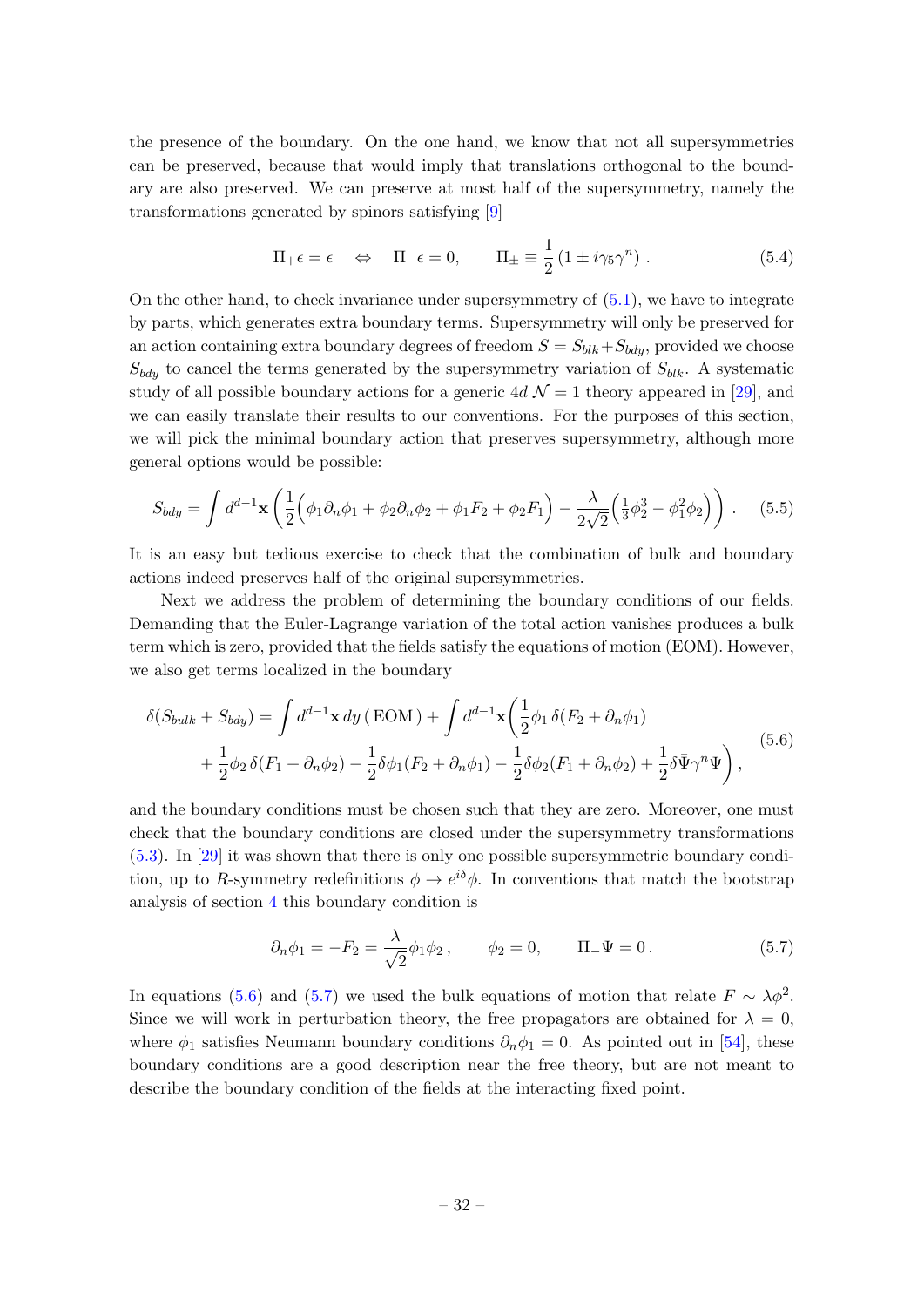## <span id="page-33-0"></span>5.2 Using susceptibility

The calculation of correlation functions in the presence of boundaries using Feynman diagrams is typically challenging. An important observation that dates back to the work of McAvity and Osborn [\[18,](#page-43-5) [55\]](#page-45-3) is that the calculations simplify in terms of susceptibilities, defined as

$$
\chi_{\mathcal{O}_1\mathcal{O}_2}(y,y') = \int d^{d-1}\mathbf{x} \langle \mathcal{O}_1(\mathbf{x},y)\mathcal{O}_2(0,y')\rangle.
$$
 (5.8)

Crucially, this integral transform is invertible and one can recover the two-point function in terms of the susceptibility. This idea has been recently used to compute the one-loop twopoint function of the order parameter in the extraordinary phase transition of the  $O(N)$ model [\[56,](#page-45-4) [57\]](#page-45-5). One can also apply it to the  $O(N)$  model in the large-N limit, see [\[58\]](#page-45-6) for the three-dimensional case with a  $\phi^6$  potential.

In susceptibility space the role of the cross ratio  $\xi$  is played by a new object  $\zeta$ , which is defined as follows:

<span id="page-33-1"></span>
$$
\zeta = \frac{\min(y, y')}{\max(y, y')} \,. \tag{5.9}
$$

The importance of  $\zeta$  was noted in [\[57\]](#page-45-5), where they observed that the contribution of a single conformal block in the boundary expansion is proportional to  $\zeta^{\hat{\Delta}-\frac{d-1}{2}}$ . This allows one to extract the boundary CFT data directly from the susceptibility without the need to reexpress everything in terms of the correlation function  $F(\xi)$ . To be more precise, the susceptibility can be expanded as

$$
\chi_{\mathcal{O}\mathcal{O}}(y, y') = (4yy')^{\frac{d-1}{2} - \Delta_{\mathcal{O}}} \sum_{\hat{\mathcal{O}}} \mu_{\hat{\mathcal{O}}} \pi^{\frac{d-1}{2}} \frac{\Gamma\left(\hat{\Delta} - \frac{d-1}{2}\right)}{\Gamma(\hat{\Delta})} (4\zeta)^{\hat{\Delta} - \frac{d-1}{2}}, \tag{5.10}
$$

where  $\Delta_{\mathcal{O}}$  is the dimension of the external operator,  $\mu_{\hat{\mathcal{O}}}$  is the boundary OPE coefficient and  $\Delta$  is the dimension of the exchanged operator.

Even though the bootstrap analysis used the chiral field and its complex conjugate, for the purposes of the current section it is more convenient to work with its real and imaginary parts  $\phi = \phi_1 + i\phi_2$ . The susceptibilities of the two descriptions are related by

$$
\chi^{+}(y, y') \equiv \chi_{\phi_1 \phi_1}(y, y') = \frac{1 + \frac{\epsilon}{2}(\gamma + \log \pi)}{4\pi^2} \left( \chi_{\phi\bar{\phi}}(y, y') + \chi_{\phi\phi}(y, y') \right),
$$
  
\n
$$
\chi^{-}(y, y') \equiv \chi_{\phi_2 \phi_2}(y, y') = \frac{1 + \frac{\epsilon}{2}(\gamma + \log \pi)}{4\pi^2} \left( \chi_{\phi\bar{\phi}}(y, y') - \chi_{\phi\phi}(y, y') \right),
$$
\n(5.11)

where the prefactor translates from the natural normalization in the bootstrap calculation to the natural normalization using Lagrangians. It is an easy exercise to check that our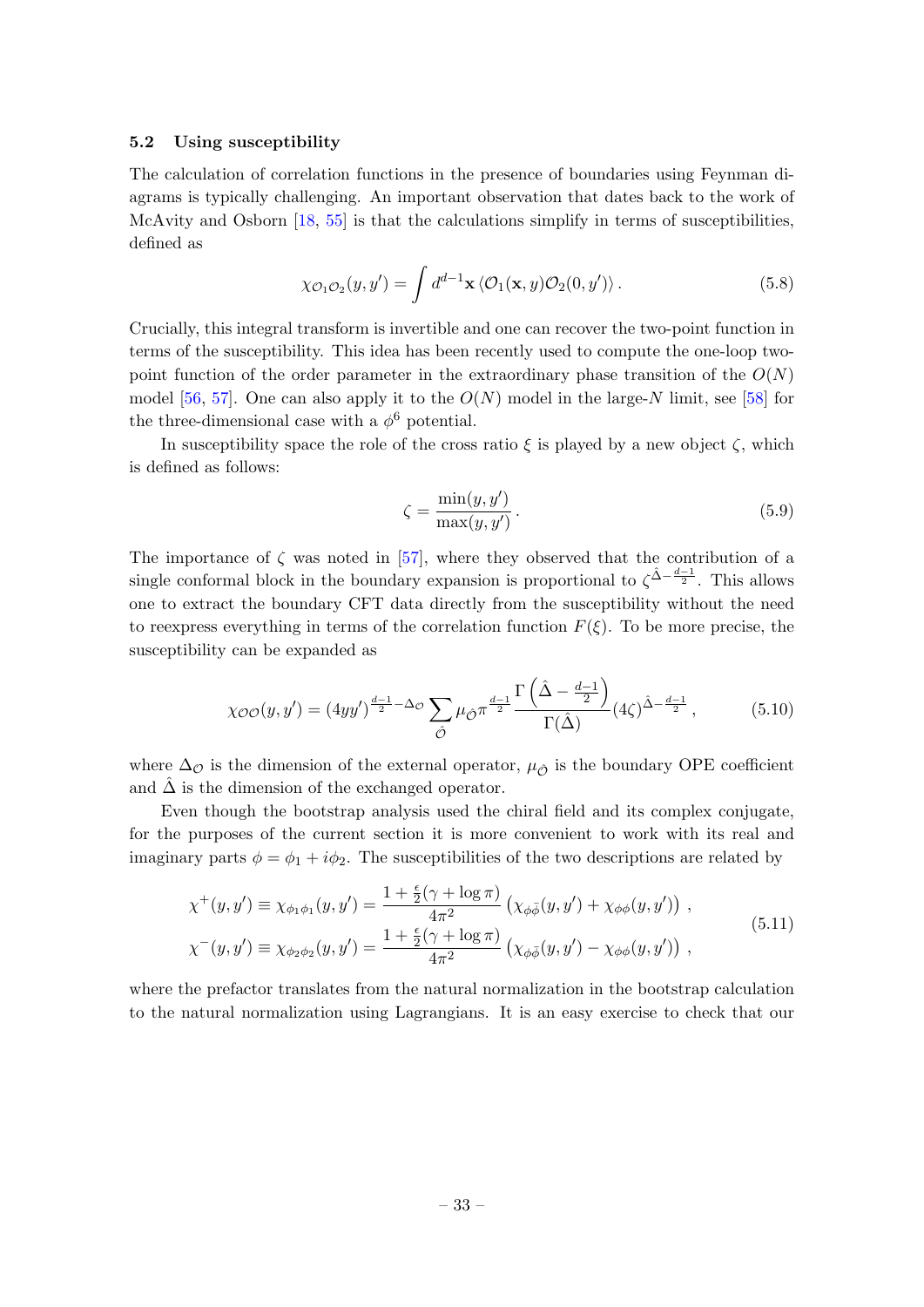prediction for the order  $\epsilon$  correlator [\(4.47\)](#page-29-3) leads to

$$
\chi^{+}(y, y') = \frac{-1}{2\sqrt{\zeta}} (4yy')^{\frac{1}{2} - \Delta_{\phi}^{(1)}} \epsilon \left[ 1 + 2\hat{\Delta}_{0}^{(1)} \epsilon + \hat{\Delta}_{0}^{(1)} \epsilon \log \zeta \n- \Delta_{\phi}^{(1)} \epsilon ((1 + \zeta) \log(1 + \zeta) + (1 - \zeta) \log(1 - \zeta)) + \mathcal{O}(\epsilon^{2}) \right],
$$
\n
$$
\chi^{-}(y, y') = \frac{\sqrt{\zeta}}{2} (4yy')^{\frac{1}{2} - \Delta_{\phi}^{(1)}} \epsilon \left[ 1 + 2 \left( 2\Delta_{\phi}^{(1)} - \hat{\Delta}_{0}^{(1)} \right) \epsilon + \hat{\Delta}_{0}^{(1)} \epsilon \log \zeta \n- \Delta_{\phi}^{(1)} \epsilon \left( \frac{(1 + \zeta)}{\zeta} \log(1 + \zeta) - \frac{(1 - \zeta)}{\zeta} \log(1 - \zeta) \right) + \mathcal{O}(\epsilon^{2}) \right].
$$
\n(5.12)

In the rest of this section we will check that perturbation theory gives a result consistent with this prediction, and we will find the explicit values of  $\Delta_{\phi}^{(1)}$  and  $\hat{\Delta}_{0}^{(1)}$  $_0^{(1)}$  for the Wess-Zumino model.

## <span id="page-34-0"></span>5.3 Susceptibility at one-loop

#### 5.3.1 Tree level

To compute the scalar propagators we have to solve the Klein-Gordon equation in position space. It is well known that in the presence of a boundary one has to add a "mirror" term to the propagator to satisfy the correct boundary conditions at  $y = 0$ . Since  $\phi_1/\phi_2$  satisfy Neumann/Dirichlet boundary conditions we have:

<span id="page-34-3"></span><span id="page-34-1"></span>
$$
\langle \phi_1(x)\phi_1(x')\rangle_0 = \kappa_s \left(\frac{1}{|x-x'|^{d-2}} + \frac{1}{|\bar{x}-x'|^{d-2}}\right),
$$
  

$$
\langle \phi_2(x)\phi_2(x')\rangle_0 = \kappa_s \left(\frac{1}{|x-x'|^{d-2}} - \frac{1}{|\bar{x}-x'|^{d-2}}\right).
$$
 (5.13)

Here  $\langle \ldots \rangle_0$  indicates the two-point functions are evaluated in the free theory. For each  $x = (\mathbf{x}, y)$  we defined the mirror point  $\bar{x} = (\mathbf{x}, -y)$ , and the overall normalization is  $\kappa_s = \frac{\Gamma(\frac{d}{2})}{(d-2)2\pi}$  $\frac{1}{(d-2)2\pi^{d/2}}$ . We will be mostly interested in the susceptibilities, which can be readily obtained from  $(5.8)$  and  $(5.13)$ :

<span id="page-34-2"></span>
$$
\chi_0^+(y, y') = \chi_{\langle \phi_1 \phi_1 \rangle_0}(y, y') = -\max(y, y'),\n\chi_0^-(y, y') = \chi_{\langle \phi_2 \phi_2 \rangle_0}(y, y') = +\min(y, y').
$$
\n(5.14)

Similarly, solving the Dirac equation and adding a "mirror" term dictated by the boundary conditions one gets [\[9\]](#page-42-6)

$$
\langle \Psi(x)\bar{\Psi}(x')\rangle_0 = \kappa_f \left(\frac{\gamma \cdot (x - x')}{|x - x'|^d} + i\gamma_5 \gamma^n \frac{\gamma \cdot (\bar{x} - x')}{|\bar{x} - x'|^d}\right), \qquad \kappa_f = \frac{\Gamma(\frac{d}{2})}{2\pi^{d/2}}.
$$
 (5.15)

It is not hard to check that the fermion propagator satisfies the correct boundary conditions:

$$
\Pi_{-}\langle\Psi(\mathbf{x},0)\overline{\Psi}(\mathbf{x}',y')\rangle_{0} = \langle\Psi(\mathbf{x},y)\overline{\Psi}(\mathbf{x}',0)\rangle_{0}\,\Pi_{-} = 0.\tag{5.16}
$$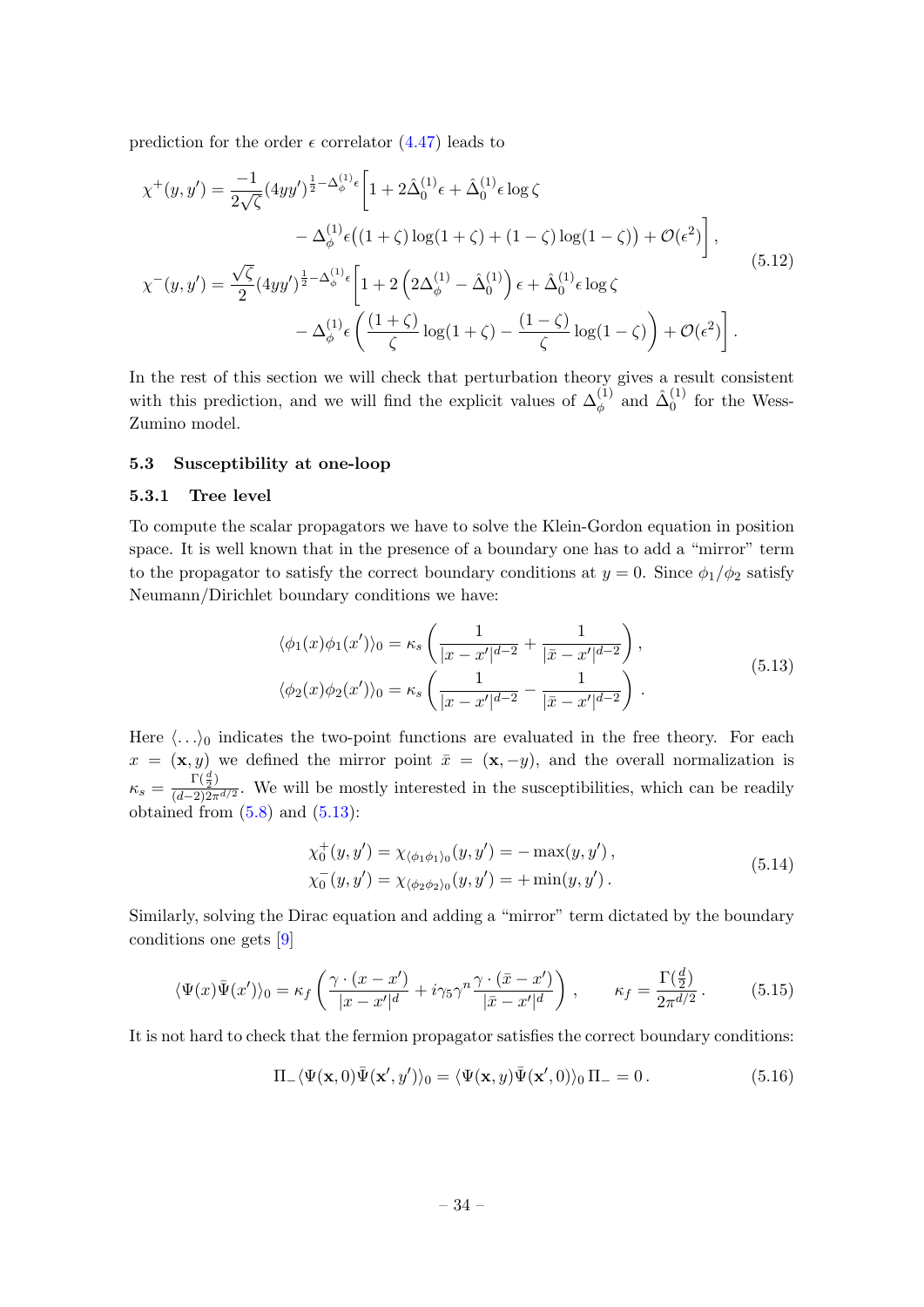## 5.3.2 Tadpole diagram

First we consider the quartic interaction terms in [\(5.2\)](#page-31-5) and we use them to form loop diagrams with either  $\phi_1$  or  $\phi_2$  running in the loop. These diagrams would vanish if the boundary was not present, or equivalently if we studied physics far away from the boundary. As a result, we expect them to be finite in the limit  $\epsilon \to 0$ . Taking symmetry factors into account the total contribution is

<span id="page-35-0"></span>
$$
\chi^{\pm}(y, y')|_{\text{tadpole}} = \qquad \qquad \sum_{\lambda=-\infty}^{\binom{1}{2}} \qquad \qquad = \mp 2^{-3+\epsilon} \lambda^2 \kappa_s I_b^{\pm}(y, y') \,. \tag{5.17}
$$

The propagator that runs in the loop is defined as the finite part of  $\langle \phi_i(\mathbf{x}, y) \phi_i(\mathbf{x}', y') \rangle_0$ when  $x' \rightarrow x$ , and can be obtained from [\(5.13\)](#page-34-1). With this prescription, the Feynman integrals we must compute are [\[56\]](#page-45-4)

$$
I_b^+(y, y') = \int_0^\infty dz \,\chi_0^+(y, z) \, z^{-2+\epsilon} \,\chi_0^+(z, y') = \frac{y^{\epsilon}y'}{\epsilon - 1} - \frac{y'(y^{\epsilon} - y'^{\epsilon})}{\epsilon} - \frac{y'^{\epsilon+1}}{\epsilon + 1},
$$
\n
$$
I_b^-(y, y') = \int_0^\infty dz \,\chi_0^-(y, z) \, z^{-2+\epsilon} \,\chi_0^-(z, y') = -\frac{y y'^{\epsilon}}{\epsilon - 1} - \frac{y(y^{\epsilon} - y'^{\epsilon})}{\epsilon} + \frac{y^{\epsilon+1}}{\epsilon + 1}.
$$
\n(5.18)

For simplicity we assumed here and in the rest of the section that  $y < y'$ , but one can obtain the integral for  $y > y'$  replacing  $y \leftrightarrow y'$ .

## 5.3.3 Fermion bubble

Similarly, we can use the Yukawa interactions in [\(5.2\)](#page-31-5) to form diagrams with fermions running in the loop. If the boundary was not present, these diagrams would be UV divergent and would contribute to the renormalization of  $\phi$ . Since the boundary does not change the UV behaviour of the theory, we expect a divergence as  $\epsilon \to 0$  which is canceled by the counterterm  $\delta_{\phi}$ :

$$
\chi^{\pm}(y, y')|_{\text{bubble}} = \dots - \bigotimes_{\lambda^2 \kappa_f^2 I_f^{\pm}(y, y') - \delta_{\phi} \chi_0^{\pm}(y, y').}
$$
\n(5.19)

Using the identities

$$
\operatorname{tr}\left[\langle\Psi(x)\bar{\Psi}(x')\rangle_0\langle\Psi(x')\bar{\Psi}(x)\rangle_0\right] = -4\kappa_f^2 \left(\frac{1}{|x-x'|^{2(d-1)}} + \frac{1}{|\bar{x}-x'|^{2(d-1)}}\right),
$$
  

$$
\operatorname{tr}\left[\langle\Psi(x)\bar{\Psi}(x')\rangle_0\gamma_5\langle\Psi(x')\bar{\Psi}(x)\rangle_0\gamma_5\right] = 4\kappa_f^2 \left(\frac{1}{|x-x'|^{2(d-1)}} - \frac{1}{|\bar{x}-x'|^{2(d-1)}}\right),
$$
(5.20)

we see that the Feynman integral is

$$
I_f^{\pm}(y, y') = \int_0^{\infty} dz \int_0^{\infty} dz' \chi^{\pm}(y, z) b^{\pm}(z, z') \chi^{\pm}(z', y'), \qquad (5.21)
$$

where we have defined

$$
b^{\pm}(z, z') = \int d^{d-1} \mathbf{r} \left( \frac{1}{(\mathbf{r}^2 + (z - z')^2)^{d-1}} \pm \frac{1}{(\mathbf{r}^2 + (z + z')^2)^{d-1}} \right)
$$
  
= 
$$
\frac{2^{2-d} \pi^{d/2}}{\Gamma(\frac{d}{2})} \left( |z - z'|^{-3 + \epsilon} \pm |z + z'|^{-3 + \epsilon} \right).
$$
 (5.22)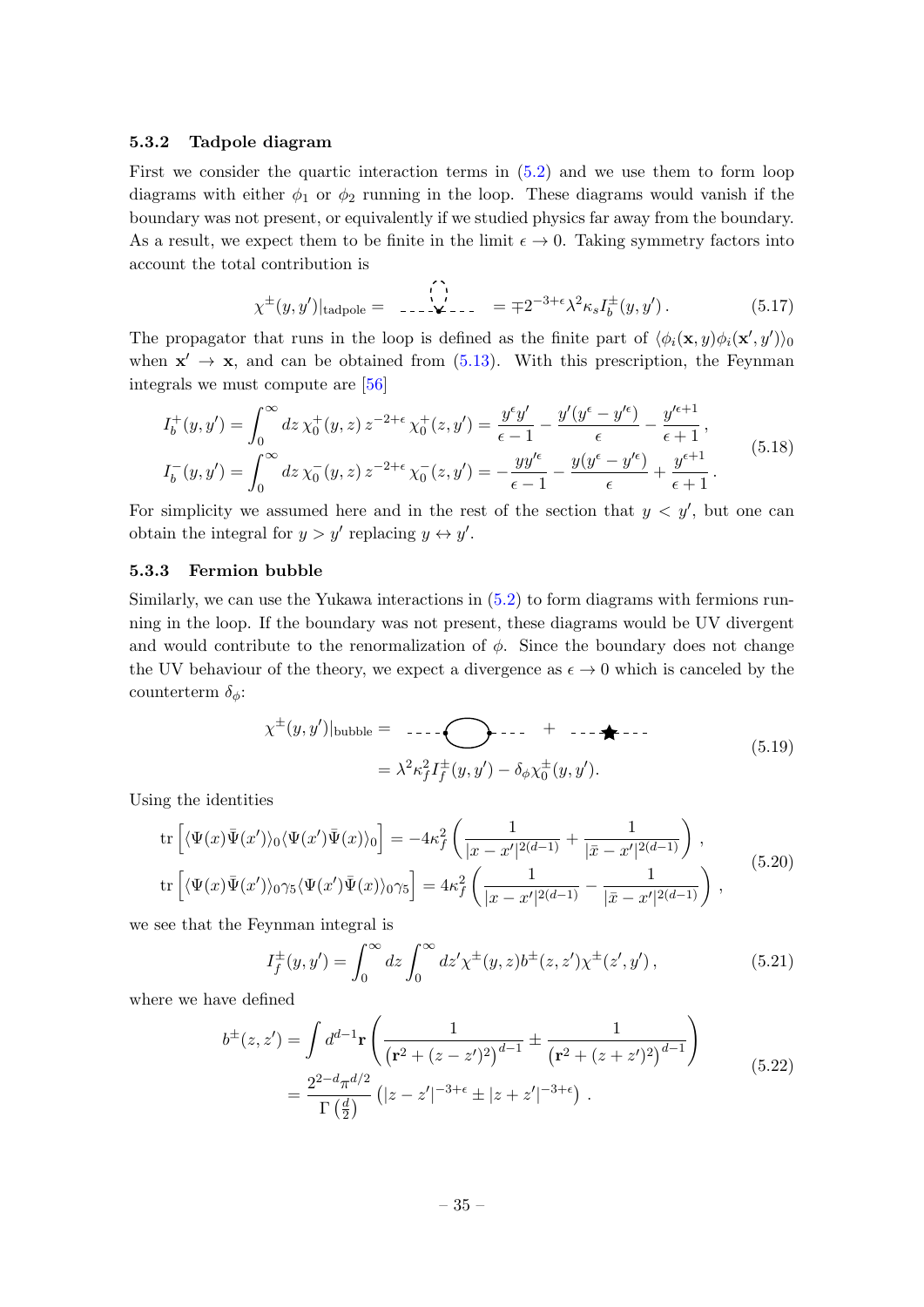We will evaluate this integral with a trick that has been used in the literature in similar situations [\[56,](#page-45-4) [57,](#page-45-5) [59\]](#page-45-7). The idea is to split the integration region between  $z > z'$  and  $z < z'$ . By changing variables to  $Z = \frac{z}{z}$  $\frac{z}{z'}$  and  $Z = \frac{z'}{z}$  $\frac{z'}{z}$ , one can carry out the first integration in terms of  $I_h^{\pm}$  $\bar{b}$  defined in the previous section. The result is:

$$
I_f^{\pm}(y, y') = y^{\epsilon+1} \left[ \int_1^{\infty} dZ I_b^{\pm}(1, Z/\zeta) b^{\pm}(1, Z) Z^{-\epsilon} + \int_1^{1/\zeta} dZ I_b^{\pm}(1, (Z\zeta)^{-1}) b^{\pm}(1, Z) Z \right. \\
\left. + \zeta^{-1-\epsilon} \int_{1/\zeta}^{\infty} dZ I_b^{\pm}(1, \zeta Z) b^{\pm}(1, Z) Z^{-\epsilon} \right].
$$
\n(5.23)

Remember that we are assuming  $y < y'$ , such that  $\zeta = y/y'$ . Finally, all terms in [\(5.23\)](#page-36-1) can be integrated using Mathematica<sup>[18](#page-36-2)</sup>. The result for general  $\epsilon$  is not particularly illuminating and will not be needed later, instead we focus on the result in the limit  $\epsilon \to 0$ . First, the divergent piece is canceled in  $\overline{\text{MS}}$  with the following counterterm:

<span id="page-36-3"></span><span id="page-36-1"></span>
$$
\delta_{\phi} = -\frac{\lambda^2}{(4\pi)^2} \left( \frac{1}{\epsilon} + \frac{1}{2} (\gamma + \log \pi) + 1 \right) . \tag{5.24}
$$

The total diagram is now finite:

$$
\chi^{+}(y, y')|_{\text{bubble}} = \frac{\lambda^{2}}{64\pi^{2}} \frac{\sqrt{4yy'}}{\sqrt{\zeta}} \Big( \log(4yy') - \log \zeta - 2 \n+ (1 + \zeta) \log(1 + \zeta) + (1 - \zeta) \log(1 - \zeta) \Big) + \mathcal{O}(\epsilon), \n\chi^{-}(y, y')|_{\text{bubble}} = \frac{-\lambda^{2}}{64\pi^{2}} \sqrt{4yy'\zeta} \Big( \log(4yy') - \log \zeta - 2 \n+ \frac{(1 + \zeta)}{\zeta} \log(1 + \zeta) - \frac{(1 - \zeta)}{\zeta} \log(1 - \zeta) \Big) + \mathcal{O}(\epsilon).
$$
\n(5.25)

#### <span id="page-36-0"></span>5.3.4 Final result

We can obtain the full susceptibility at order  $\epsilon$  by combining the tree-level result [\(5.14\)](#page-34-2), the tadpole diagram [\(5.18\)](#page-35-0), and the fermion bubble [\(5.25\)](#page-36-3). We should evaluate the sum at the fixed point coupling  $\lambda_*^2 = \frac{16\pi^2}{3}$  $\frac{3\pi^2}{3}\epsilon$ , and keep only terms up to order  $\epsilon$ . The result is perfectly consistent with the bootstrap prediction [\(5.12\)](#page-34-3), and we identify

<span id="page-36-4"></span>
$$
\Delta_{\phi}^{(1)} = \frac{1}{6}, \qquad \hat{\Delta}_{0}^{(1)} = 0, \qquad s = +1. \tag{5.26}
$$

The anomalous dimension of  $\phi$  in the Wess-Zumino model is well known in the literature. One can obtain it by demanding that the superpotential has R-charge  $R(W) = 3r_{\phi} = 2$ , so we find that  $r_{\phi} = 2/3$ . Using the relation between the R-charge and conformal dimension we find  $\Delta_{\phi} = \frac{d-1}{3}$  $\frac{-1}{3}$ , in perfect agreement with  $(5.26)$ . From this argument it is clear that  $\Delta_{\phi}$  is one-loop exact.

<span id="page-36-2"></span><sup>&</sup>lt;sup>18</sup>The only exception are integrals of the form  $\int_1^{\infty} dZ(Z-1)^a$ , but they are zero in dimensional regularization.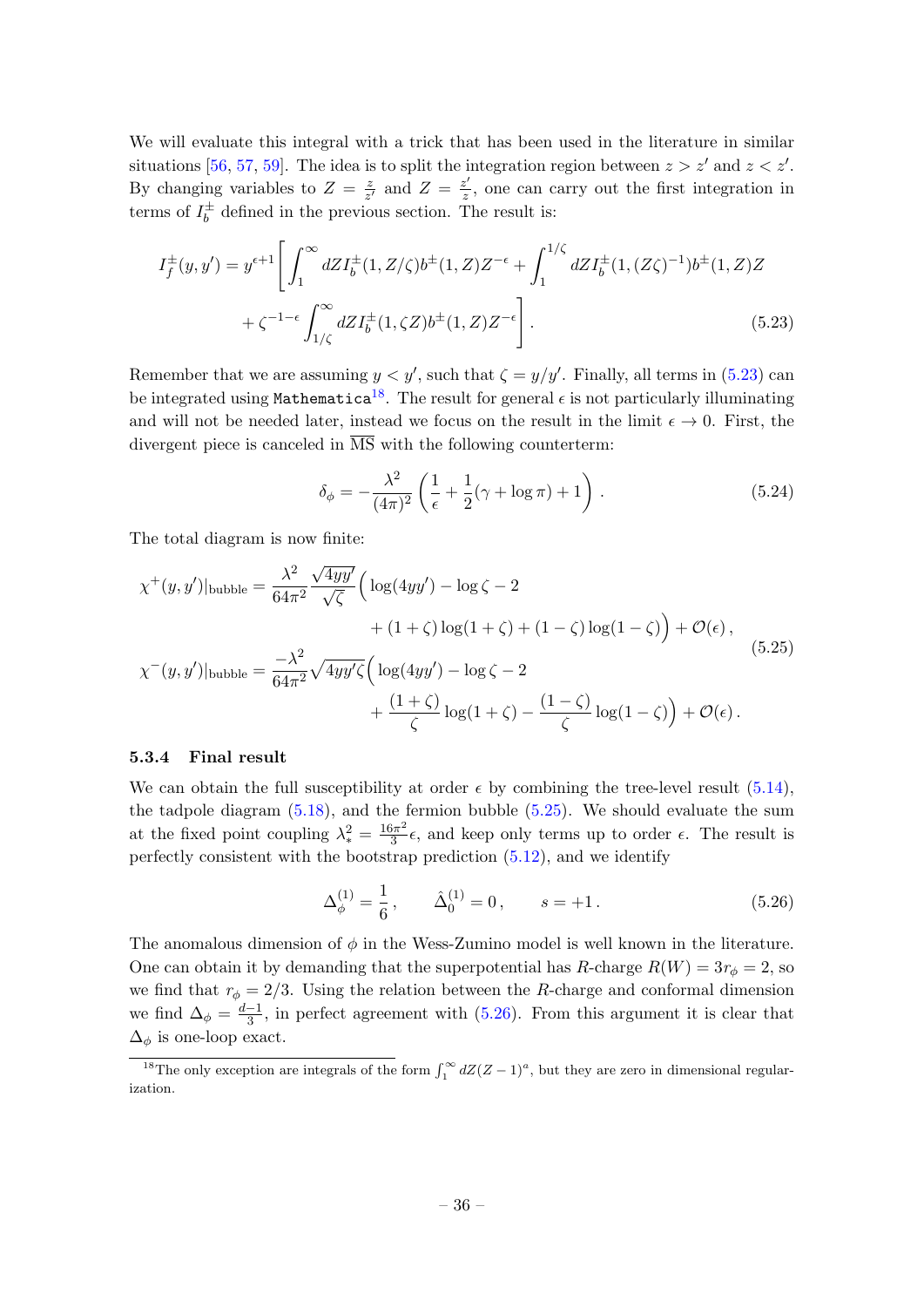An interesting prediction of our calculation is the anomalous dimension of the leading bulk operator in the OPE  $\phi \times \phi \sim \mathcal{O}_0 + ...$  We calculated this for a general model in [\(4.46\)](#page-29-4), and for the Wess-Zumino case we get

$$
\Delta_0^{(1)} = \frac{2}{3} \qquad \Rightarrow \qquad \Delta_0 = \frac{d+2}{3} = d - 2\Delta_\phi \,. \tag{5.27}
$$

Recalling the selection rules of section [4.1.3,](#page-22-0) we see that the exchanged operator is of the form  $\mathcal{O}_0 \sim (Q^+)^2 \bar{\Psi}$  where  $\bar{\Psi}$  is an antichiral primary operator. Indeed, the numerical bootstrap applied to the Wess-Zumino model in [\[24,](#page-43-11) [32\]](#page-44-1) also provides strong evidence that the leading operator in the  $\phi \times \phi$  OPE is of this form. The agreement of our results with the predictions from [\[24,](#page-43-11) [32\]](#page-44-1) provides a non-trivial sanity check of our perturbative calculation. It would be interesting to consider other particular models, for instance with extra boundary interactions or a more complicated bulk, and see whether the anomalous dimension of the defect operator changes. We hope to come back to this question in the future.

### <span id="page-37-0"></span>6 Conclusions

In this work we studied supersymmetric boundaries for  $3d \mathcal{N} = 2$  superconformal theories. There are two possible choices characterized by 2d  $\mathcal{N} = (0, 2)$  and  $\mathcal{N} = (1, 1)$  boundary algebras respectively. After performing a careful superspace analysis of correlators involv-ing chiral fields, we observed in section [4](#page-19-0) that the  $\mathcal{N} = (1, 1)$  choice can be analytically continued in the spacetime dimension. This allowed us to compute superconformal blocks across dimensions and opened the door for the  $\epsilon$ -expansion bootstrap in our supersymmetric setup. We proved uniqueness of the first two orders in  $\epsilon$ , and confirmed our general prediction for one specific model using perturbation theory. We used standard perturbative and bootstrap techniques in this analysis, but one could also try using alternative approaches, such as Mellin space  $\left[4\right]$  or the equations of motion method of  $\left[48\right]$ .

An interesting follow up to our BCFT analysis is to consider higher codimension defects. The algebraic approach to calculate superblocks of section [4](#page-19-0) is applicable to higher codimension, where the spacetime and defect dimensions are allowed to change while the codimension is kept fixed. In particular, the codimension-two blocks calculated in section [4.2](#page-24-0) are applicable to known examples, such as the Wess-Zumino model in the presence of twist defects. In the same spirit of the present work, one can use the  $\epsilon$ -expansion to study two-point functions of local operators. In principle one can do explicit perturbative calculations as in [\[43\]](#page-44-12), however it is perhaps simpler to set up a bootstrap problem and attempt to solve it using the technology of inversion formulas  $[45, 46]$  $[45, 46]$ . One could also concentrate exclusively on three dimensions and apply the numerical bootstrap on the line, analogous to what was done for the twist defect in the 3d Ising model  $[43]$  (the 1d bootstrap for superconformal line defects has been studied in [\[60–](#page-45-8)[62\]](#page-45-9)).

A longer term goal is to include multi-point correlators in the analysis; this is a program that has been underexplored even in the bosonic case, although significant progress can be made using Calogero-Sutherland technology [\[63\]](#page-45-10). Finally, the study of free theories in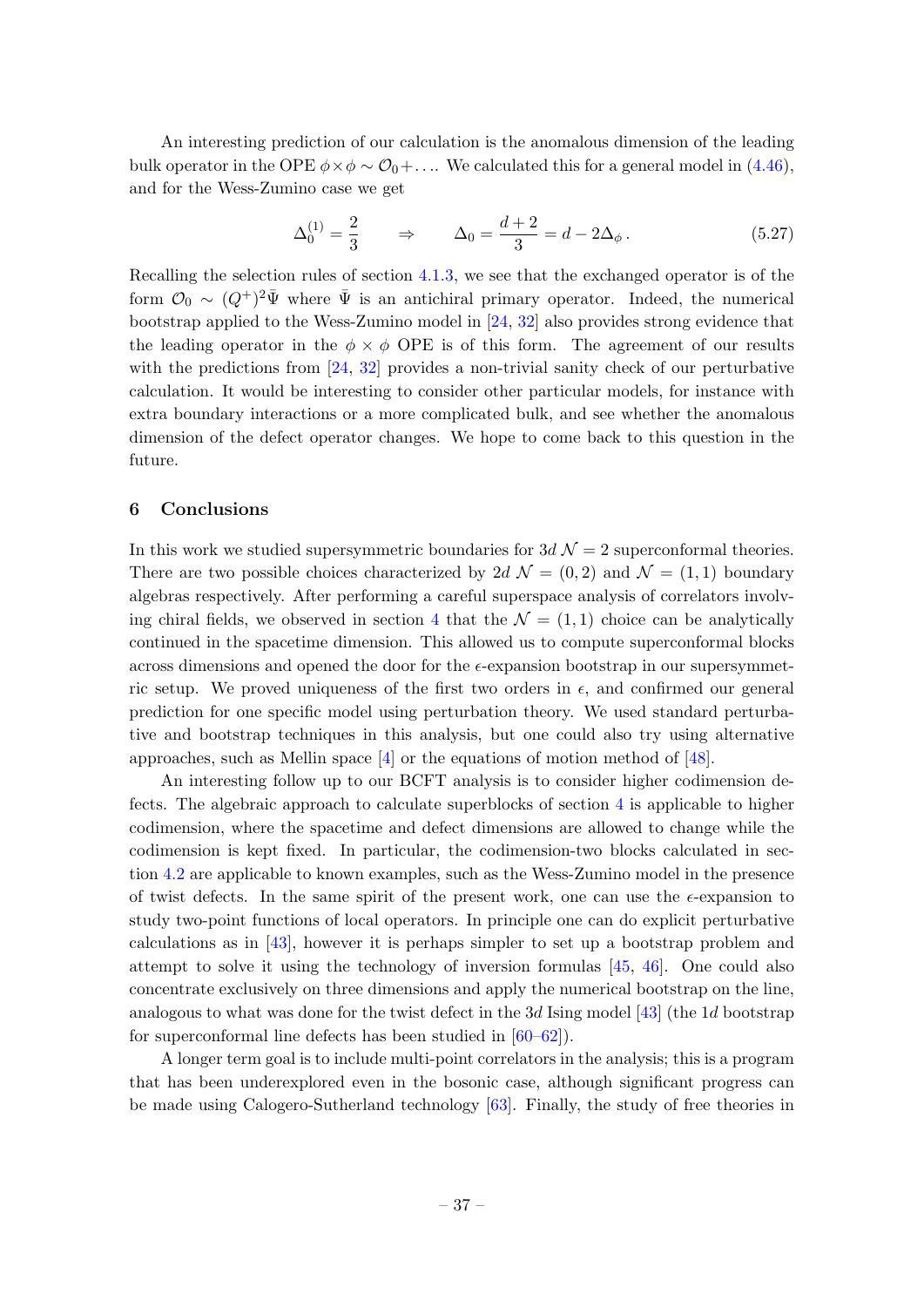the presence of interacting defects has gotten some attention recently; in particular the results of [\[11\]](#page-43-0) suggest the existence of a new conformal boundary condition for the free scalar field. It would be interesting to repeat their analysis in our supersymmetric setup, either for boundaries or higher codimension defects.

## Acknowledgments

We are particularly grateful to E. Lauria for many discussions and collaboration during several stages of this project. We thank C. Beem, A. Bissi, I. Buric, Z. Liu, J. Rong, V. Schomerus, and A. Söderberg for useful discussions and comments. We also thank the Simons Collaboration on the Non-perturbative Bootstrap for many stimulating activities. This work is supported by the DFG through the Emmy Noether research group "The Conformal Bootstrap Program" project number 400570283.

## <span id="page-38-0"></span>A Details on three-dimensional boundaries

#### <span id="page-38-1"></span>A.1 Conventions

In section [3](#page-7-0) we work in Lorenzian signature with mostly plus metric  $\eta_{\mu\nu} = \text{diag}(-1, +1, +1)$ . The gamma matrices are defined in terms of the identity matrix 1 and Pauli matrices  $\sigma^i$ as

$$
(\gamma^{\mu})_{\alpha\beta} \equiv (-\mathbf{1}_{\alpha\beta}, (\sigma^3)_{\alpha\beta}, (\sigma^1)_{\alpha\beta}), \quad (\gamma^{\mu})_{\alpha}{}^{\beta} = (\gamma^{\mu})_{\alpha\gamma} \varepsilon^{\gamma\beta}, \quad (\gamma^{\mu})^{\alpha\beta} = \varepsilon^{\alpha\gamma} (\gamma^{\mu})_{\gamma}{}^{\beta}. \quad (A.1)
$$

With these conventions the gamma matrices are real and symmetric. Here and in what follows we are raising and lowering spinor indices as  $\theta^{\alpha} = \varepsilon^{\alpha\beta} \theta_{\beta}$  and  $\theta_{\alpha} = \varepsilon_{\alpha\beta} \theta^{\beta}$ , where

$$
\varepsilon^{12} = 1, \quad \varepsilon_{12} = -1. \tag{A.2}
$$

The contraction of two spinors is defined as  $\theta^2 = \epsilon_{\alpha\beta}\theta^{\alpha}\theta^{\beta}$ . Finally, the spacetime Levi-Civita tensor is defined by:

$$
\varepsilon_{012} = -1, \quad \varepsilon^{012} = 1. \tag{A.3}
$$

#### <span id="page-38-2"></span>A.2 Superconformal algebra

The three dimensional Lorenz group  $SO(2,1)$  is generated by  $\mathcal{M}_{\mu\nu}$ . A generic element of the algebra  $\mathcal J$  contains vector indices  $\mu, \nu, \lambda, \ldots$  and spinor indices  $\alpha, \beta, \ldots$ , and each of them transforms under rotations as:

$$
[\mathcal{M}_{\mu\nu}, \mathcal{J}_{\lambda...}] = i (\eta_{\mu\lambda} \mathcal{J}_{\nu...} - \eta_{\nu\lambda} \mathcal{J}_{\mu...}) ,
$$
  
\n
$$
[\mathcal{M}_{\mu\nu}, \mathcal{J}_{\alpha...}] = +\frac{i}{2} \varepsilon_{\mu\nu\lambda} (\gamma^{\lambda})_{\alpha}{}^{\beta} \mathcal{J}_{\beta...},
$$
  
\n
$$
[\mathcal{M}_{\mu\nu}, \mathcal{J}^{\alpha...}] = -\frac{i}{2} \varepsilon_{\mu\nu\lambda} (\gamma^{\lambda})_{\beta}{}^{\alpha} \mathcal{J}^{\beta...}.
$$
\n(A.4)

With these identities it is easy to write down any commutator involving  $\mathcal{M}_{\mu\nu}$ . The rest of the 3d conformal algebra is:

$$
[\mathcal{D}, \mathcal{P}_{\mu}] = i\mathcal{P}_{\mu}, \quad [\mathcal{D}, \mathcal{K}_{\mu}] = -i\mathcal{K}_{\mu}, \quad [\mathcal{K}_{\mu}, \mathcal{P}_{\nu}] = -2i\left(\mathcal{M}_{\mu\nu} + \eta_{\mu\nu}\mathcal{D}\right). \tag{A.5}
$$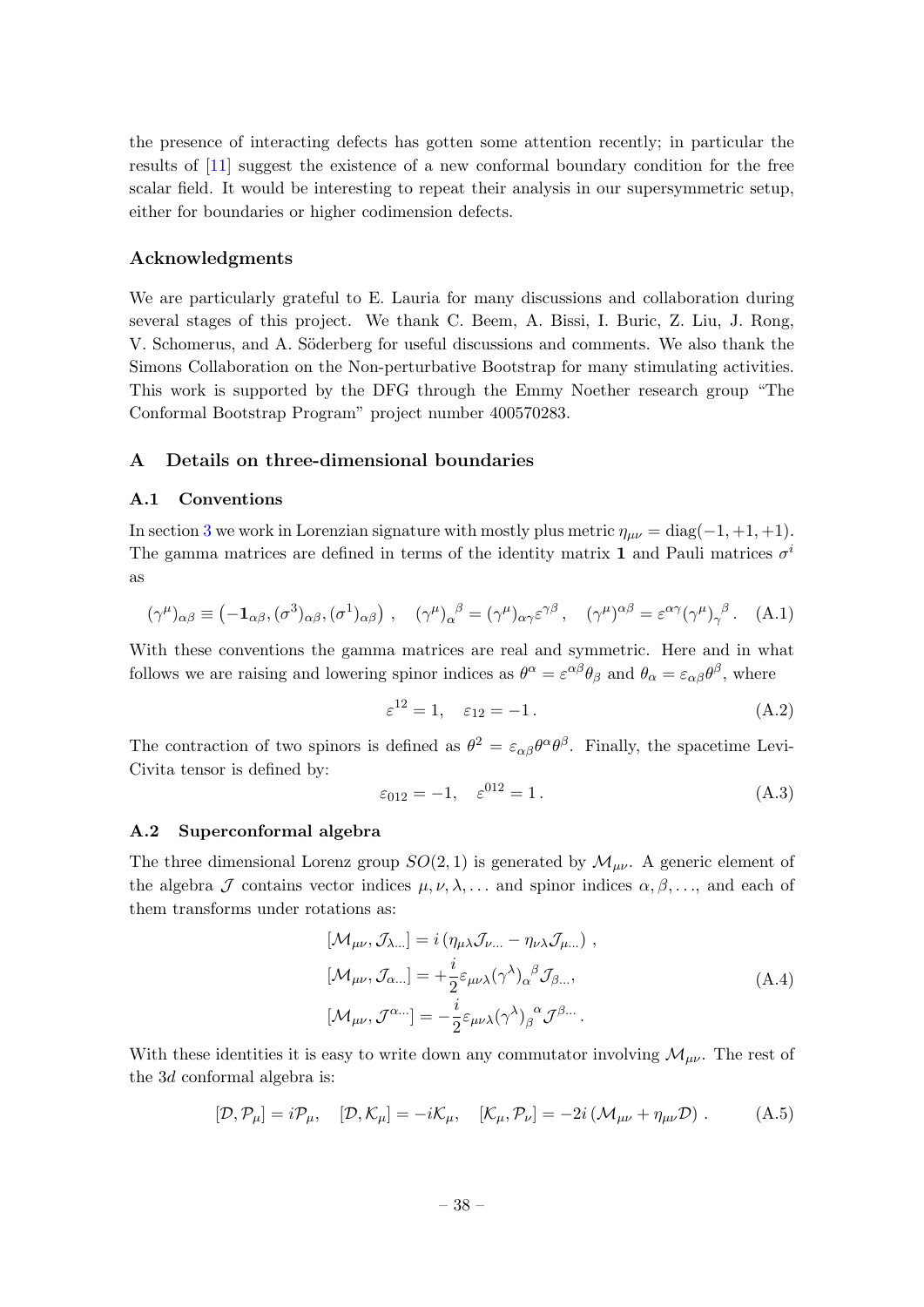The 3d  $\mathcal{N} = 2$  superconformal algebra is given by  $OSP(2|4)$ . Besides the conformal and  $R$ -symmetry generators, it contains four Poincaré supercharges and four superconformal supercharges that anticommute as

$$
\{\mathcal{Q}_{\alpha}, \bar{\mathcal{Q}}_{\beta}\} = 2(\gamma^{\mu})_{\alpha\beta} \mathcal{P}_{\mu}, \quad \{\mathcal{S}^{\alpha}, \bar{\mathcal{S}}^{\beta}\} = 2(\gamma^{\mu})^{\alpha\beta} \mathcal{K}_{\mu}, \{\mathcal{Q}_{\alpha}, \bar{\mathcal{S}}^{\beta}\} = -i\left(2\delta_{\alpha}{}^{\beta} (\mathcal{D} + i\mathcal{R}) - \varepsilon^{\mu\nu\lambda} (\gamma_{\lambda})_{\alpha}{}^{\beta} \mathcal{M}_{\mu\nu}\right), \{\bar{\mathcal{Q}}_{\alpha}, \mathcal{S}^{\beta}\} = -i\left(2\delta_{\alpha}{}^{\beta} (\mathcal{D} - i\mathcal{R}) - \varepsilon^{\mu\nu\lambda} (\gamma_{\lambda})_{\alpha}{}^{\beta} \mathcal{M}_{\mu\nu}\right).
$$
\n(A.6)

The commutation relations between the conformal group and the supercharges are

$$
[\mathcal{D}, \mathcal{Q}_{\alpha}] = \frac{1}{2} i \mathcal{Q}_{\alpha}, \quad [\mathcal{D}, \mathcal{S}^{\alpha}] = -\frac{1}{2} i \mathcal{S}^{\alpha}, \quad [\mathcal{K}_{\mu}, \mathcal{Q}_{\alpha}] = (\gamma_{\mu})_{\alpha\beta} \mathcal{S}^{\beta}, \quad [\mathcal{P}_{\mu}, \mathcal{S}^{\alpha}] = -(\gamma_{\mu})^{\alpha\beta} \mathcal{Q}_{\beta}, [\mathcal{D}, \bar{\mathcal{Q}}_{\alpha}] = \frac{1}{2} i \bar{\mathcal{Q}}_{\alpha}, \quad [\mathcal{D}, \bar{\mathcal{S}}^{\alpha}] = -\frac{1}{2} i \bar{\mathcal{S}}^{\alpha}, \quad [\mathcal{K}_{\mu}, \bar{\mathcal{Q}}_{\alpha}] = (\gamma_{\mu})_{\alpha\beta} \bar{\mathcal{S}}^{\beta}, \quad [\mathcal{P}_{\mu}, \bar{\mathcal{S}}^{\alpha}] = -(\gamma_{\mu})^{\alpha\beta} \bar{\mathcal{Q}}_{\beta}.
$$
\n(A.7)

Lastly, all generators are neutral under  $R$ -symmetry, except the eight supercharges:

$$
[\mathcal{R}, \mathcal{Q}_{\alpha}] = -\mathcal{Q}_{\alpha}, \quad [\mathcal{R}, \bar{\mathcal{Q}}_{\alpha}] = \bar{\mathcal{Q}}_{\alpha}, \quad [\mathcal{R}, \mathcal{S}^{\alpha}] = -\mathcal{S}^{\alpha}, \quad [\mathcal{R}, \bar{\mathcal{S}}^{\alpha}] = \bar{\mathcal{S}}^{\alpha}.
$$
 (A.8)

## <span id="page-39-0"></span>A.3 Differential operators

In this appendix we present the action of our generators in terms of differential operators in superspace. We consider an operator  $\mathcal{O}(z)$  of dimension  $\Delta$  and charge r that transforms under rotations in a representation dictated by matrices  $s_{\mu\nu}$ , which satisfy the same commutation relations as  $\mathcal{M}_{\mu\nu}$ . Then, the generators of the algebra act as:

$$
[\mathcal{D}, \mathcal{O}(z)] = i \left( \Delta + x^{\mu} \partial_{\mu} + \frac{1}{2} \theta^{\alpha} \partial_{\alpha} + \frac{1}{2} \bar{\theta}^{\alpha} \bar{\partial}_{\alpha} \right) \mathcal{O}(z) ,
$$
\n(A.9)

$$
[\mathcal{K}_{\mu}, \mathcal{O}(z)] = \left( -2i\Delta x_{\mu} - 2ix_{\mu}x^{\nu}\partial_{\nu} + ix^{2}\partial_{\mu} - ix_{\mu}(\theta^{\alpha}\partial_{\alpha} + \bar{\theta}^{\alpha}\bar{\partial}_{\alpha}) + i\epsilon_{\mu\nu\rho}(\gamma^{\nu})_{\alpha}{}^{\beta}x^{\rho}(\theta^{\alpha}\partial_{\beta} + \bar{\theta}^{\alpha}\bar{\partial}_{\beta}) + (\gamma_{\mu})_{\alpha\beta}\theta^{\alpha}\bar{\theta}^{\beta}(\theta^{\gamma}\partial_{\gamma} - \bar{\theta}^{\gamma}\bar{\partial}_{\gamma}) - \frac{i}{2}\theta^{2}\bar{\theta}^{2}\partial_{\mu} - 2r(\gamma_{\mu})_{\alpha\beta}\theta^{\alpha}\bar{\theta}^{\beta} - 2x^{\nu}s_{\mu\nu} - i\eta_{\mu\nu}\epsilon^{\nu\rho\sigma}s_{\rho\sigma}\theta^{\alpha}\bar{\theta}_{\alpha}\right) \mathcal{O}(z),
$$
\n(A.10)

$$
[\mathcal{M}_{\mu\nu}, \mathcal{O}(z)] = \left(\frac{i}{2}\varepsilon_{\mu\nu\rho}(\gamma^{\rho})_{\alpha}{}^{\beta}(\theta^{\alpha}\partial_{\beta} + \bar{\theta}^{\alpha}\bar{\partial}_{\beta}) + ix_{\mu}\partial_{\nu} - ix_{\nu}\partial_{\mu} + s_{\mu\nu}\right)\mathcal{O}(z)\,,\tag{A.11}
$$

$$
[\mathcal{R}, \mathcal{O}(z)] = (\bar{\theta}^{\alpha}\bar{\partial}_{\alpha} - \theta^{\alpha}\partial_{\alpha} + r) \mathcal{O}(z), \qquad (A.12)
$$

$$
[\mathcal{S}^{\alpha}, \mathcal{O}(z)] = \left( -i(\gamma_{\mu})^{\alpha\beta} x^{\mu} \partial_{\beta} + \bar{\theta}^{\alpha} x^{\mu} \partial_{\mu} + \frac{1}{2} (\gamma^{\mu})^{\alpha\beta} (\gamma^{\nu})_{\beta\gamma} \bar{\theta}^{\gamma} (x_{\mu} \partial_{\nu} - x_{\nu} \partial_{\mu}) - \theta^{\alpha} \bar{\theta}^{\beta} \partial_{\beta} + \bar{\theta}^{\alpha} \theta^{\beta} \partial_{\beta} - 2 \bar{\theta}^{\alpha} \bar{\theta}^{\beta} \bar{\partial}_{\beta} - \bar{\theta}^{\alpha} \bar{\theta}^{\beta} \bar{\theta}^{\gamma} \bar{\theta}^{\alpha} - 2r \bar{\theta}^{\alpha} + i \varepsilon^{\mu \nu \rho} (\gamma_{\rho})_{\beta}^{\alpha} \bar{\theta}^{\beta} s_{\mu \nu} \right) \mathcal{O}(z), \qquad (A.13)
$$

$$
\begin{split}\n\left[\bar{\mathcal{S}}^{\alpha},\mathcal{O}(z)\right] &= \left(i(\gamma^{\mu})^{\alpha\beta}x_{\mu}\bar{\partial}_{\beta} - \theta^{\alpha}x^{\mu}\partial_{\mu} - \frac{1}{2}(\gamma^{\mu})^{\alpha\beta}(\gamma^{\nu})_{\beta\gamma}\theta^{\gamma}(x_{\mu}\partial_{\nu} - x_{\nu}\partial_{\mu})\right. \\
&\quad \left. + \bar{\theta}^{\alpha}\theta^{\beta}\bar{\partial}_{\beta} - \theta^{\alpha}\bar{\theta}^{\beta}\bar{\partial}_{\beta} + 2\theta^{\alpha}\theta^{\beta}\partial_{\beta} + 2\theta^{\alpha}\theta^{\beta}\partial_{\beta}\right. \\
&\quad \left. + i(\gamma^{\mu})_{\beta\gamma}\bar{\theta}^{\beta}\theta^{\gamma}\theta^{\alpha}\partial_{\mu} - 2\Delta\theta^{\alpha} - 2r\theta^{\alpha} - i\epsilon^{\mu\nu\rho}(\gamma_{\rho})_{\beta}^{\ \alpha}\theta^{\beta}s_{\mu\nu}\right)\mathcal{O}(z) \,.\n\end{split} \tag{A.14}
$$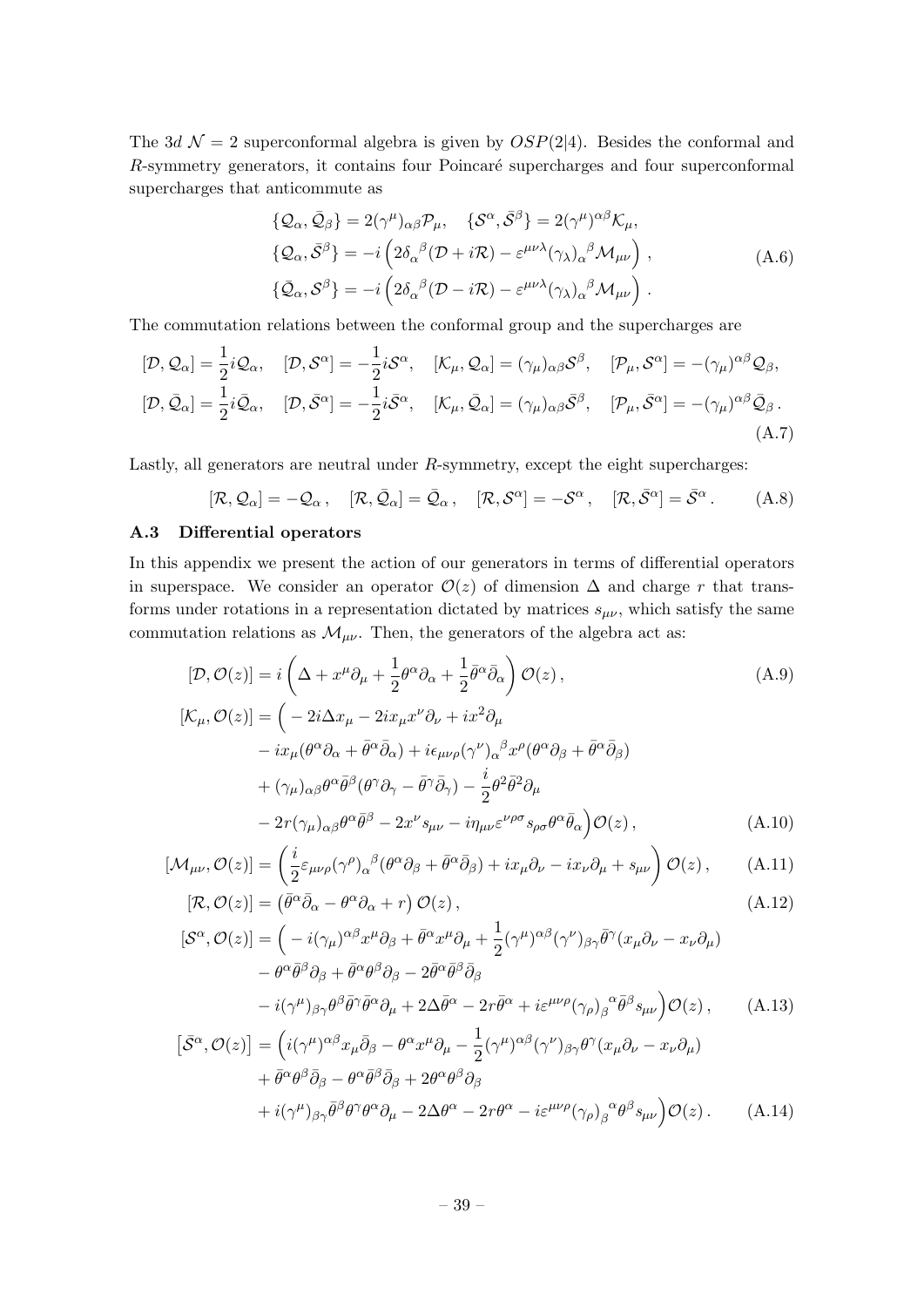## <span id="page-40-0"></span>B Non-supersymmetric conformal blocks

In this appendix, we will derive the non-supersymmetric bulk and boundary blocks for bulk two-point functions and bulk-boundary-boundary correlators.

#### <span id="page-40-1"></span>B.1 Two-point function

The conformal blocks for a two-point function were first derived in [\[18\]](#page-43-5) but we will follow [\[1\]](#page-42-0) in our approach.

Bulk channel: The bulk-channel blocks can be found by acting on the two-point function [\(2.7\)](#page-6-1) with the bulk Casimir operator:

$$
\mathcal{C}_{\text{bulk,bos}}^{(12)} = -\mathcal{D}^2 - \frac{1}{2} \{ \mathcal{K}^{\mu}, \mathcal{P}_{\mu} \} + \frac{1}{2} \mathcal{M}^{\mu\nu} \mathcal{M}_{\mu\nu} \,. \tag{B.1}
$$

The differential operators are well know, but they can also be obtained from section [A.3](#page-39-0) by setting all Grassmann coordinates to zero. The Casimir eigenvalues is  $C_{\Delta,\ell} = \Delta(\Delta$  $d) + \ell(\ell + d - 2)$ , but only operators with  $\ell = 0$  can appear in the bulk OPE. For the bulk channel, it is convenient to define the blocks in terms of  $g_{\Delta}^{\Delta_{12}}(\xi) = \xi^{(\Delta_1 + \Delta_2)/2} f_{\Delta}^{\Delta_{12}}(\xi)$ . The resulting differential equation is

$$
\frac{(\mathcal{C}_{\text{bulk},\text{bos}} - C_{\Delta,\ell}) \langle \phi_1(x_1) \phi_2(x_2) \rangle}{(2x_1^{\perp})^{-\Delta_1} (2x_2^{\perp})^{-\Delta_2} \xi^{-(\Delta_1 + \Delta_2)/2}} = \left[ 4\xi^2(\xi + 1)\partial_{\xi}^2 + 2\xi(2\xi - d + 2)\partial_{\xi} - (\Delta(\Delta - d) + \Delta_{12}^2 \xi) \right] g_{\Delta}^{\Delta_{12}}(\xi) = 0,
$$
\n(B.2)

which is solved by

$$
g_{\Delta}^{\Delta_{12}}(\xi) = \xi^{\Delta/2} {}_{2}F_{1}\left(\frac{\Delta+\Delta_{12}}{2}, \frac{\Delta-\Delta_{12}}{2}; \Delta+1-\frac{d}{2}; -\xi\right).
$$
 (B.3)

Whenever the superscript  $\Delta_{12}$  is omitted, it is assumed that  $\Delta_{12} = 0$ .

Boundary channel: In the boundary channel, the conformal blocks are eigenfunctions of the boundary Casimir that acts on a single point

<span id="page-40-3"></span><span id="page-40-2"></span>
$$
\hat{\mathcal{C}}_{\text{non-susy}}^{(1)} = -\mathcal{D}^2 - \frac{1}{2} \left\{ \mathcal{K}^a, \mathcal{P}_a \right\} + \frac{1}{2} \mathcal{M}^{ab} \mathcal{M}_{ab} ,\qquad (B.4)
$$

where the index  $a, b$  runs only on directions parallel to the boundary. The eigenvalue of the boundary Casimir is  $\hat{C}_{\Delta,i} = \Delta(\Delta - d + 1) + j(j + d - 1)$ , but once more we have to take  $j = 0$  because only scalar operators appear in the BOE of a bulk scalar. The resulting differential equation is

$$
\frac{\left(\hat{\mathcal{C}}_{\text{non-susy}} - \hat{\mathcal{C}}_{\Delta,0}\right) \langle \phi_1(x_1)\phi_2(x_2) \rangle}{(2x_1^{\perp})^{-\Delta_1}(2x_2^{\perp})^{-\Delta_2}} = \left[\xi(\xi+1)\partial_{\xi}^2 + \frac{d}{2}(2\xi+1)\partial_{\xi} - \hat{\Delta}(\hat{\Delta}-d+1)\right]\hat{f}_{\hat{\Delta}}(\xi) = 0,
$$
\n(B.5)

which is solved by

$$
\hat{f}_{\hat{\Delta}}(\xi) = \xi^{-\hat{\Delta}} {}_2F_1\left(\hat{\Delta}, \hat{\Delta} - \frac{d}{2} + 1; 2\hat{\Delta} - d + 2; -\frac{1}{\xi}\right). \tag{B.6}
$$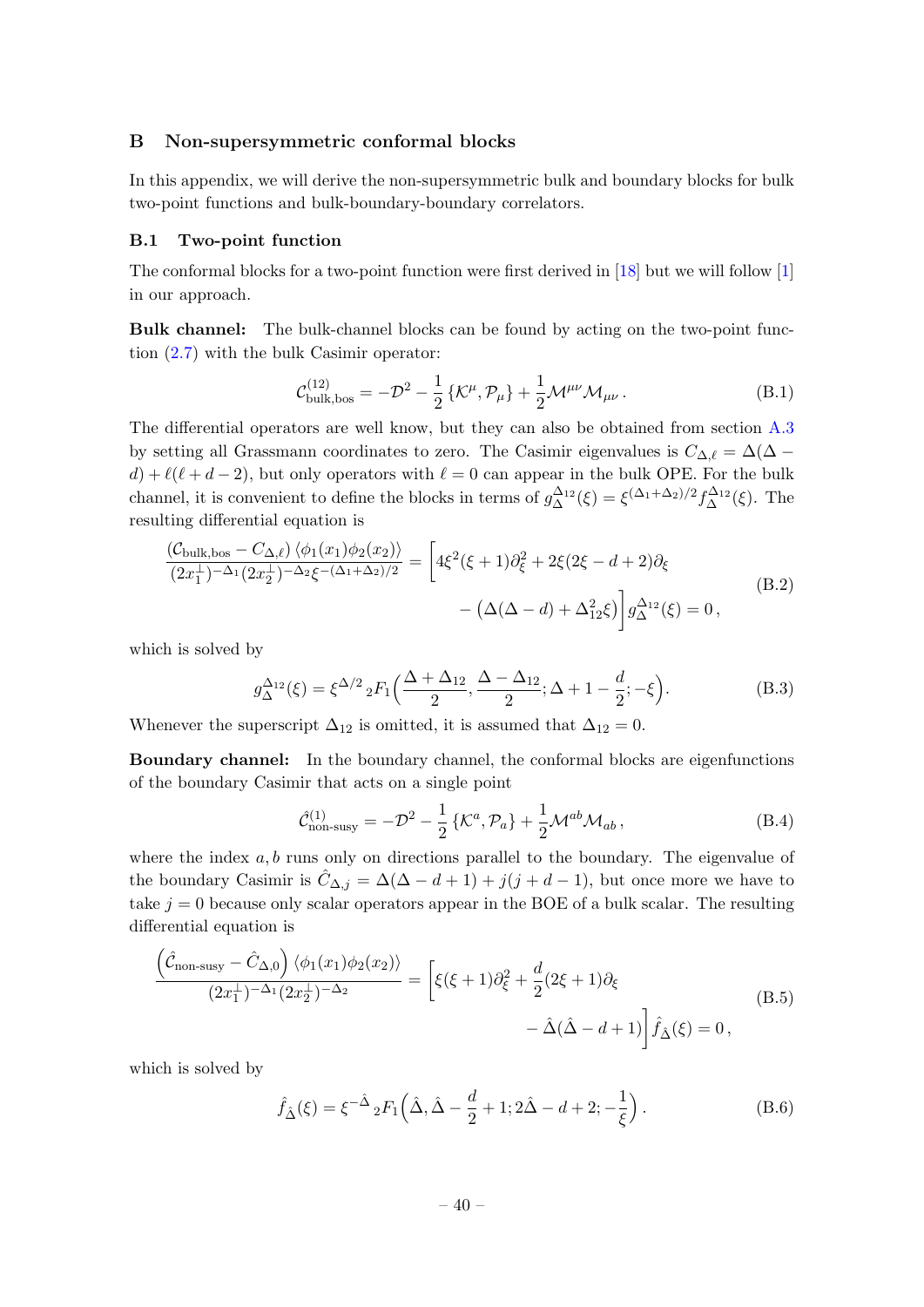## <span id="page-41-0"></span>B.2 Three-point bosonic blocks

In this section we restrict to  $d = 3$ . We start with considering the bosonic correlator

$$
\langle \mathcal{O}_1(x)\hat{\mathcal{O}}_{2,j}(0)\hat{\mathcal{O}}_3(\infty)\rangle = \frac{(x^a\omega_a)^j}{(x^\perp)^{\Delta_1+\hat{\Delta}_{23}}|x^a|^j} \mathcal{F}^{3pt}(\chi), \qquad \chi = \frac{|x^a|^2}{(x^\perp)^2},\tag{B.7}
$$

where the second operator has parallel spin  $j$ . We used index-free notation to contract all vector indices, and  $\omega_a$  is a null-vector. We need to evaluate the eigenvalue equation

$$
\hat{\mathcal{C}}_{\text{bos}}^{(1)} \langle \mathcal{O}_1(x) \hat{\mathcal{O}}_{2,j}(0) \hat{\mathcal{O}}_3(\infty) \rangle = \hat{C}_{\hat{\Delta},0} \langle \mathcal{O}_1(x) \hat{\mathcal{O}}_{2,j}(0) \hat{\mathcal{O}}_3(\infty) \rangle, \tag{B.8}
$$

where  $\hat{C}_{\hat{\Delta},0}$  is the boundary Casimir eigenvalue when the parallel spin of the exchanged operator is zero. This gives us the differential equation

<span id="page-41-3"></span>
$$
\[4\chi(\chi+1)\partial_{\chi}^{2} + 4\left((\hat{\Delta}_{23}+2)\chi+1\right)\partial_{\chi} - \hat{\Delta}(\hat{\Delta}-2) + \hat{\Delta}_{23}(\hat{\Delta}_{23}+2) - \frac{j^{2}}{\chi}\right] \hat{f}_{\hat{\Delta},j}^{3\text{pt},\hat{\Delta}_{23}} = 0. \tag{B.9}
$$

The solution to equation [\(B.9\)](#page-41-3) is once more given by a hypergeometric function

<span id="page-41-2"></span>
$$
\hat{f}_{\hat{\Delta},j}^{3\text{pt},\hat{\Delta}_{23}}(\chi) = \chi^{-\frac{1}{2}(\hat{\Delta} + \hat{\Delta}_{23})} {}_{2}F_{1}\left(\frac{1}{2}\left(\hat{\Delta} + \hat{\Delta}_{23} - j\right), \frac{1}{2}\left(\hat{\Delta} + \hat{\Delta}_{23} + j\right); \hat{\Delta}; -\frac{1}{\chi}\right). \tag{B.10}
$$

#### <span id="page-41-1"></span>C More on blocks across dimensions

In this appendix, we provide more details on the derivation of the superconformal blocks in any number of dimension. In section [4](#page-19-0) we showed that the supersymmetric part of the Casimir acting on a two-point function can be written in terms of Q supercharges acting on the two-point function. Our current goal is to find equivalent expressions where the supercharges are replaced by a differential operator, for example

$$
\langle 0 | \left[ Q_{\dot{\alpha}}^-, \phi_1(x_1) \right] \left[ Q_{\alpha}^+, \bar{\phi}_2(x_2) \right] | 0 \rangle \sim \mathcal{D}_x \langle 0 | \phi_1(x_1) \bar{\phi}_2(x_2) | 0 \rangle. \tag{C.1}
$$

It was proposed in [\[24\]](#page-43-11) that this can be achieved with supersymmetric Ward identities. Here we give a quick summary of the strategy. In our setup the supercharges  $\mathcal{Q}_A$  and  $\mathcal{S}_A$ are preserved by the boundary, so the following Ward identities are satisfied:

$$
\langle 0 | \{Q_1^{\text{bdy}}, [Q_1^-, \phi_1(x_1)] \overline{\phi}_2(x_2) \} | 0 \rangle = 0, \quad \langle 0 | \{S_1^{\text{bdy}}, [Q_1^-, \phi_1(x_1)] \overline{\phi}_2(x_2) \} | 0 \rangle = 0, \langle 0 | \{Q_1^{\text{bdy}}, [Q_2^-, \phi_1(x_1)] \overline{\phi}_2(x_2) \} | 0 \rangle = 0, \quad \langle 0 | \{S_1^{\text{bdy}}, [Q_2^-, \phi_1(x_1)] \overline{\phi}_2(x_2) \} | 0 \rangle = 0. (C.2) \langle 0 | \{Q_2^{\text{bdy}}, [Q_1^-, \phi_1(x_1)] \overline{\phi}_2(x_2) \} | 0 \rangle = 0,
$$

There are other Ward identities that can be considered, but these five are sufficient for our purposes. At this point, it is hard to continue without an explicit matrix representation for the Clifford algebra, so we focus on  $d = 3$  where  $\Sigma_{\mu} = (\sigma_3, \sigma_1, \sigma_2)$ . Let us consider explicitly the simplest Ward identity to show how to replace the supercharges with differential operators in the general case. With elementary manipulations we find:

$$
0 = \langle 0 | \{ Q_2^{\text{bdy}}, [Q_1^-, \phi_1(x_1)] \overline{\phi}_2(x_2) \} | 0 \rangle
$$
  
=  $\langle 0 | \{ Q_2^{\text{bdy}}, [Q_1^-, \phi_1(x_1)] \} \overline{\phi}_2(x_2) | 0 \rangle - \langle 0 | [Q_1^-, \phi_1(x_1)] [Q_2^{\text{bdy}}, \overline{\phi}_2(x_2)] | 0 \rangle$  (C.3)  
=  $\langle 0 | [ \{ Q_2^+, Q_1^-\}, \phi_1(x_1)] \overline{\phi}_2(x_2) | 0 \rangle - \langle 0 | [Q_1^-, \phi_1(x_1)] [Q_2^+, \overline{\phi}_2(x_2)] | 0 \rangle$ .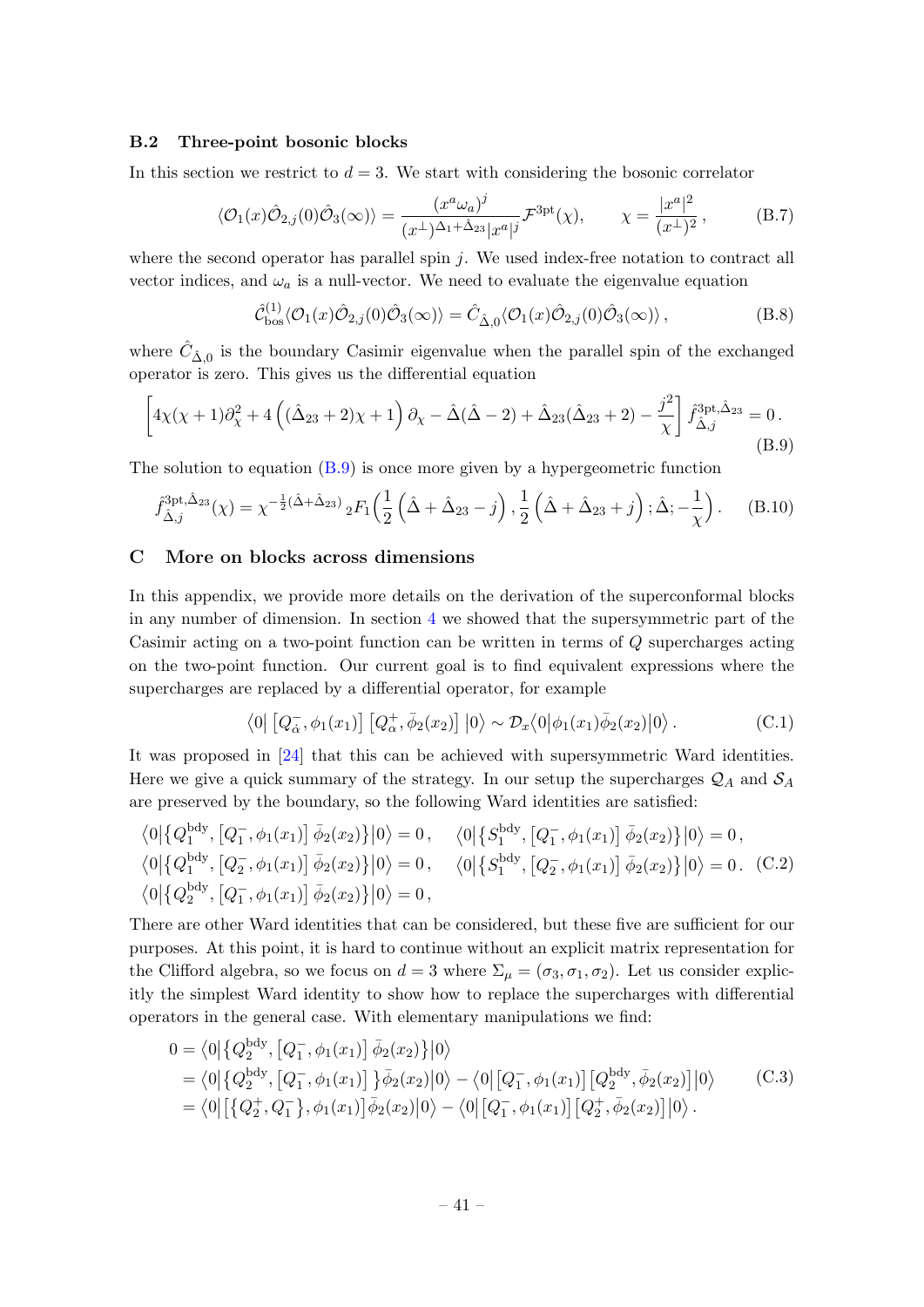In our conventions  $\{Q_2^+, Q_1^-\}=P_2+iP_3$  and also  $[P_\mu, \mathcal{O}(x)]=-i\partial_\mu \mathcal{O}(x)$ , so we conclude

$$
\langle 0 | [Q_1^-,\phi_1(x_1)] [Q_2^+, \bar{\phi}_2(x_2)] | 0 \rangle = (-i\partial_2 + \partial_3) \langle 0 | \phi_1(x_1) \bar{\phi}_2(x_2) | 0 \rangle . \tag{C.4}
$$

The other Ward identities can be manipulated identically, but unlike the example we showed they do not decouple, so one has to solve a simple linear system of equations to obtain the terms we are interested in.

These steps can be automated in Mathematica and applied to all cases of interest in  $d = 3, 4$ . The resulting differential operators  $\mathcal{D}_x$  depend on  $x_i^{\mu}$  $\frac{\mu}{i}$  and  $\partial_{\mu,i}$  and take a complicated looking form. However, we know that the Casimir operator  $C_{\text{bulk/bdv,susv}}$  has to respect conformal invariance, so when we combine all the contributing terms, the result has to be a differential operator of the cross-ratio  $\xi$ . Indeed, in  $d = 3, 4$  we find the following results:

$$
ix_{12}^{\mu}\bar{\Sigma}_{\mu}^{\dot{\alpha}\alpha}\langle 0 | [Q_{\dot{\alpha}}^{-}, \phi_1(x_1)] [Q_{\alpha}^{+}, \bar{\phi}_2(x_2)] | 0 \rangle \rightarrow (4\xi\partial_{\xi} - 2(\Delta_1 + \Delta_2))\mathcal{G}(\xi),\nix_{1}^{\perp}\langle 0 | \{Q_{1}^{-}, [Q_{2}^{-}, \phi_1(x_1)]\} \bar{\phi}_2(x_2) | 0 \rangle \rightarrow (-\xi\partial_{\xi} - \Delta_1)\mathcal{F}(\xi),\nix_{1}^{\perp}\langle 0 | \{Q_{1}^{-}, [Q_{2}^{-}, \phi_1(x_1)]\} \phi_2(x_2) | 0 \rangle \rightarrow (-(\xi + 1)\partial_{\xi} - \Delta_1)\mathcal{F}(\xi).
$$
\n(C.5)

From these results we can obtain  $(4.10)$ ,  $(4.13)$  and  $(4.18)$ . Although the intermediate differential operators were complicated, the final result takes a remarkably simple form. Perhaps one could find a more direct method of obtaining these results, and at the same time make it more manifest that the result is indeed independent of d.

# References

- <span id="page-42-0"></span>[1] P. Liendo, L. Rastelli and B. C. van Rees, *The Bootstrap Program for Boundary CFT<sub>d</sub>*. JHEP 1307 [\(2013\) 113](https://doi.org/10.1007/JHEP07(2013)113) [[1210.4258](https://arxiv.org/abs/1210.4258)].
- <span id="page-42-1"></span>[2] F. Gliozzi, P. Liendo, M. Meineri and A. Rago, Boundary and Interface CFTs from the Conformal Bootstrap, JHEP 05 [\(2015\) 036](https://doi.org/10.1007/JHEP05(2015)036) [[1502.07217](https://arxiv.org/abs/1502.07217)].
- <span id="page-42-2"></span>[3] A. Bissi, T. Hansen and A. Söderberg, Analytic Bootstrap for Boundary CFT, [JHEP](https://doi.org/10.1007/JHEP01(2019)010) 01 [\(2019\) 010](https://doi.org/10.1007/JHEP01(2019)010) [[1808.08155](https://arxiv.org/abs/1808.08155)].
- <span id="page-42-3"></span>[4] A. Kaviraj and M. F. Paulos, The Functional Bootstrap for Boundary CFT, JHEP 04 [\(2020\)](https://doi.org/10.1007/JHEP04(2020)135) [135](https://doi.org/10.1007/JHEP04(2020)135) [[1812.04034](https://arxiv.org/abs/1812.04034)].
- <span id="page-42-4"></span>[5] D. Mazáč, L. Rastelli and X. Zhou, An analytic approach to  $BCFT_d$ , JHEP 12 [\(2019\) 004](https://doi.org/10.1007/JHEP12(2019)004) [[1812.09314](https://arxiv.org/abs/1812.09314)].
- <span id="page-42-5"></span>[6] V. Procházka and A. Söderberg, *Composite operators near the boundary*, *JHEP* 03 [\(2020\)](https://doi.org/10.1007/JHEP03(2020)114) [114](https://doi.org/10.1007/JHEP03(2020)114) [[1912.07505](https://arxiv.org/abs/1912.07505)].
- [7] S. Giombi and H. Khanchandani,  $O(N)$  models with boundary interactions and their long range generalizations, JHEP 08 [\(2020\) 010](https://doi.org/10.1007/JHEP08(2020)010) [[1912.08169](https://arxiv.org/abs/1912.08169)].
- [8] C. P. Herzog and K.-W. Huang, Boundary Conformal Field Theory and a Boundary Central Charge, JHEP 10 [\(2017\) 189](https://doi.org/10.1007/JHEP10(2017)189) [[1707.06224](https://arxiv.org/abs/1707.06224)].
- <span id="page-42-6"></span>[9] C. P. Herzog, K.-W. Huang, I. Shamir and J. Virrueta, Superconformal Models for Graphene and Boundary Central Charges, JHEP 09 [\(2018\) 161](https://doi.org/10.1007/JHEP09(2018)161) [[1807.01700](https://arxiv.org/abs/1807.01700)].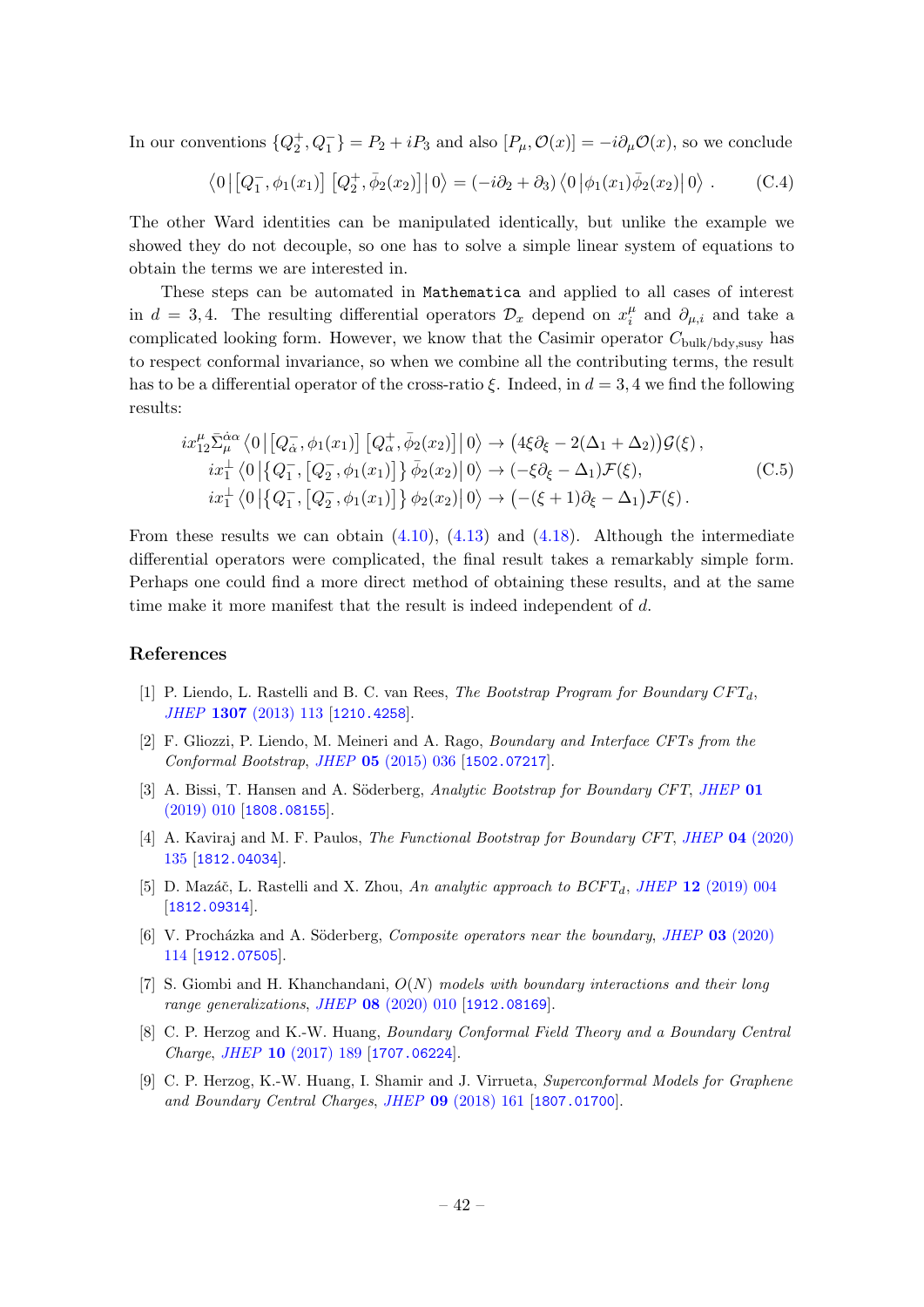- [10] L. Di Pietro, D. Gaiotto, E. Lauria and J. Wu, 3d Abelian Gauge Theories at the Boundary, JHEP 05 [\(2019\) 091](https://doi.org/10.1007/JHEP05(2019)091) [[1902.09567](https://arxiv.org/abs/1902.09567)].
- <span id="page-43-0"></span>[11] C. Behan, L. Di Pietro, E. Lauria and B. C. Van Rees, Bootstrapping boundary-localized interactions, [2009.03336](https://arxiv.org/abs/2009.03336).
- <span id="page-43-1"></span>[12] A. Gadde, S. Gukov and P. Putrov, Walls, Lines, and Spectral Dualities in 3d Gauge Theories, JHEP 05 [\(2014\) 047](https://doi.org/10.1007/JHEP05(2014)047) [[1302.0015](https://arxiv.org/abs/1302.0015)].
- [13] T. Okazaki and S. Yamaguchi, Supersymmetric boundary conditions in three-dimensional  $N=2$  theories, Phys. Rev. D 87 [\(2013\) 125005](https://doi.org/10.1103/PhysRevD.87.125005) [[1302.6593](https://arxiv.org/abs/1302.6593)].
- [14] F. Aprile and V. Niarchos,  $\mathcal{N} = 2$  supersymmetric field theories on 3-manifolds with A-type boundaries, JHEP 07 [\(2016\) 126](https://doi.org/10.1007/JHEP07(2016)126) [[1604.01561](https://arxiv.org/abs/1604.01561)].
- <span id="page-43-2"></span>[15] T. Dimofte, D. Gaiotto and N. M. Paquette, Dual boundary conditions in 3d SCFT's, [JHEP](https://doi.org/10.1007/JHEP05(2018)060) 05 [\(2018\) 060](https://doi.org/10.1007/JHEP05(2018)060) [[1712.07654](https://arxiv.org/abs/1712.07654)].
- <span id="page-43-3"></span>[16] S. Sugishita and S. Terashima, Exact Results in Supersymmetric Field Theories on Manifolds with Boundaries, JHEP 11 [\(2013\) 021](https://doi.org/10.1007/JHEP11(2013)021) [[1308.1973](https://arxiv.org/abs/1308.1973)].
- <span id="page-43-4"></span>[17] Y. Yoshida and K. Sugiyama, *Localization of 3d*  $\mathcal{N}=2$  *Supersymmetric Theories on*  $S^1\times D^2$ , [1409.6713](https://arxiv.org/abs/1409.6713).
- <span id="page-43-5"></span>[18] D. McAvity and H. Osborn, *Conformal field theories near a boundary in general dimensions*, [Nucl.Phys.](https://doi.org/10.1016/0550-3213(95)00476-9) B455 (1995) 522 [[cond-mat/9505127](https://arxiv.org/abs/cond-mat/9505127)].
- <span id="page-43-6"></span>[19] P. Liendo and C. Meneghelli, *Bootstrap equations for*  $\mathcal{N} = 4$  SYM with defects, [JHEP](https://doi.org/10.1007/JHEP01(2017)122) 01 [\(2017\) 122](https://doi.org/10.1007/JHEP01(2017)122) [[1608.05126](https://arxiv.org/abs/1608.05126)].
- <span id="page-43-7"></span>[20] R. Doobary and P. Heslop, Superconformal partial waves in Grassmannian field theories, JHEP 12 [\(2015\) 159](https://doi.org/10.1007/JHEP12(2015)159) [[1508.03611](https://arxiv.org/abs/1508.03611)].
- <span id="page-43-8"></span>[21] I. Buric, V. Schomerus and E. Sobko, Superconformal Blocks: General Theory, [1904.04852](https://arxiv.org/abs/1904.04852).
- <span id="page-43-9"></span>[22] I. Burić, V. Schomerus and E. Sobko, *The Superconformal Xing Equation*, [2005.13547](https://arxiv.org/abs/2005.13547).
- <span id="page-43-10"></span>[23] F. Dolan and H. Osborn, Conformal partial waves and the operator product expansion, [Nucl.Phys.](https://doi.org/10.1016/j.nuclphysb.2003.11.016) B678 (2004) 491 [[hep-th/0309180](https://arxiv.org/abs/hep-th/0309180)].
- <span id="page-43-11"></span>[24] N. Bobev, S. El-Showk, D. Mazac and M. F. Paulos, Bootstrapping SCFTs with Four Supercharges, JHEP 08 [\(2015\) 142](https://doi.org/10.1007/JHEP08(2015)142) [[1503.02081](https://arxiv.org/abs/1503.02081)].
- <span id="page-43-12"></span>[25] M. Hogervorst, S. Rychkov and B. C. van Rees, Unitarity violation at the Wilson-Fisher fixed point in  $4$ - $\epsilon$  dimensions, Phys. Rev. D **93** [\(2016\) 125025](https://doi.org/10.1103/PhysRevD.93.125025) [[1512.00013](https://arxiv.org/abs/1512.00013)].
- <span id="page-43-13"></span>[26] D. J. Binder and S. Rychkov, Deligne Categories in Lattice Models and Quantum Field Theory, or Making Sense of  $O(N)$  Symmetry with Non-integer N, JHEP 04 [\(2020\) 117](https://doi.org/10.1007/JHEP04(2020)117) [[1911.07895](https://arxiv.org/abs/1911.07895)].
- <span id="page-43-14"></span>[27] M. Billò, V. Goncalves, E. Lauria and M. Meineri, *Defects in conformal field theory, [JHEP](https://doi.org/10.1007/JHEP04(2016)091)* 04 [\(2016\) 091](https://doi.org/10.1007/JHEP04(2016)091) [[1601.02883](https://arxiv.org/abs/1601.02883)].
- <span id="page-43-15"></span>[28] M. Isachenkov, P. Liendo, Y. Linke and V. Schomerus, Calogero-Sutherland Approach to Defect Blocks, JHEP 10 [\(2018\) 204](https://doi.org/10.1007/JHEP10(2018)204) [[1806.09703](https://arxiv.org/abs/1806.09703)].
- <span id="page-43-16"></span>[29] A. Bilal, Supersymmetric Boundaries and Junctions in Four Dimensions, JHEP 11 [\(2011\)](https://doi.org/10.1007/JHEP11(2011)046) [046](https://doi.org/10.1007/JHEP11(2011)046) [[1103.2280](https://arxiv.org/abs/1103.2280)].
- <span id="page-43-17"></span>[30] I. Brunner, J. Schulz and A. Tabler, Boundaries and supercurrent multiplets in 3D Landau-Ginzburg models, JHEP 06 [\(2019\) 046](https://doi.org/10.1007/JHEP06(2019)046) [[1904.07258](https://arxiv.org/abs/1904.07258)].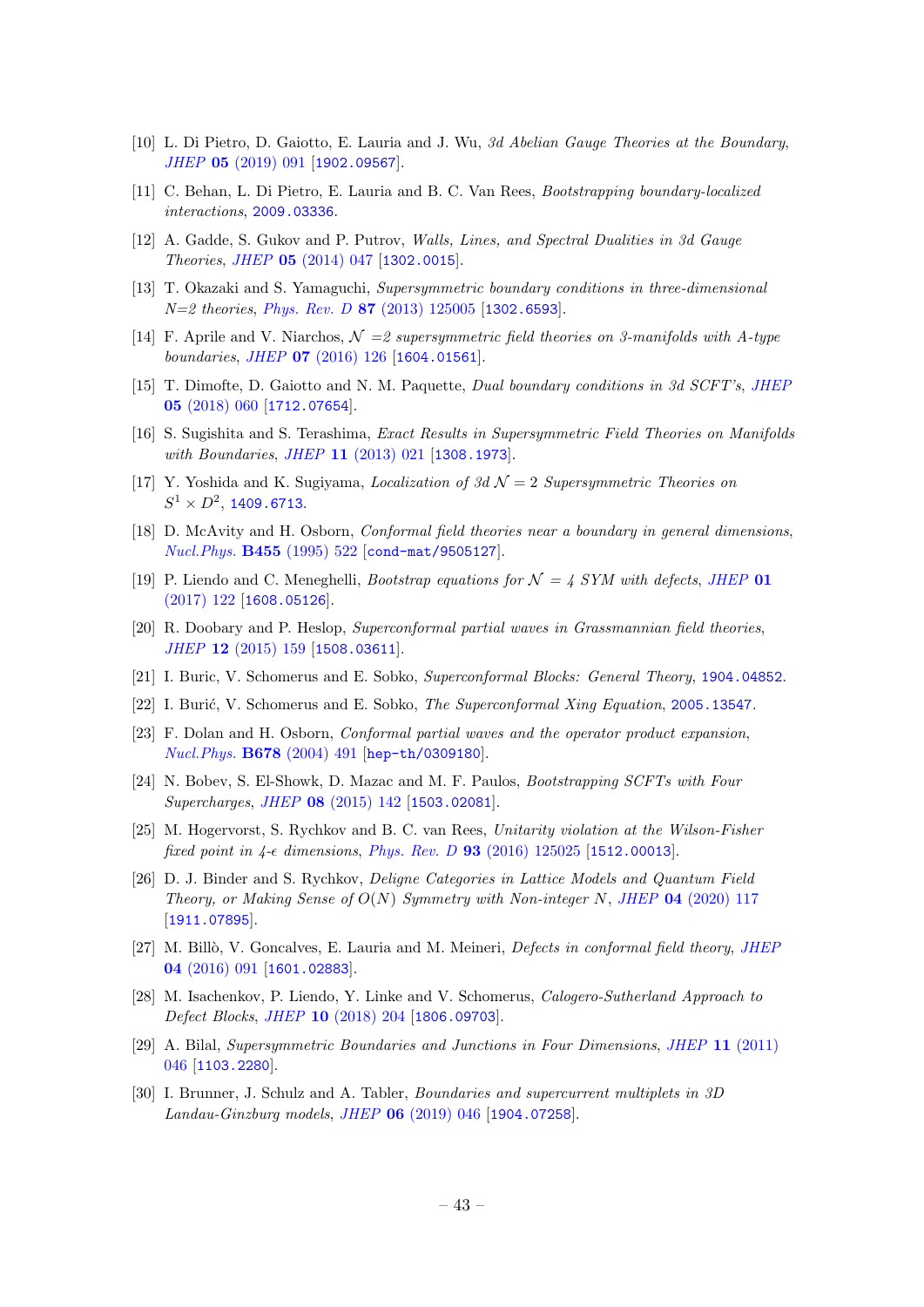- <span id="page-44-0"></span>[31] C. Cordova, T. T. Dumitrescu and K. Intriligator, *Multiplets of Superconformal Symmetry in* Diverse Dimensions, JHEP 03 [\(2019\) 163](https://doi.org/10.1007/JHEP03(2019)163) [[1612.00809](https://arxiv.org/abs/1612.00809)].
- <span id="page-44-1"></span>[32] N. Bobev, S. El-Showk, D. Mazac and M. F. Paulos, Bootstrapping the Three-Dimensional Supersymmetric Ising Model, [Phys. Rev. Lett.](https://doi.org/10.1103/PhysRevLett.115.051601) 115 (2015) 051601 [[1502.04124](https://arxiv.org/abs/1502.04124)].
- <span id="page-44-2"></span>[33] M. Baggio, N. Bobev, S. M. Chester, E. Lauria and S. S. Pufu, *Decoding a* Three-Dimensional Conformal Manifold, JHEP 02 [\(2018\) 062](https://doi.org/10.1007/JHEP02(2018)062) [[1712.02698](https://arxiv.org/abs/1712.02698)].
- <span id="page-44-3"></span>[34] E. Lauria, P. Liendo, B. C. Van Rees and X. Zhao, *Line and surface defects for the free* scalar field, [2005.02413](https://arxiv.org/abs/2005.02413).
- <span id="page-44-4"></span>[35] E. Lauria, M. Meineri and E. Trevisani, Spinning operators and defects in conformal field theory, [1807.02522](https://arxiv.org/abs/1807.02522).
- <span id="page-44-5"></span>[36] C. P. Herzog and A. Shrestha, Two Point Functions in Defect CFTs, [2010.04995](https://arxiv.org/abs/2010.04995).
- <span id="page-44-6"></span>[37] M. Cornagliotto, M. Lemos and V. Schomerus, Long Multiplet Bootstrap, JHEP 10 [\(2017\)](https://doi.org/10.1007/JHEP10(2017)119) [119](https://doi.org/10.1007/JHEP10(2017)119) [[1702.05101](https://arxiv.org/abs/1702.05101)].
- <span id="page-44-7"></span>[38] N. Bobev, E. Lauria and D. Mazac, Superconformal Blocks for SCFTs with Eight Supercharges, JHEP 07 [\(2017\) 061](https://doi.org/10.1007/JHEP07(2017)061) [[1705.08594](https://arxiv.org/abs/1705.08594)].
- <span id="page-44-8"></span>[39] A. Kaviraj, S. Rychkov and E. Trevisani, Random Field Ising Model and Parisi-Sourlas supersymmetry. Part I. Supersymmetric CFT, JHEP 04 [\(2020\) 090](https://doi.org/10.1007/JHEP04(2020)090) [[1912.01617](https://arxiv.org/abs/1912.01617)].
- <span id="page-44-9"></span>[40] A. Kaviraj, S. Rychkov and E. Trevisani, Random Field Ising Model and Parisi-Sourlas Supersymmetry II. Renormalization Group, [2009.10087](https://arxiv.org/abs/2009.10087).
- <span id="page-44-10"></span>[41] D. Poland and D. Simmons-Duffin, Bounds on 4D Conformal and Superconformal Field Theories, JHEP 05 [\(2011\) 017](https://doi.org/10.1007/JHEP05(2011)017) [[1009.2087](https://arxiv.org/abs/1009.2087)].
- <span id="page-44-11"></span>[42] F. A. Dolan and H. Osborn, On short and semi-short representations for four-dimensional superconformal symmetry, [Annals Phys.](https://doi.org/10.1016/S0003-4916(03)00074-5) 307 (2003) 41 [[hep-th/0209056](https://arxiv.org/abs/hep-th/0209056)].
- <span id="page-44-12"></span>[43] D. Gaiotto, D. Mazac and M. F. Paulos, *Bootstrapping the 3d Ising twist defect*, *[JHEP](https://doi.org/10.1007/JHEP03(2014)100)* 1403 [\(2014\) 100](https://doi.org/10.1007/JHEP03(2014)100) [[1310.5078](https://arxiv.org/abs/1310.5078)].
- <span id="page-44-13"></span>[44] M. Billó, M. Caselle, D. Gaiotto, F. Gliozzi, M. Meineri and R. Pellegrini, Line defects in the 3d Ising model, JHEP 07 [\(2013\) 055](https://doi.org/10.1007/JHEP07(2013)055) [[1304.4110](https://arxiv.org/abs/1304.4110)].
- <span id="page-44-14"></span>[45] P. Liendo, Y. Linke and V. Schomerus, A Lorentzian inversion formula for defect CFT, [1903.05222](https://arxiv.org/abs/1903.05222).
- <span id="page-44-15"></span>[46] M. Lemos, P. Liendo, M. Meineri and S. Sarkar, Universality at large transverse spin in defect CFT, JHEP 09 [\(2018\) 091](https://doi.org/10.1007/JHEP09(2018)091) [[1712.08185](https://arxiv.org/abs/1712.08185)].
- <span id="page-44-16"></span>[47] N. B. Agmon and Y. Wang, Classifying Superconformal Defects in Diverse Dimensions Part I: Superconformal Lines, [2009.06650](https://arxiv.org/abs/2009.06650).
- <span id="page-44-17"></span>[48] S. Giombi and H. Khanchandani, CFT in AdS and boundary RG flows, [2007.04955](https://arxiv.org/abs/2007.04955).
- <span id="page-44-18"></span>[49] L. F. Alday, J. Henriksson and M. van Loon, Taming the  $\epsilon$ -expansion with large spin perturbation theory, JHEP 07 [\(2018\) 131](https://doi.org/10.1007/JHEP07(2018)131) [[1712.02314](https://arxiv.org/abs/1712.02314)].
- <span id="page-44-19"></span>[50] L. F. Alday, Solving CFTs with Weakly Broken Higher Spin Symmetry, JHEP 10 [\(2017\) 161](https://doi.org/10.1007/JHEP10(2017)161) [[1612.00696](https://arxiv.org/abs/1612.00696)].
- <span id="page-44-20"></span>[51] S.-S. Lee, *Emergence of supersymmetry at a critical point of a lattice model, [Phys. Rev. B](https://doi.org/10.1103/PhysRevB.76.075103)* 76 [\(2007\) 075103](https://doi.org/10.1103/PhysRevB.76.075103) [[cond-mat/0611658](https://arxiv.org/abs/cond-mat/0611658)].